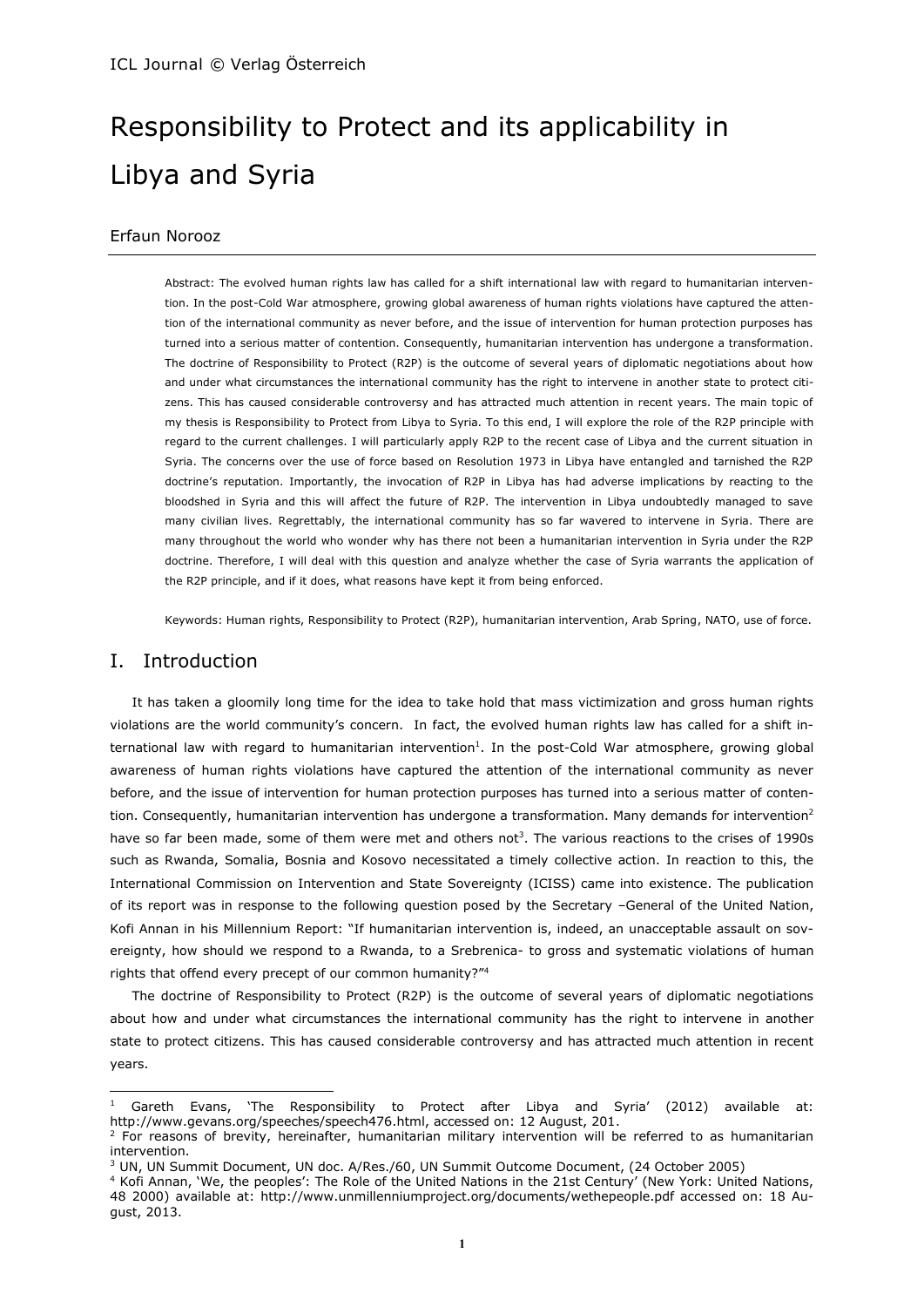The doctrine of R2P tends to alter the relationship between sovereignty and the responsibility of states to their citizens as well as the duties of the international community<sup>5</sup>.

From 2001 to 2005, the R2P principle developed from a concept promoted by an independent commission of experts and was approved by the UNGA. Thakur and Weiss (2009) argue that R2P "is possibly the most dramatic normative development of our time-comparable to …Nuremberg…and the 1948 Convention on Genocide."<sup>6</sup> The principle of R2P<sup>7</sup> has been under fire in the literature. The growing criticisms are focusing on "state sovereignty the anxiety of imperialistic oppression of western values on the rest of world, the anxiety for extension of the number of military interventions and dependence on the political will of states."<sup>8</sup>

The main topic of my thesis is Responsibility to Protect from Libya to Syria. To this end, I will explore the role of the R2P principle with regard to the current challenges. I will particularly apply R2P to the recent case of Libya and the current situation in Syria. The concerns over the use of force based on Resolution 1973 in Libya have entangled and tarnished the R2P doctrine's reputation. Importantly, the invocation of R2P in Libya has had adverse implications by reacting to the bloodshed in Syria and this will affect the future of R2P.

The Arab Spring reached Syria in March 2011. At this time, the global community in the Geneva II Middle East peace conference was actively (discussing?) how to handle the long-running civil war in Syria. Serious human rights violations, committed primarily by the Syrian Ba'ath regime, but also by the opposition, can be found across Syria. The death toll in Syria's civil war has risen to at least 130,000 and more than 3 million Syrians have so far fled their country<sup>9</sup>.

The intervention in Libya undoubtedly managed to save many civilian lives. Regrettably, the international community has so far wavered to intervene in Syria. There are many throughout the world who wonder why has there not been a humanitarian intervention in Syria under the R2P doctrine. Therefore, I will deal with this question and analyze whether the case of Syria warrants the application of the R2P principle, and if it does, what reasons have kept it from being enforced.

#### A. Research question

Considering the UN's intervention in Libya and the current situation in Syria, what lessons can be drawn in reference to the R2P principle?

#### B. Structure

My thesis will be divided into five analytical chapters. My first chapter aims to contextualize the background, historical analysis, formulation and development of R2P. The next chapter will focus on the discussion of the legal basis of state sovereignty, non-intervention, the prohibition of the use of force and humanitarian intervention with a stress on its ties to R2P.

I will also clarify the link between international law and the R2P doctrine. The following chapter will be dedicated to the implementation of R2P, and for this purpose I will study and evaluate the R2P cases/situations in which the Security Council has previously played a role. Rwanda, Srebrenica and Darfur cases will be discussed to show the importance of R2P in the past. The fourth and final chapters will analyze two cases, Libya and Syria, in order to assess whether the international community acted in accordance with the R2P principle or if each case is looked at individually, and has yet to agree upon a common pattern applicable to all cases. In addition, I will make a comparison between the intervention in Libya and the inaction in Syria, while discussing the future prospects of R2P. I will conclude that the R2P principle is not appropriate to apply to all cases and the Syrian case definitely presents a case of R2P even though three elements; Right authority, Right intention and Rea-

<sup>5</sup> Supra note 1.

<sup>6</sup> Ramesh Thakur and Thomass Weiss, 'R2P from idea to norm-and action? Global Responsibility to Protect' (2009) Vol.1, No.1, 23.<br><sup>7</sup> I will use The P2P doc

I will use The R2P doctrine and the R2P principle interchangeably in my theses.

<sup>8</sup> Simon Chesterman, Just war or just peace? Humanitarian intervention and international law, (Oxford University Press 2011) 134.

UNHCR, 'Syria regional Refugee Response' (10/1/2014), available at http://data.unhcr.org/syrianrefugees/regional.php accessed on: 11 August, 2014.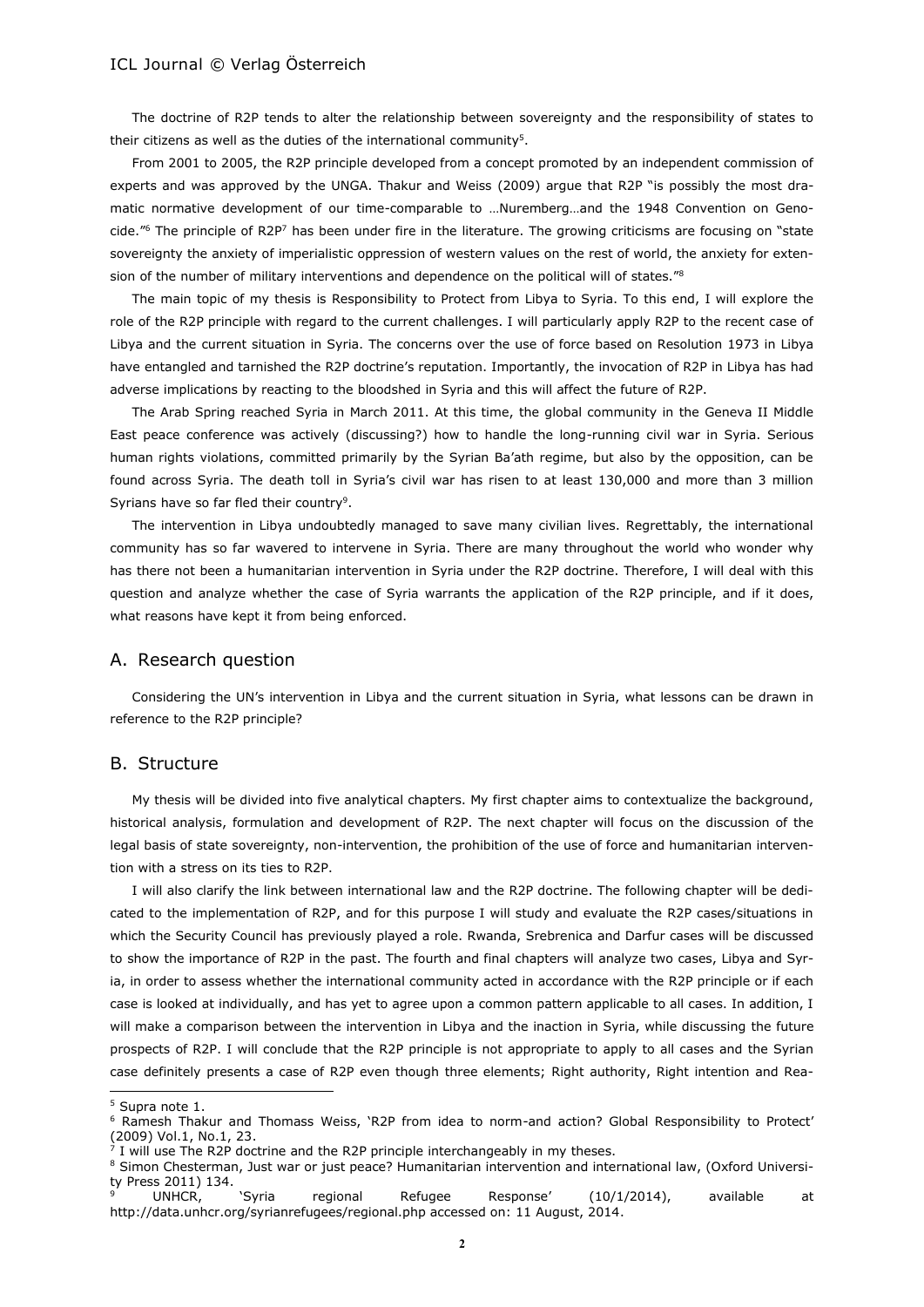sonable prospects; are missing. Additionally, strong objections from some countries in the world community owing to a combination of political interests and geopolitics, coupled with a general anti-interventionist feeling, have prevented the application of R2P in Syria.

#### C. Methodology

I will consult a wide range of primary and secondary sources to answer my research question as follows: Legislation (UN documents, the Security Council's resolutions, World Summit Documents etc.); the websites of international organizations; case law of the ICJ; appropriate cases (Rwanda and Bosnia…) amongst others. I will also interview several senior diplomats in Permanent Missions to the United Nations in Vienna.

# II. The road to R2P

## A. The International Commission on Intervention and State Sovereignty, 2001

After the Iraq and Kosovo crises, the credibility of the UNSC was questioned and the international community started to lose faith in the UN system. The former UN Secretary-General, Kofi Annan's priority was to restore the UN's credibility. He had frequently challenged the GA to find a solution. In 1999 he asked the General Assembly in his speech, "If humanitarian intervention is, indeed an unacceptable assault on sovereignty, how should we respond to a Rwanda, to a Srebrenica - to gross and systematic violations of human rights that offend every precept of our common humanity?"<sup>10</sup>

In 2000, Kofi Annan challenged the international community to come up with a new approach for humanitarian intervention<sup>11</sup>. Following his speech, several member states launched a debate on the "use of force in defense of human rights protected in the UN Charter and customary international law."<sup>12</sup> Many member states made critical comments on the abuse of the right to intervene. On the other hand, Kofi Annan stressed that sovereignty of states do not have to be considered as "a shield for gross human rights violations". The 'right to intervention' must be viewed as a 'Responsibility to Protect<sup>'13</sup>. In April 2000 Annan seriously challenged the Millennium Summit, stating that "Humanitarian intervention is a sensitive issue, fraught with political difficulty and not susceptible to easy answers. But surely no legal principle-not even sovereignty-can ever shield crimes against humanity. Where such crimes occur and peaceful attempts to halt them have been exhausted, the Security Council has a moral duty to act on behalf of the international community. The fact that we cannot protect people everywhere is no reason for doing nothing when we can."<sup>14</sup>

A ray of hope was seen with the Canadian government which was determined to face the challenge issued by Kofi Annan. The International Commission on Intervention and State Sovereignty (ICISS), sponsored by the Canadian government, was established in September 2000<sup>15</sup>. The Commission was required to tackle all aspects of the debate. The most complete treatment of the state sovereignty and intervention principles was seen in the ICISS report. In 2001 the ICISS came up with its report, named 'The Responsibility to Protect'<sup>16</sup>. The ICISS re-categorised sovereignty as responsibility rather than control. Evans from Australia co-chaired the ICISS. He explains that the "The R2P means that sovereign states have a R2P their own citizens from avoida-

<sup>10</sup> Former Secy. Gen., Kofi Annan, 'Millennium Report 2000' (2000) 48 available at: http://www.un.org/millennium/sg/report/ accessed on: 14 August, 2014.

<sup>11</sup> Nick Wheeler, 'Legitimate Humanitarian Intervention: Principles and Procedures' (2001) 21 MelbJIIntLaw, Melbourne Journal of International Law, 550.

<sup>12</sup> Ibid.

<sup>13</sup> Report of the Secretary-General, Millennium Report of the Secretary-General of the United Nations, 'We the peoples: the role of the United Nations in the twenty-First century', U.N Doc A/54/20 (2000).  $14$  Ibid.

<sup>&</sup>lt;sup>15</sup> Gareth Evans, 'From humanitarian intervention to the responsibility to protect' (2006) 24 Wiscinsin International Law Journal; No: 3, 708-709.

It was a 90 page report and a 400 page supplementary volume, available at: http://responsibilitytoprotect.org/ICISS%20Report.pdf accessed on: 15 July 2014.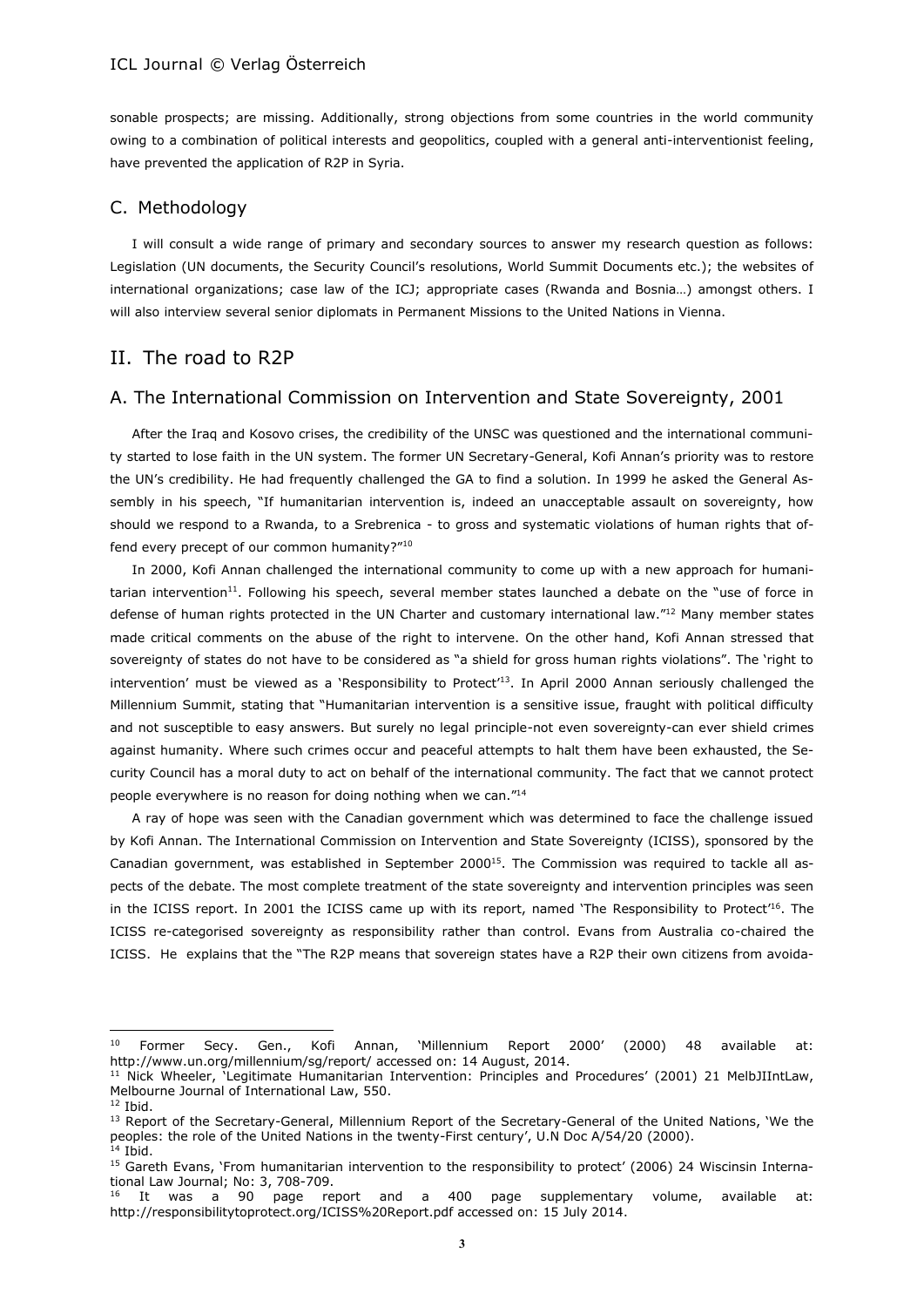ble catastrophe like from mass murder, rape and from starvation. However, when they are unable to do so, the R2P these citizens must be taken over by the broader community of states."17

The commission put stress on 'sovereignty as responsibility' and simply stated that state sovereignty indicates responsibility, and the core responsibility for the protection of its citizen rests with the state per se. If a state shirks its duty, the international community has to take on the responsibility<sup>18</sup>. The ICISS borrowed the formula 'sovereignty as responsibility' from Deng (1996) who was of the belief that "sovereignty should no longer be seen as a protection against external interference in a state's internal affairs. Rather, the state must be held accountable to domestic and external constituencies."<sup>19</sup>

Indeed, the commission proposed dual responsibilities for the states, both internally and externally. States are duty-bound to shoulder the responsibility of "the safety, life, and welfare of their citizens. However, the commission stressed that at the same time states bear an external responsibility with regard to the international community through the United Nations."<sup>20</sup> The ICISS determined three situations in which the external responsibility of the states comes into play:

- "When a particular state is clearly either unwilling or unable to fulfill its responsibility to protect";
- "When a particular state… is itself the actual perpetrator of crimes or atrocities" or
- "Where people living outside a particular state are directly threatened by actions taking place there." $^{21}$

Importantly, the ICISS placed stress on the significance of the preventive aspect as the single most essential element of the R2P principle. Furthermore, according to the report, the military intervention on human protection grounds must be considered only in exceptional circumstances<sup>22</sup>. The military intervention would only be justified if "serious and irreparable harm occurring to human beings, or imminently likely to occur."<sup>23</sup>

The Report has articulated the R2P principle around 3 key elements: the responsibility to prevent, the responsibility to react and the responsibility to rebuild<sup>24</sup>. Regarding the legitimacy of intervention, the ICISS developed several core criteria which were deemed to apply to 'both the Security Council and member states; namely the just cause threshold principle, the precautionary principle, right authority and outlined operational principles<sup>25</sup>.

The commission put forward the following precautionary principles to address the legality of intervention:

- "Right intention: The primary purpose of the intervention must be to halt or avert human suffering
- Last resort: Military intervention can only be justified when every non-military option for the prevention or peaceful resolution of the crisis has been explored
- Proportional means: The scale, duration and intensity of the planned military intervention should be the minimum necessary to secure the defined human protection objective.
- Reasonable prospects: There must be a reasonable chance of success."<sup>26</sup>

Above all, the commission clearly stated that the UNSC is the only body to authorize military intervention for human protection purposes<sup>27</sup>. However, the ICISS report did not exclude the potential intervention by the UNGA, regional organizations or coalitions of the states to protect citizens in case of the UNSC's failure to act. The ICISS report managed to receive considerable support because it avoided taking the final position on the

<sup>&</sup>lt;sup>17</sup> Supra note 15.

<sup>&</sup>lt;sup>18</sup> 'Report of the International Commission on Intervention and State Sovereignty' (2001) International Development Research Centre Ottawa 10.

<sup>&</sup>lt;sup>19</sup> Francis Deng and et. al, Sovereignty as Responsibility: Conflict Management I Africa, (The Brookings Institution, Washington D.C. 1996).

<sup>&</sup>lt;sup>20</sup> Carsten Stahn 'Responsibility to protect: Political Rhetoric or Emerging Legal Norm?' (2007) 101 The American Journal Of International Law, No 1.

 $21$  Supra note 18, 17.

<sup>&</sup>lt;sup>22</sup> Supra note 18, XII. <sup>23</sup> Ibid, XII.

<sup>24</sup> Ibid.

<sup>25</sup> Ibid.

<sup>&</sup>lt;sup>26</sup> Supra note 18, XII.

 $27$  Ibid.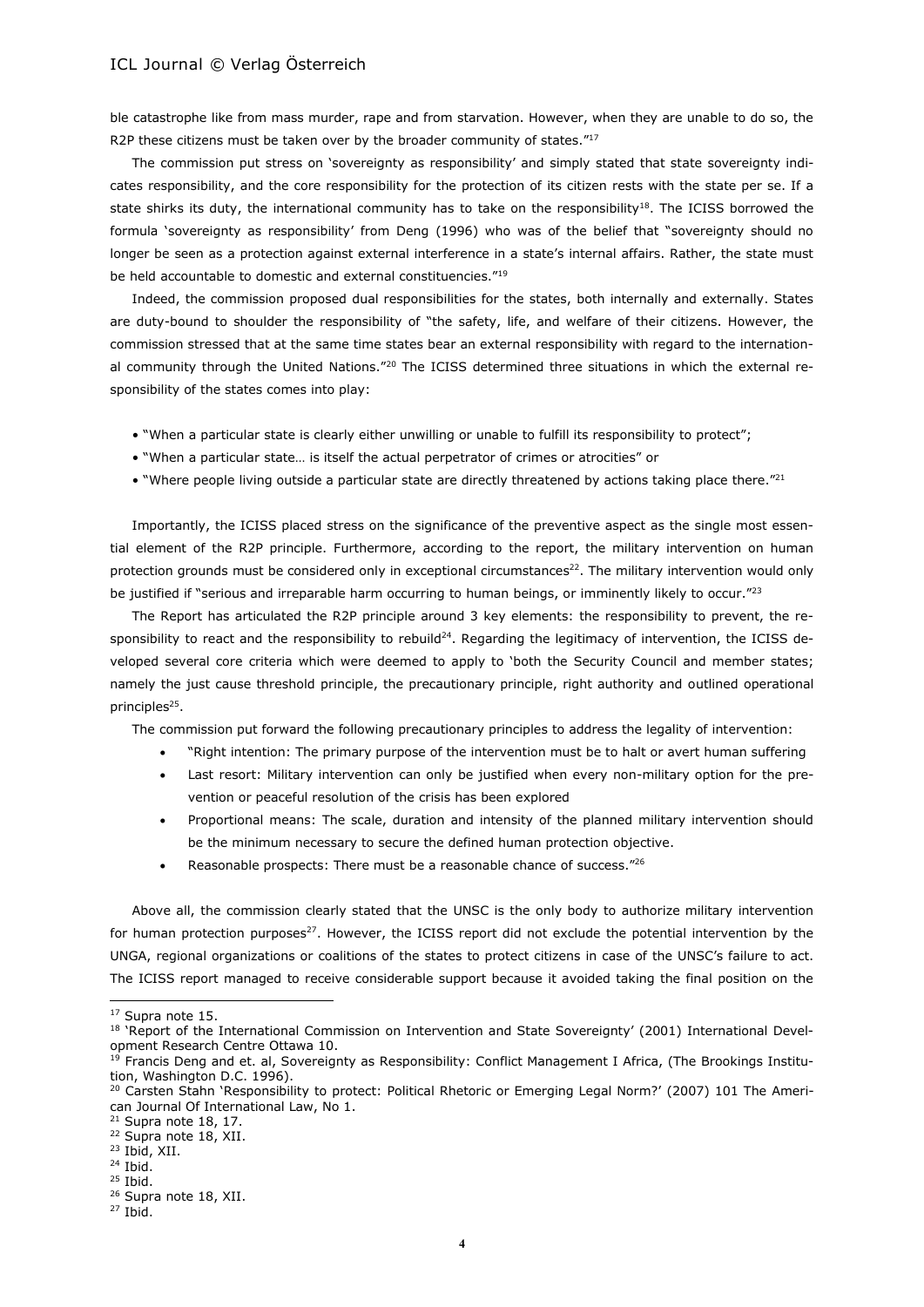issue of the legality/legitimacy of unauthorized intervention<sup>28</sup>. However, the report was not embraced enthusiastically by all member states. Russia and China worked to prohibit unauthorized interventions without exception. Although, the UK, U.S. and France were supportive, they were concerned about "agreement on criteria would not necessarily produce the political will and consensus required to respond effectively to humanitarian crises.<sup>29</sup>"

In the view of Evans (2008) the report made four valuable contributions towards humanitarian intervention: "A new way of talking about humanitarian intervention; it insisted upon a new way of talking about sovereignty; it clearly spelled out what responsibility to protect means and finally it provided guidelines for military intervention.<sup>30</sup>"

#### B. United Nations High Level Panel on Threats, Challenges and Change, 2004

In late 2003, Former UN Secretary-General, Kofi Annan in pursuit of developing the R2P principle, set up the High Level Panel on Threats, Challenges and Change to respond to the recent developing challenges<sup>31</sup>. The mandate of the panel was to analyze the current and future threats to peace and security and recommend practical measures. The panel released a 141 page report titled 'A More Secure World: Our Share Responsibility' in December 2004. The report adopted a human security approach and made 100 recommendations on a broad spectrum of issues<sup>32</sup>. The report viewed the R2P doctrine as a method of making the collective security system stronger. In the panel's view the notion of R2P was rather ambiguous<sup>33</sup>. Although the panel identified a particular duty of every state to protect its citizens $34$ , it simply stated that "responsibility to protect of every State when it comes to people suffering from avoidable catastrophe- mass murder and rape, ethnic cleansing by forcible expulsion and terror, and deliberate starvation and exposure to disease."<sup>35</sup>

Scholars have noted that the mention of the responsibility of 'every state' is open for a wide range of interpretation. It could be interpreted as "a simple reminder of the *erga omnes* nature of the international obligations (e.g., in cases of genocide, torture, and grave breaches of the Geneva Conventions) that give rise to the responsibility to protect. However, the text also allowed for a broader reading that endorsed a wider concept of responsibility under which the responsibility of the host state shifts to every other state in cases where the former is unable or unwilling to act." 36

Moreover, the panel's report expanded on the 5 basic criteria<sup>37</sup> of legitimacy for the use of force, clearly using the language mentioned in the ICISS report<sup>38</sup>. In addition, the panel's recommendation underlined that "the task is not to find alternatives to the Security Council as a source of authority but to make the Council work better than it has."<sup>39</sup>

# C. The report of Secretary-General, 2005

The former Secretary-General, Kofi Annan in his report in 2005 highlighted that "While I am well aware of the sensitivities involved I this issue, I strongly agree with this approach. I believe that we must embrace the

<sup>28</sup> Supra note 20, 104.

<sup>&</sup>lt;sup>29</sup> Alex J. Bellamy 'Whither the Responsibility to Protect, Humanitarian Intervention and the 2005 World Summit' (2006) 20 Ethics & International Affairs (2) 144.

<sup>&</sup>lt;sup>30</sup> Supra note 15.

<sup>&</sup>lt;sup>31</sup> High Level Panel on Threats, Challenges and Change, A More Secure World: Our Share Responsibility, 2 December 2004, UN Doc A759/565 (2004).

<sup>&</sup>lt;sup>32</sup> Gareth Evans, The Responsibility to Protect: Ending Mass Atrocity Crime Once and For All, (Washington DC, Brookings Institution 2008) 45.

<sup>&</sup>lt;sup>33</sup> Supra note 20, 105.

<sup>34</sup> Supra note 31, paras. 29-30.

<sup>35</sup> Ibid, para. 201.

<sup>36</sup> Supra note 20, 105.

<sup>&</sup>lt;sup>37</sup> Right intention, last resort, proportional means, reasonable prospects and right authority.

<sup>&</sup>lt;sup>38</sup> Supra note 31, recommendation 106-107.

<sup>&</sup>lt;sup>39</sup> Supra note 31, recommendation 53-57.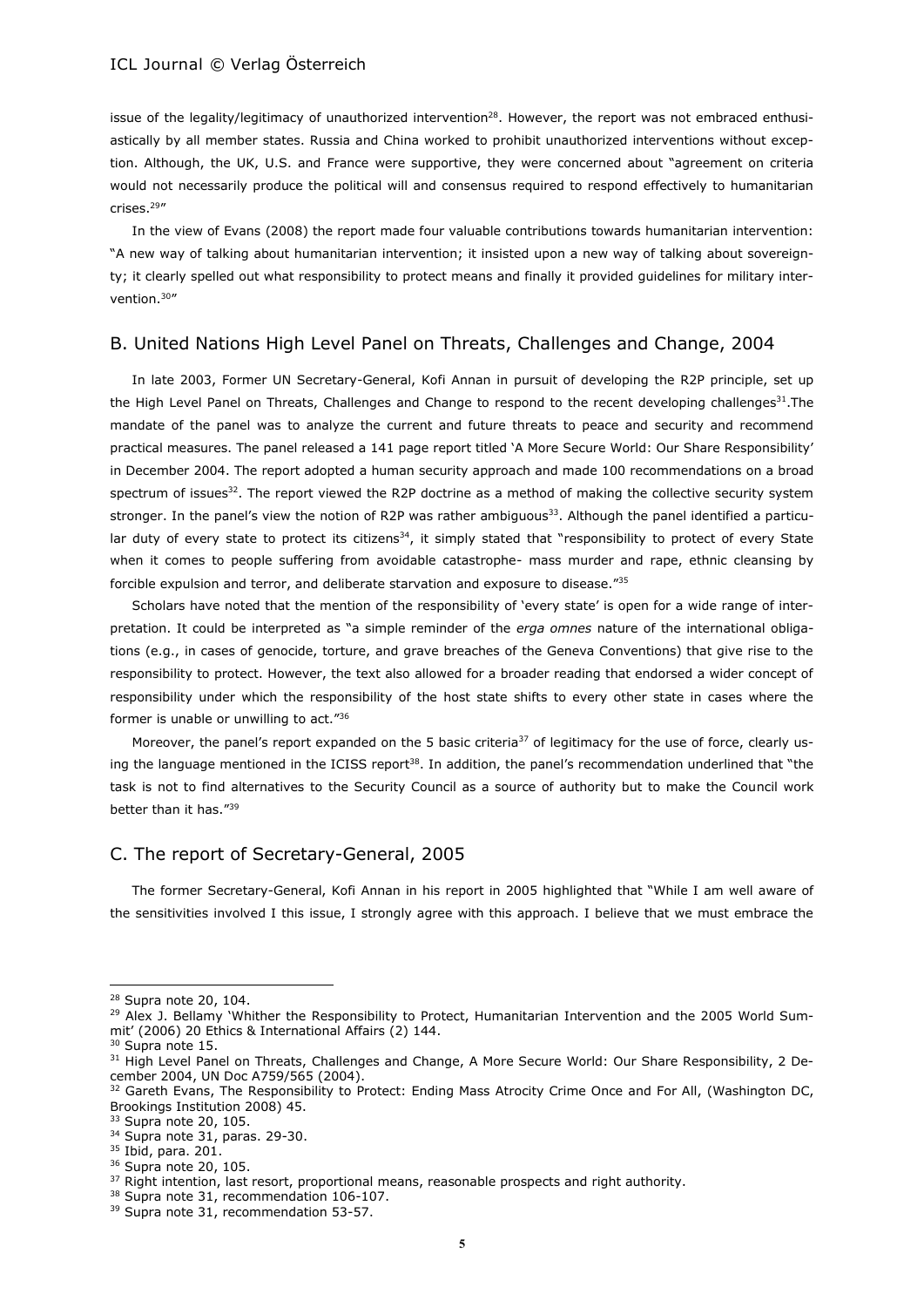responsibility to protect, and, when necessary, we must act on it."<sup>40</sup> Kofi Annan in his statement to General Assembly invited the international community to "embrace the principle of the Responsibility to Protect, as a basis for collective action against genocide, ethnic cleansing and crimes against humanity-recognizing that this responsibility lies first and foremost with each individual state, but also that, if national authorities are unable or unwilling to protect their citizens, the responsibility then shifts to the international community, And that, in the last resort, the United Nations Security Council may take enforcement action according to the Charter."<sup>41</sup>

Furthermore, Annan laid particular stress on the necessity to put the R2P principle into practice through peaceful means. The international community's responsibility to protect became a responsibility to "use diplomatic, humanitarian and other methods to help protect the human rights and well-being of civilian populations."<sup>42</sup> Importantly, in line with the commission and panel, humanitarian intervention was portrayed as an ultima ratio measure that, if adopted, must be put into practice by the UNSC $43$ . Moreover, the report touched on the 5 basic criteria of legitimacy for the use of force, mentioned in the ICISS report. Therefore, in comparison to the commission and panel, there was not any substantive distinction regarding humanitarian intervention<sup>44</sup>.

#### D. The Summit Outcome Document, 2005

In 2005 more than 150 states met at the World Summit<sup>45</sup> to commemorate the sixtieth anniversary of the UN. Due to the effort of the former Secretary-General, Kofi Annan and the R2P advocates, the R2P doctrine grew into an important topic at the UN Millennium Summit, and negotiations eventually resulted in the UN World Summit Outcome Document<sup>46</sup>. Some states argued that the issue was too ambiguous and that there was a high potential for abuse, while others questioned the legality of R2P47.The Summit unanimously adopted paragraphs 138-140 of the R2P principle. The Summit's outcome document was later adopted as a General Assembly resolution. Of note, the three paragraphs were positioned in Sect. IV on Human Rights and Rule of Law, and not Sect. III on Peace and Collective Security<sup>48</sup>.

It is worth quoting the whole three paragraphs; paragraphs 138–140 of the World Summit's Outcome Document declared that:

# 1. Responsibility to protect populations from genocide, war crimes, ethnic cleansing and crimes against humanity

"138. Each individual state has the responsibility to protect its populations from genocide, war crimes, ethnic cleansing and crimes against humanity. This responsibility entails the prevention of such crimes, including their incitement, through appropriate and necessary means. We accept that responsibility and will act in accordance with it. The international community should, as appropriate, encourage and help States to exercise this responsibility and support the United Nations in establishing an early warning capability. 139. The international community, through the United Nations, also has the responsibility to use appropriate diplomatic, humanitarian and other peaceful means, in accordance with Chapters VI and VIII of the Charter of the United Nations, to help protect populations from war crimes, ethnic cleansing and crimes against humanity. In this context, we are prepared to take collective action, in a timely and decisive manner, through the Security Council, in accord-

<sup>40</sup> "Report of the Secretary-General, In Larger Freedom: Towards Development, Security and Human Rights For All", General Assembly 59th Session, A/59/2005, (March 21, 2005).

 $41$  Ibid, para 133.

<sup>42</sup> Ibid, para 135.

<sup>43</sup> Ibid, para 135.

<sup>44</sup> Thomass G. Weiss, Humanitarian Intervention (Polity 9 April 2012) 2nd ed, 115..

<sup>45</sup> Alex J .Bellamy, 'Whither Responsibility to Protect? Humanitarian Intervention and 2005 World Summit' (2006) 20 Ethics and International Affairs Issue, 146.

<sup>&</sup>lt;sup>46</sup> Ekkehard Strauss, 'A bird in the hand is worth two in the bush-On the assumed Legal nature of Responsibility to Protect' (2009) 1, Issue 3, 293-300.

<sup>47</sup> Richard H. Cooper, Juliette Voinov KohlerKohler, Protect: The Global Moral Compact for the 21st Century, (New York: Palgrave MacMillan 2009) 184-188.

<sup>48</sup> Carsten Stahn, 'Responsibility to Protect: Political Rhetoric or Emerging Legal Norm?' (1 Jan 2007) 101The American Journal of International Law, No. 1, 104-106.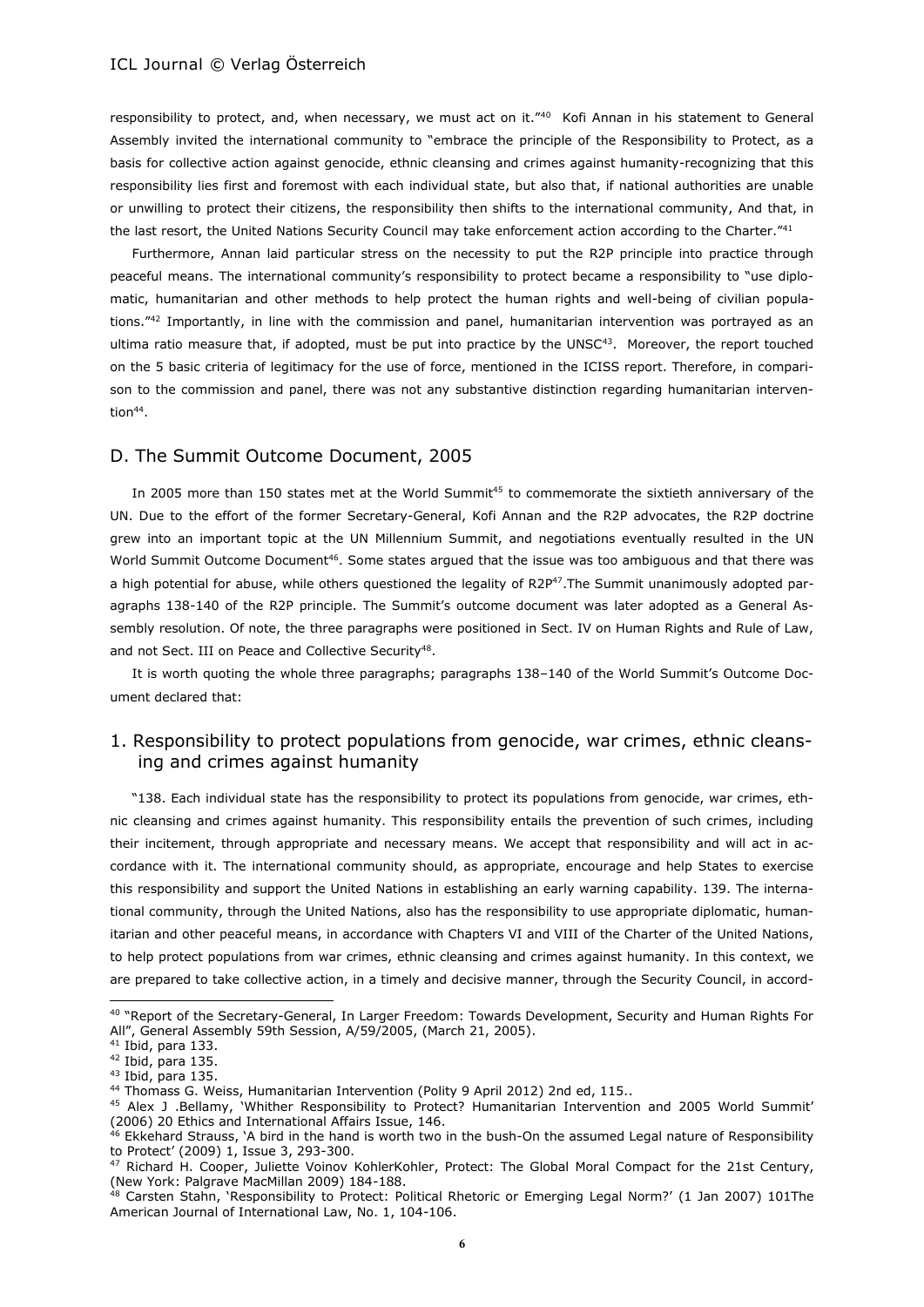ance with the Charter, including Chapter VII, on a case-by-case basis and in cooperation with relevant regional organisations as appropriate, should peaceful means be inadequate and national authorities manifestly fail to protect their populations from genocide, war crimes, ethnic cleansing and crimes against humanity. We stress the need for the General Assembly to continue consideration of the responsibility to protect populations from genocide, war crimes, ethnic cleansing and crimes against humanity and its implications, bearing in mind the principles of the Charter and international law. We also intend to commit ourselves, as necessary and appropriate, to helping States build capacity to protect their populations from genocide, war crimes, ethnic cleansing and crimes against humanity before crises and conflicts break out. 140. We fully support the mission of the Special Adviser of the Secretary-General on the Prevention of Genocide."<sup>49</sup>

Although the three paragraphs did not impose any legal obligation, $50$  the mention of the R2P doctrine in the outcome Document was a major breakthrough in international law $51$ . Notably, besides the three paragraphs cited above, some other commitments show the same commitment to the R2P principle. For instance, paragraph 133 declared that: "… Safeguarding the principle of refugee protection and to upholding our responsibility in resolving the plight of refugees, including through the support of efforts aimed at addressing the causes of refugee movement, bringing about the safe and sustainable return of those populations, finding durable solutions for refugees in protracted situations and preventing refugee movement from becoming a source of tension among states".<sup>52</sup> Contrary to the ICISS report, the R2P principles, which the member states have agreed to endorse, are narrow in scope and are limited to the application of R2P to four particular crimes: genocide, war crimes, ethnic cleansing and crimes against humanity. Kuwali (2008) believes that the reason for this limitation is to reduce the potential for any abuse of the right to stage humanitarian interventions<sup>53</sup>. In addition, the R2P 2005 made no reference to regional bodies and paragraph 139 insists on the key role of the UNSC. Use of force may be carried out only if authorized by the UNSC and when other, peaceful and diplomatic means used under Chapters VI and VIII of the UN Charter are unlikely to succeed<sup>54</sup>. Furthermore, some commentators argue that there was less stress on the Responsibility to Rebuild or reconstruct rather than Prevention in the R2P 2005<sup>55</sup>. Finally, the R2P 2005 did not endorse the use of ICISS' criteria for the use of force; instead, it left the door open to responses only on a 'case by case basis'<sup>56</sup>.

## E. UNSG R2P Reports 2009-2010 the three Pillars approach

The UNSG has issued two major reports on R2P: in 2009 the report on implementing the Responsibility to Protect<sup>57</sup> and in 2010 the report on Early Warning Assessment and the Responsibility to protect<sup>58</sup>. The 2009 report has made a valuable contribution to turning R2P into an implementable concept. It did not intend to abandon the R2P 2005 concept. As Ban Ki-Moon stated: "Is not to reinterpret or renegotiate the conclusions of the World Summit but to find ways of implementing its decisions in a fully faithful and consistent manner."<sup>59</sup>

In his report, the Secretary General outlined a three pillar strategy as following:

- 1. Pillar One: The Protection Responsibilities of the State
- 2. Pillar Two: International assistance and capacity building
- 3. Pillar Three: Timely and decisive response

<sup>49</sup> UN, Un Summit Document, UN doc, A/Res./60, UN Summit Outcome Document, 138-140 (24 October 2005) <sup>50</sup> The Summit Outcome Document was endorsed by the General Assembly by resolution that has a non-binding nature. Nevertheless, GA resolutions are considered as valuable contribution to the evolution of international law. See: D. Gierycz, 'The Responsibility to Protect. A Legal and Rights-based Perspective' in Global Responsibility to Protect' Special Issue: R2P and International Law (2010) 2 No. 3, 250-253.

<sup>51</sup> Supra note 46, 292-293.

<sup>52</sup> Supra note 49, 133.

<sup>53</sup> Dan Kuwali, 'The Conundrum of Conditions FOR Intervention under Article 4 of the African Union Act' (2008) African Security Review, 92.

<sup>54</sup> Alex J. Bellamy, 'The Responsibility to Protect towards a living Reality', (April 2013)A report written for the United Nations Association-UK, 11.

<sup>55</sup> Michael Newman, 'Revisiting the Responsibility to Protect' (2009) 80The Political Quarterly, Issue 1, 98.

<sup>56</sup> Supra note 45, 167. <sup>57</sup> Supra note 46, 94.

<sup>58</sup> Supra note 49, 167.

<sup>&</sup>lt;sup>59</sup> Secretary-General, "UNSG Report: Implementing the Responsibility to Protect" (2009).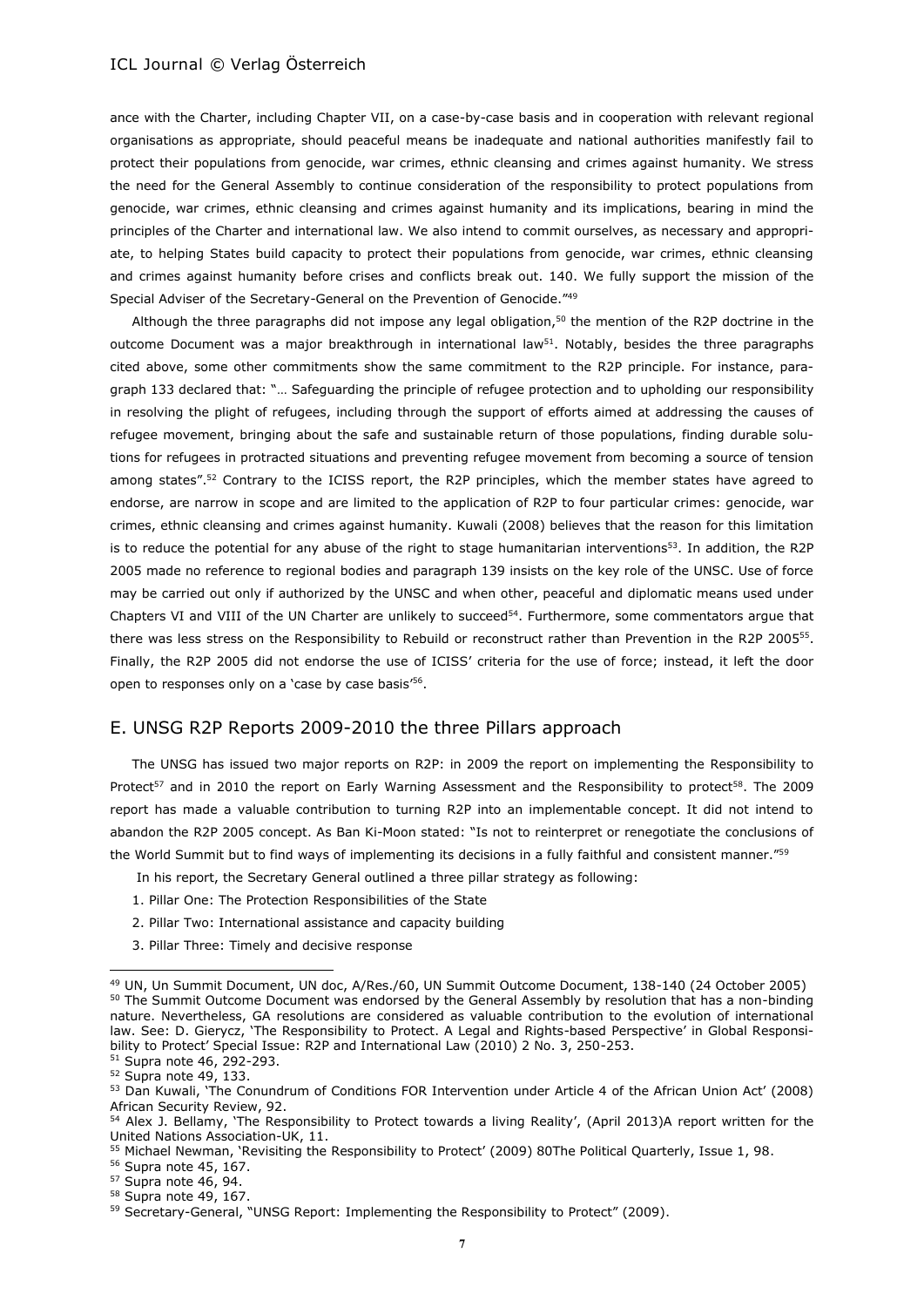The three pillars switched the emphasis of the R2P doctrine to different approaches<sup>60</sup>. Notably, military intervention does not play a crucial role<sup>61</sup>. The R2P of ICISS regarding the Responsibility to Prevent is divided into first two pillars-the state and the international community are asked to carry out the Responsibility to Prevent. In addition, the Responsibility to Rebuild loses its significance and mentioned concisely under the second pillar, the peacebuilding discussion<sup>62</sup>. The Responsibility to React is under the umbrella of the third pillar, although there is a tangible stress on the particular measures rather than use of force $63$ . I will briefly outline the three pillar strategy.

# 1. Pillar One: The Protection Responsibilities of the State

This pillar reflects the responsibility of the state to protect its populations from genocide, war crimes, ethnic cleansing and crime against humanity; as it was clearly set out in the paragraph 138 of the 2005 WSOD<sup>64</sup>. That duty of the state is the most essential responsibility of the state which has its origin in state sovereignty.

#### 2. Pillar Two: International assistance and capacity building

In line with paragraphs 138 and 139 of the 2005 WSOD, the second pillar of 2009 report considers the commitment of international community to help and empower states to fulfill their R2P obligations by providing measures such as "granting development assistance, aiding states' security sectors, and building mediation and dispute resolution capacities".<sup>65</sup>

# 3. Pillar Three: Timely and decisive response

The third pillar, in line with paragraph 139, is a well-timed and collective reaction by the international community<sup>66</sup>. The third pillar refers to the Chapter VI (pacific measures) and VII (the coercive use of force) when a state clearly neglects to afford protection and to fulfill its obligations in case of mass atrocities $^{67}$ .

In the next chapter, I will focus on humanitarian intervention based on principle of sovereignty, principle of non-intervention and the prohibition of use of force. Then I will discuss about the legality of humanitarian intervention and compare R2P with humanitarian intervention. Finally, I will shed light on the legal status of R2P.

# III. Humanitarian Intervention

The evolution from humanitarian intervention to the notion of R2P has been a "fascinating piece of intellectual history".<sup>68</sup> Humanitarian intervention has found its place as a controversial premise within the literature of international relations and international law since the end of the Cold War<sup>69</sup>. The controversy occurs when humanitarian intervention is at odds with the principles of sovereignty, non-intervention and the prohibition of the threat, or use of force<sup>70</sup>. The UN Charter carries articles concerning the principle of sovereign equality of states such as Article 2 (1). The notion of sovereignty is connected to the non-intervention principle enshrined in Arti-

<sup>60</sup> Secretary-General, "2010 Report: Early Warning, Assessment and the Responsibility to Protect".

<sup>&</sup>lt;sup>61</sup> Supra note 55, 2.

<sup>&</sup>lt;sup>62</sup> David Chandler, R2P or Not R2P? More State building, Less Responsibility, (Global Responsibility to Protect 2010)161-166.

<sup>&</sup>lt;sup>63</sup> Jennifer Welsh, Turning Words into Deeds? The Implementation of the Responsibility to Protect, (Global Responsibility to Protect 2010)162-164.

 $64$  Ibid.

<sup>&</sup>lt;sup>65</sup> Supra note 59, para. 38.

<sup>&</sup>lt;sup>66</sup> Supra note 55, para. 11. <sup>67</sup> Supra note 59, Para. 56.

<sup>&</sup>lt;sup>68</sup> Gareth Evans, "From humanitarian intervention to the responsibility to protect", (2006) 24 Wisconsin International Law Journal, No.3, 704.

<sup>69</sup> Fernando R. Teson, 'The Liberal Case for Humanitarian Intervention' in J. L. Holzgrefe and R. O. Keohane ed., Humanitarian Intervention: Ethical, Legal, and Political Dilemmas (2003) Cambridge University Press, New York 110.

<sup>70</sup> Ibid.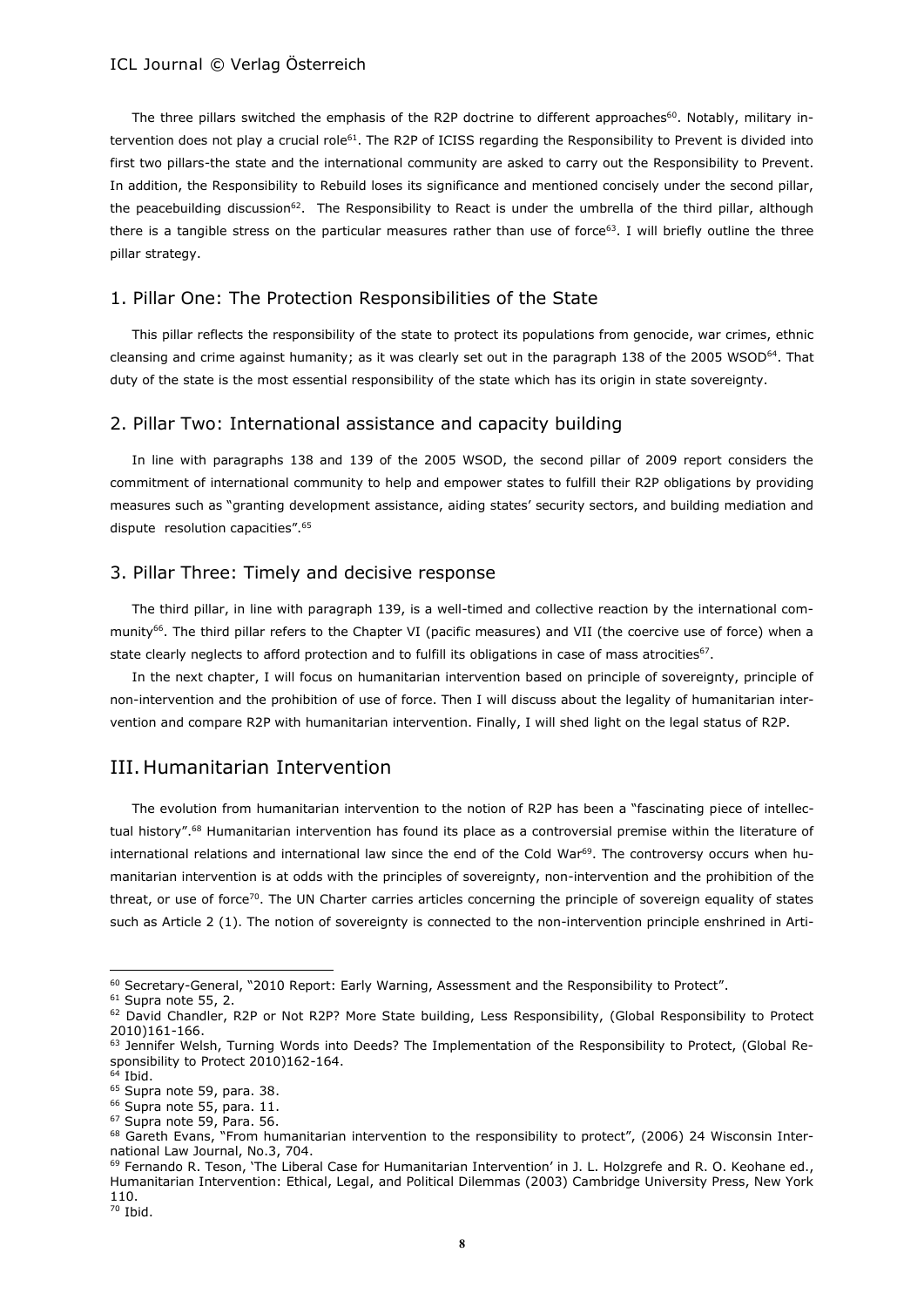cle 2 (7)  $^{71}$ . The raising prominence of humanitarian intervention in some super powers and intergovernmental organizations policy is an evolution with a profound implication which have been the fruit of growing global awareness of human rights and responsibilities. Several humanitarian interventions occurred during the Cold War both with and without the UN's consent. The 1990s in particular was characterized by many scholars as a 'decade of humanitarian intervention'. Humanitarian intervention has a troubled past. Whether it is the failure to act in Rwanda, the half-hearted and delayed response in Darfur, the haphazard use of force in Bosnia, or non-UN-authorized humanitarian intervention in Kosovo, "there is a deep division about the morality, efficacy and consequences of humanitarian intervention." 72

#### A. Defining Humanitarian Intervention

There are a number of definitions of humanitarian intervention both classic and modern. For instance, the Encyclopedia of Public International Law (1995) defines humanitarian intervention in the classical sense as follows: "Humanitarian intervention may be seen in any use of armed force by a state for the purpose of protecting the life and liberty of its own nationals or those of third states threatened abroad, although this type of intervention is mostly discussed as an aspect of self-defence."73According to Robertson (2004), modern humanitarian intervention could be defined as the following: "A doctrine under which one or more states may take military action inside the territory of another state in order to protect those who are experiencing serious human rights persecution, up to and including attempts at genocide." 74 Some points such as the use of force, lack of permission of the targeted state, and protection of the nationals of the targeted state from gross human rights violations, are common among most definitions<sup>75</sup>. In addition, both the classic and modern definitions distinguish between humanitarian intervention and other kinds of military aggression owing to its "purpose and content"<sup>76</sup>. One has to differentiate between humanitarian intervention and humanitarian aid, although these terms are sometimes used interchangeably. The latter is not at odds with the principle of state sovereignty, and it necessitates the permission of the host state<sup>77</sup>.

For the purpose of this thesis, humanitarian intervention is defined as follows: "Forcible action by states to prevent or to end gross violations of human rights on behalf of people other than their own nationals, through the use of armed force without the consent of the target government and with or without UN authorization."78

#### B. The principle of sovereignty

Prior to the birth of the R2P doctrine, the legality of international action against gross human rights violations was always open to debate. As previously highlighted, there has been a battle between sovereignty and human rights<sup>79</sup>. As ICISS report testifies: "External military intervention for humanitarian protection purposes has been controversial both when it has happened as in Somalia, Bosnia and Herzegovina and Kosovo as well as when it has failed to happen, as in Rwanda."80 The advocates of the sovereignty principle have claimed that domestic events are not concerned with the international community. Indeed, humanitarian intervention has been on the horns of a dilemma of what the international community has to do when facing a struggle of inter-

80 Supra note 18, vii.

<sup>&</sup>lt;sup>71</sup> United Nations, Charter of the United Nations, 1 UNTS XVI, (24 October 1945) available at: http://www.refworld.org/docid/3ae6b3930.html [accessed 5 August 2013]

<sup>72</sup> Policy Analysis Brief, 'Sudan and the implications for Responsibility to Protect' (October 2009) The Stanley Foundation, 7.

<sup>&</sup>lt;sup>73</sup> Peter Macalister-Smith ed. Encyclopedia of Public International Law (Netherlands: Elsevier Science B.V. 1995) 926.

<sup>74</sup> David Robertson, A Dictionary of Human Rights, 2nd edition (London, Europe Publications 2004)119.

<sup>75</sup> Hagar Taha, 'The failure to protect, again: a comparative study of international and regional reactions towards humanitarian disaster in Rwanda and Darfur' (22 April 2011) 9. <sup>76</sup> Ibid.

<sup>77</sup> Martin Griffiths and T. O`Callaghan, International Relations: The Key Concepts (New York: Routledge, 2002) 145-146.

<sup>78</sup> Saban Kardas, 'Humanitarian Intervention: The evolution of the idea and practice' (June-July 2001) VI Journal of International Affairs, 2.

<sup>&</sup>lt;sup>79</sup> Alex J. Bellamy, Responsibility to protect (Cambridge Polity Press 2009) 8-10.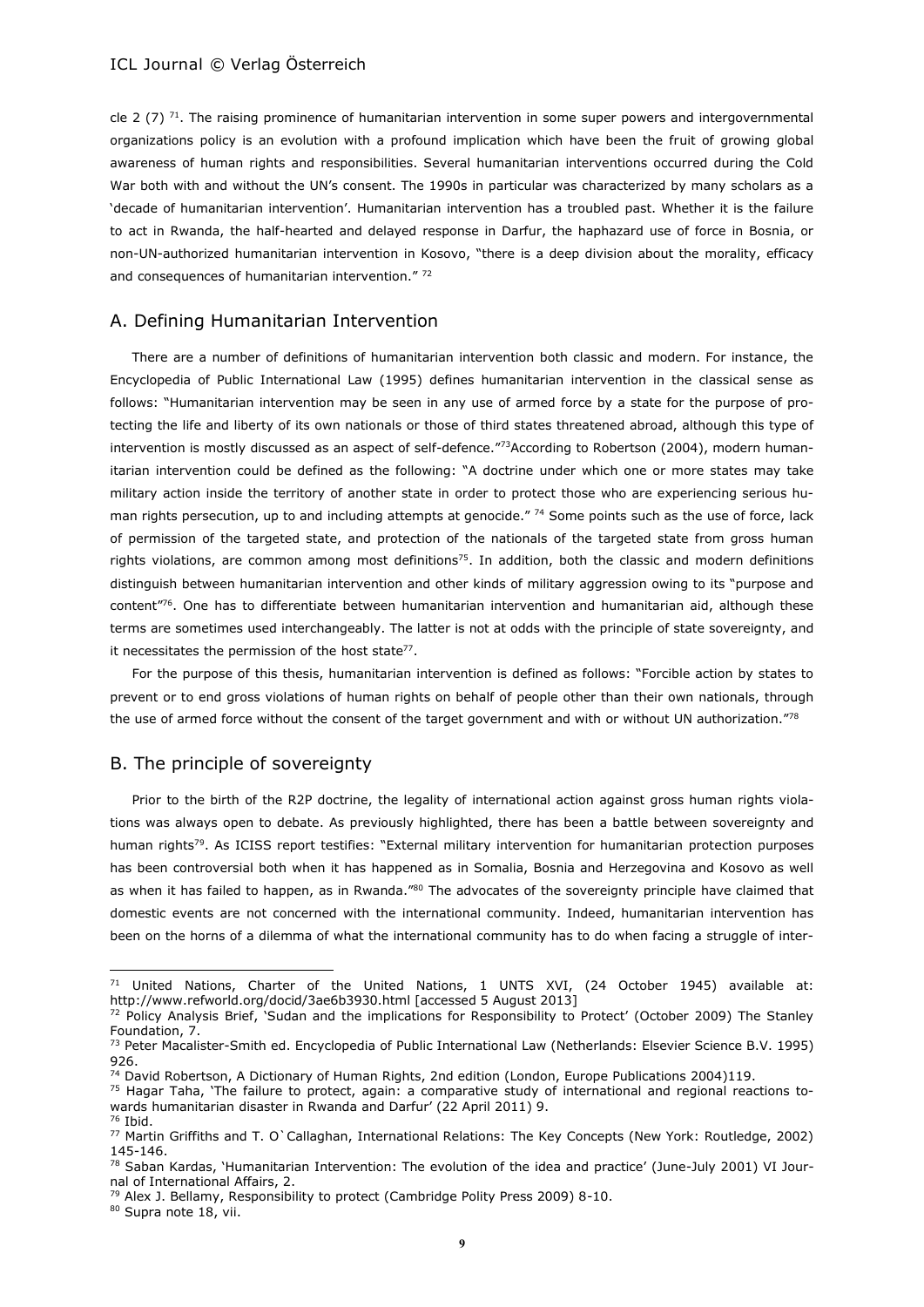national law requirement and moral perspectives<sup>81</sup>. The classic pronouncement of Max Huber in the 1928 *Island of Palmas case*<sup>82</sup> is one of the most noticeable descriptions of the principle of sovereignty, the jurist noted in his Award:

"Sovereignty in the relations between States signifies independence. Independence in regard to a portion of the globe is the right to exercise therein, to the exclusion of any other State, the function of a State. The development of the national organization of States during the last few centuries and, as a corollary, the development of international law, have established this principle of the exclusive competence of the State in regard to its own territory in such a way as to make it the point of departure in settling most questions that concern international relations."<sup>83</sup>

Therefore, the principle of sovereignty is equal to independence. In fact, the only restrictions which states have to face are those limits of the international law to which the states have agreed. The principle of sovereignty (based on equality and independence) lies in the settlement of Westphalia of 1648. In accordance with the Westphalia Treaties' notion of national sovereignty, states are not legally allowed to intervene in the domestic affairs of each other<sup>84</sup>. The principle of sovereignty exists at customary international law and the UN Charter and continues to be as an "essential component of the maintenance of international peace and security".<sup>85</sup> In line with the terms of Article 1 of the 1933 Montevideo Convention on the Rights and Duties of States: "The state as a person of international law should possess the following qualifications: (a) a permanent population, (b) a defined territory, (c) government and (d) capacity to enter into relations with the other states." $86$ 

In this vein, The UNSC has reaffirmed its commitment to the above-mentioned criteria in a number of resolutions such as Resolution 1079 concerning the Croatia<sup>87</sup> (1996) and Resolution 1858 (2008) regarding Burundi<sup>88</sup>. However, state sovereignty is not unlimited. International law imposes considerable limits on state sovereignty. Firstly, the UN Charter highlights in chapter VII that sovereignty is not an obstruction to action taken by the UNSC regarding a threat to international peace and security. Secondly, state sovereignty is also restricted by customary and treaty obligations under international law. In particular, there are growing obligations in both the areas of human rights law and international humanitarian law, which impose serious obligations to protect people and property<sup>89</sup>; for example, the recognition of the concept of *erga omnes* obligations<sup>90</sup> by the ICJ in the *Barcelona Traction case<sup>91</sup>* .

Thirdly, various non-state participants, such as non-governmental organizations (NGOs) particularly in the field of international human rights law and international environmental law, have shown trends to restrain state sovereignty<sup>92</sup>. Moreover, it has been argued by many scholars that sovereignty cannot be used as a shield

<sup>81</sup> Anthea Roberts, 'Legality VS Legitimacy: Can Use of Force be illegal but Justified?' In A.P. E. Macdonald (eds.), Human Rights, Intervention and the Use of Force (2008) Oxford University Press 177-178.

<sup>82</sup> *Island of Palmas Case (or Miangas*), *United States v Netherlands*, Award, (1928) II RIAA 829, ICGJ 392 (PCA 1928), 4th April 1928, Permanent Court of Arbitration.

<sup>83</sup> United Nations, Reports of International Arbitral Awards, Vol. II, 827-871 (1948).

<sup>84</sup> Francis Abiew, The Evolution of the Doctrine and Practice of Humanitarian Intervention (The Hague, Kluwer, 1999) 26.

<sup>85</sup> Supra note 18, Supplement ICISS Report, 5.

<sup>86</sup> Montevideo Convention on Rights and Duties of States, League of Nations Treaty Series, Vol. 19, 165(1934). The Convention has recently been under fire by several scholars due to its lack of analytical room for developments, such as self-determination. See T. D. Grant, 'Defining Statehood: The Montevideo Convention and Its Discontents', (1999) 37 Colum. J. Transnat'l L. 403, 435, 437, 449.

<sup>87</sup> UN Security Council, On the situation in Croatia Resolution 1079 (1996) Adopted by the Security Council at its 3712th meeting, on 15 November 1996, 15 November 1996, S/RES/1079 (1996).

<sup>88</sup> UN Security Council, Security Council resolution 1858 (2008) [on extension of the mandate of the UN Integrated Office in Burundi (BINUB)], (22 December 2008).

<sup>&</sup>lt;sup>3</sup> Christopher M. Ryan, 'Sovereignty, intervention and the law: A tenuous relationship of Competing Principles' (1997) Millennium: Journal of International Studies, 76-78.

 $90$  It is widely believed that erga omnes obligations "lies outside the domestic sphere of a state and Article 2(7) cannot constitute a bar to intervention". See Ramesh Thakur, "The responsibility to protect", in Thakur, R., ed, The United Nations Peace and Security, from Collective Security to the Responsibility to Protect (2006) Cambridge, Cambridge University Press 246.

<sup>91</sup> *Barcelona Traction Case, Light and Power Company, Limited (Belgium v. Spain)*; Second Phase, International Court of Justice (ICJ), 5 February 1970, para 33.

<sup>92</sup> Miyoshi Masahiro, "Sovereignty and International Law", Emeritus of International Law Aichi University, Japan, (2013) available at: https://www.dur.ac.uk/resources/ibru/conferences/sos/masahiro miyoshi paper.pdf . accessed on: 01 July, 2014.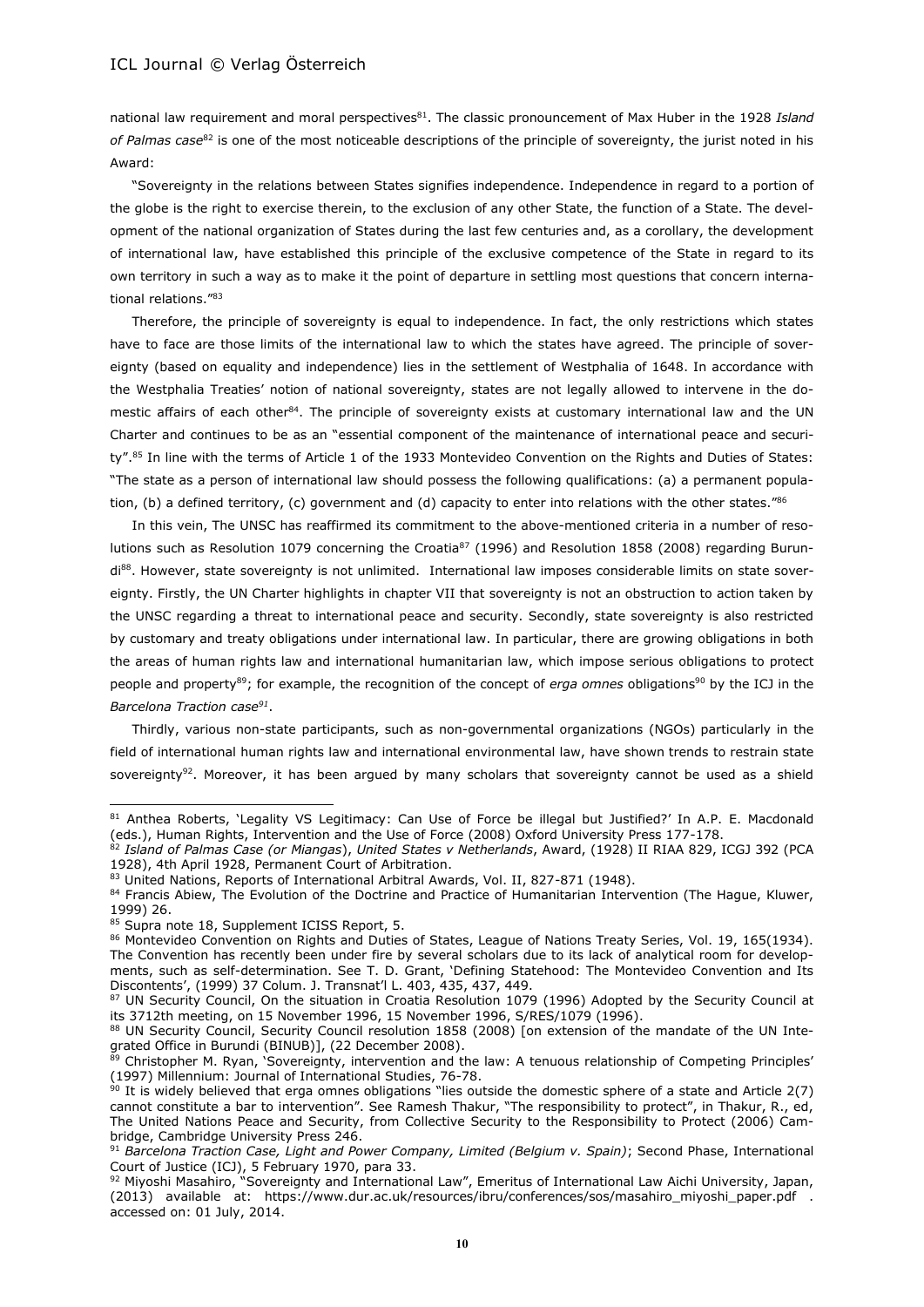against intervention. For instance, Lauterpacht in the sixth edition of Oppenheim's International Law stated as following: "When a State renders itself guilty of cruelties against and persecution of its nationals, in such a way as to deny their fundamental human rights and to shock the conscience of mankind, intervention in the interest of humanity is legally permissible."<sup>93</sup>

Additionally, *the Lotus principle* or *Lotus approach* stresses that sovereignty is not absolute and states are bound by international law<sup>94</sup>. Thus, as the ICJ explained in *the Corfu Channel case*: "Sovereignty is no longer absolute but rather an institution which has to be exercised in accordance with international law."<sup>95</sup>

# C. The principle of non-intervention

Undoubtedly, the principle of non-intervention, as a part of customary international law, is well established in contemporary international law. The principle of non-interference protects the right of a sovereign state to exercise jurisdiction within its territory. Jurisdiction widely contains the authority of a state to govern people and property within its territorial boundaries. According to this principle (which is empowered by international law) other states have no right to intervene in the internal affairs of a sovereign state $^{96}\cdot$ 

The principle of non-intervention has been reaffirmed in several treaties such as the Charter of the Organization of American States and was also reaffirmed in the Constitutive Act of the African<sup>97</sup> Union<sup>98</sup>. The ICJ has also stressed the importance of the principle of non-interference and territorial sovereignty in *the Nicaragua*<sup>99</sup>, *Corfu Channel<sup>100</sup>and Democratic Republic of Congo v Uganda* cases<sup>101</sup>. The ICJ expounded in its judgment in the Nicaragua case as following: "The principle forbids all States or groups of States to intervene directly or indirectly in the internal or external affairs of other States."<sup>102</sup>

In addition, the Court concluded in its judgment of 2005 in *Democratic Republic of Congo v Uganda*: "Uganda had violated the sovereignty and also the territorial integrity of the DRC. Uganda's actions equally constituted interference in the internal affairs of the DRC and in the civil war raging there."103<sup>103</sup> In addition to Article 2(7) of the UN Charter, the UNGA confirmed the principle of non-interference in its 1408th meeting on 21 December 1965 as follows: "No state has the right to intervene, directly or indirectly, for any reason whatever, in the internal or external affairs of any other state. Consequently, armed intervention and all other forms of interference or attempted threats against the personality of the State or against its political, economic, or cultural elements are condemned." <sup>104</sup>This provision laid stress on both the significance of state sovereignty and the principle of non-intervention, as well as emphasizing the importance of these two principles at the level of in-

 $\overline{a}$ 

<sup>103</sup> Supra note 96, para 165

<sup>93</sup> Lassa Oppenheim, INTERNATIONAL IAW 22-23, H. Lauterpacht ed., 6th ed, 280 (1974).

<sup>94</sup> *S.S. "Lotus" Case, France v Turkey*, Judgment, (1927) PCIJ Series A no 10, ICGJ 248 (PCIJ 1927), 7th September 1927, Permanent Court of International Justice (historical) [PCIJ].

<sup>95</sup> *Corfu Channel Case (United Kingdom v. Albania)*; Assessment of Compensation, 15 XII 49, International Court of Justice (ICJ), 15 December 1949. Para 43.

<sup>96</sup> Sir Michael Wood, 'The Principle of NON-INTERVENTION in Contemporary International Law: NON-INTERFERENCE in a State's Internal Affairs used to be a Rule of International Law: Is it still?' Chatham House, 3. (2007) available at:

http://www.chathamhouse.org/sites/default/files/public/Research/International%20Law/il280207.pdf accessed on: 15 March, 2014.

<sup>97</sup> The Act of the African Union departed from classic principle of non-intervention and its Article 4 (h) reads that "the right of the Union to intervene in a Member State pursuant to a decision of the Assembly in respect of grave circumstances, namely war crimes, genocide and crimes against humanity." See The Constitutive Act of the African Union, Art.4, July 11, 2002, OAU Doc. CAB/LEG/23.15 (2002).

<sup>98</sup> Chris Abbott, Rights and Responsibilities: Resolving the Dilemma of Humanitarian Interventions (Oxford Research Group 2005) 3.

<sup>99</sup> *Case Concerning Military and Paramilitary Activities In and Against Nicaragua (Nicaragua v. United States of America)*; Jurisdiction of the Court and Admissibility of the Application, International Court of Justice (ICJ), 26 November 1984.

<sup>100</sup> Supra note 95.

<sup>101</sup> *Case Concerning Armed Activities on the Territory of the Congo (Democratic Republic of the Congo v. Uganda*); Request for the Indication of Provisional Measures, International Court of Justice (ICJ), 1 July 2000.  $\sim$ Supra note 99, para 205.

<sup>&</sup>lt;sup>104</sup> General Assembly resolution 2131 (XX) entitled Declaration on the Inadmissibility of Intervention in the Domestic Affairs of States and the Protection of their Independence and Sovereignty was adopted on 21 December 1965, by a vote of 109 votes to none, with one abstention.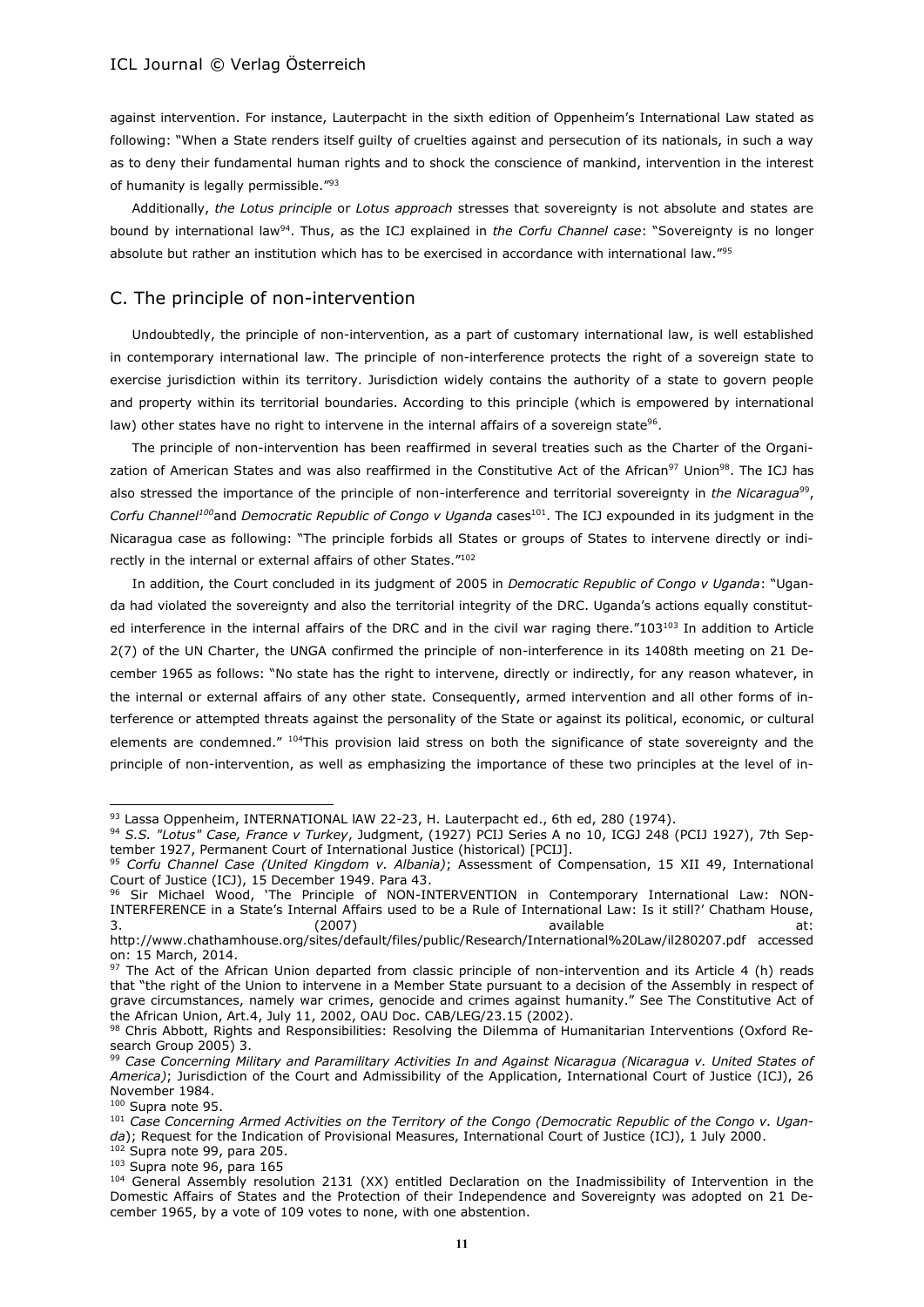terstate relations. Moreover, there are multiple examples of resolutions such as Resolution 688 on Iraq in 1991; Resolution 1802 on Timor in 2008 and Resolution 1079 on the Republic of Croatia in 1996 are direct reference by the UNSC where the provisions of Article 2, paragraph 7 of the UN Charter were reaffirmed<sup>105</sup>.

#### D. The prohibition of the threat or use of force

The prohibition of the use of force<sup>106</sup> is the most significant manifestation of the principle of non-intervention which is established in Article 2 (4) of the UN Charter as following: "All members in their international relations shall refrain from the threat or use of force against the territorial integrity and political independence of any state, or in any other manner inconsistent with the purpose of the UN."107

This provision explicitly forbids war and all forms of aggression. Almost the same wording was used in Resolution 573 in 1985 and 611 in 1988 regarding the conflict between Israel and Tunisia<sup>108</sup>. Furthermore, the UNGA Resolution 2625 (1970) on Principles of International Law concerning Friendly Relations requires that: "Every State has the duty to refrain from the threat or use of force to violate the existing international boundaries of another State or as a means of solving international disputes, including territorial disputes and problems concerning frontiers of States. The territory of a State shall not be the object of military occupation resulting from the use of force in contravention of the provisions of the Charter. The territory of a State shall not be the object of acquisition by another State resulting from the threat or use of force. No territorial acquisition resulting from the threat or use of force shall be recognized."<sup>109</sup>

In fact, the Resolution has reinforced the Article 2 (4) similar to several UNSC and UNGA resolutions<sup>110</sup>. For instance, the UNSC Resolution 748 reaffirmed that: "In accordance with the principle in Article 2, paragraph 4, of the Charter of the United Nations, every state has the duty to refrain from organizing, instigating, assisting or participating in terrorist acts in another State or acquiescing in organized activities within its territory directed towards the commission of such acts, when such acts involve a threat or use of force."<sup>111</sup> Due to *erga omnes* principle of law and *jus cogens* rule, the provision contains both the member states and non-member states<sup>112</sup>. In addition, Article 2 (6) requires that: "the Organization shall ensure that States which are not Members of the United Nations act in accordance with these Principles so far as may be necessary for the maintenance of international peace and security."<sup>113</sup>

Thus, it calls for non-Member states for the sake of international peace and security. One has to note that Article 2 (4) does not completely forbid the use of force; rather it takes exception in definite situations. For

<sup>105</sup> Supra note 96, 3.

<sup>106</sup> Many international documents have reaffirmed the principle of non-use of force. Some of them are listed as following: "Geneva Protocol of 1924 (it didn't come into force); Locarno Agreement of 1925; Briand-Kellogg Pact of 1928; the Litvinof (Moscow) Protocol of 1929; Stimson Doctrine of 1931; the Montevideo Convention on the Rights and Duties of States of 1933 (it did not come into force); Rio de Janeiro Agreement of 1933; 1970 Declaration of Principles of International Law Concerning Friendly Relations and Co-operation among States in Accordance with the Charter of the UN; 1975Helsinki Final Act; Manila Declaration of 1982; the 1988 Declaration on the Prevention and Removal of Disputes and Situations Which May Threaten Peace and Security and the Role of the United Nations in this Field (A/RES/43/51); and the 1990 Paris Charter for a New Europe". See: United Nation Treaty Collection, available at: http://treaties.un.org/Home.aspx or Colombia University Law School, Arthur W. Diamond Library Research, Guide to Treaty Research, available at http://library.law.columbia.edu/guides/Guide\_to\_Treaty\_Research#Databases\_-\_Multilateral\_Treaties.  $107$  Supra note 71, Article 2 (4).

<sup>108</sup> UN Security Council, Resolution 573 (1985) Adopted by the Security Council at its 2615th meeting, on 4 October 1985, 4 October 1985, S/RES/573 (1985).

<sup>109</sup> Declaration on Principles of International Law concerning Friendly Relations and Cooperation among States in accordance with the Charter of the United Nations, adopted by the General Assembly in its resolution 2625 (XXV) of 24 October 1970.

 $110$  Resolution 748 (1992) Adopted by the Security Council at its 3063rd meeting, on 31 March 1992, 31 March 1992, S/RES/748 (1992).

<sup>&</sup>lt;sup>111</sup> General Assembly resolution 2131 (XX) entitled Declaration on the Inadmissibility of Intervention in the Domestic Affairs of States and the Protection of their Independence and Sovereignty was adopted on 21 December 1965, by a vote of 109 votes to none, with one abstention.

<sup>112</sup> M. Cherif Bassiouni, 'International Crimes: Jus Cogens and Obligatio Erga Omnes, Law and Contemporary Problems', (1996) 59, No. 4, (1996) available at: http://scholarship.law.duke.edu/cgiviewcontent. accessed on: 15 March, 2014.

 $113$  Supra note 71, Article 2 (6)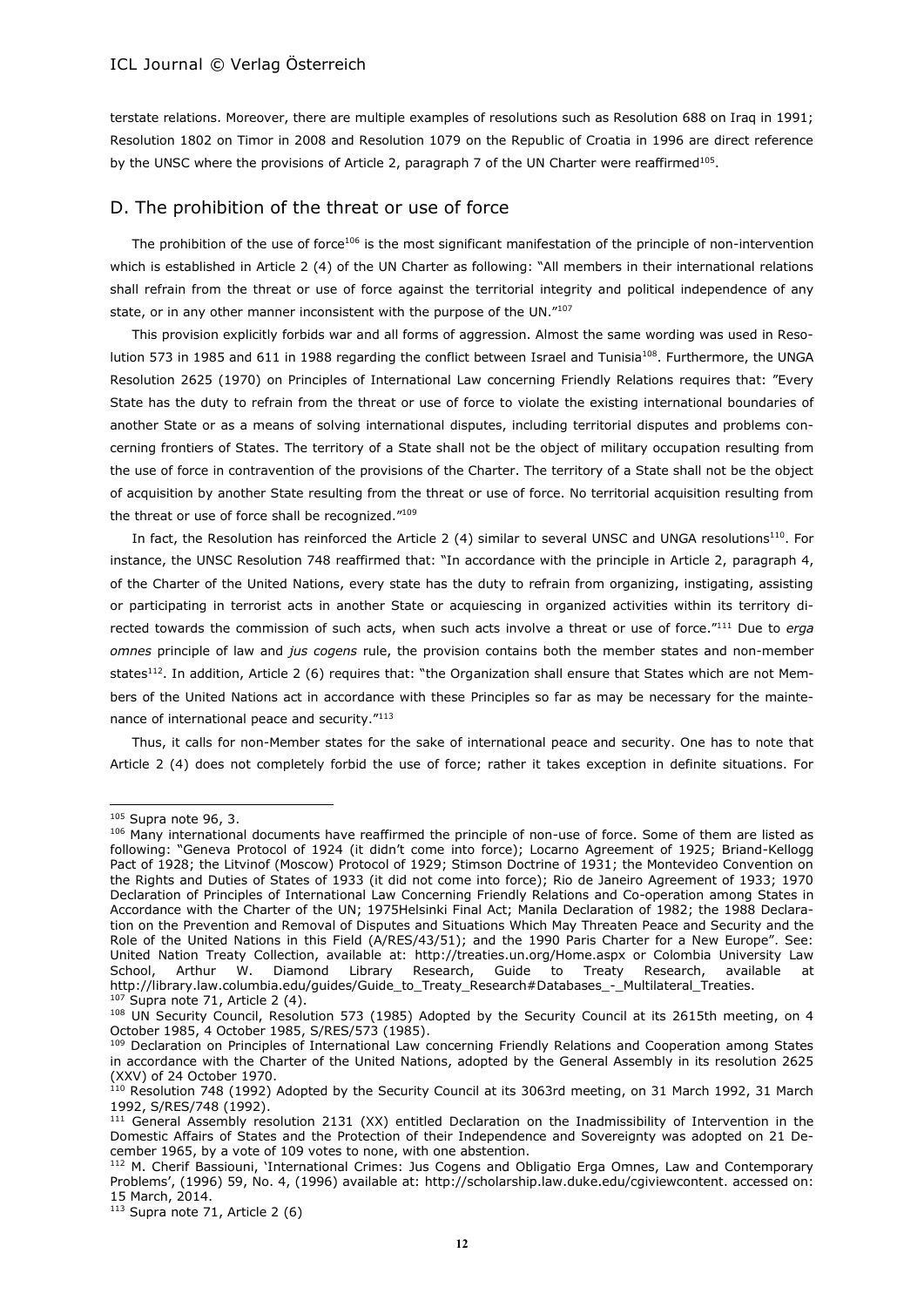instance, self-defense (Article 51), collective operations (chapter VII) and measures against enemy state (Article 53) all takes use of force<sup>114</sup>. A number of scholars such as Beyerlin (1994) believe that "humanitarian intervention is clearly enough, in conflict with the prohibition on the use of force in Article 2 (4) of the Charter."<sup>115</sup> On the contrary, others like Bowett (1958) Reisman (7974) disagree with the restrictionists and Reisman (7974) argues as following:

"Article 2 (4) of the Charter should be interpreted in accordance with its plain language, so as to prohibit the threat or use of force only when directed at the territorial integrity or political independence of a state."<sup>116</sup>

Therefore, they believe humanitarian intervention could be lawful because "it seeks neither territorial change nor a challenge to the political independence."<sup>117</sup> The UK used in the Corfu Channel case exactly the same argument: "Our action…threatened neither the territorial integrity nor the political independence of Albania. Albania suffered thereby neither territorial loss nor any part of its political independence."<sup>118</sup>

Nevertheless, the ICJ rejected the argument. Brownlie (1963) also argues likewise: "The conclusion warranted by the *travaux preparatoires* is that the phrase under discussion was not intended to be restrictive but, on the contrary, to give more specific guarantee to small states and that it cannot be interpreted as having a qualifying effect."<sup>119</sup>

#### E. Legality of humanitarian intervention

Although the principles of sovereignty, non-intervention and non-use of force have been broadly realized by the international community, the Second World War gave rise to the execution of these principles<sup>120</sup>. Crimes against humanity were identified in international law with the aid of drafting the Charter of Nuremberg Tribunal in 1945 $121$ . Later on, subsequent to recognizing genocide as a crime by the Convention on the Prevention and Punishment of the Crime of Genocide in 1948<sup>122</sup>, human rights-related issues developed into a crucial matter of international law. In the same vein, states have started to shoulder a responsibility to act against gross human rights violations.

Such a close link could be seen in paragraphs 138 and 139 of the UN World Summit Outcome Document in respect to the R2P doctrine. Hereby states are obliged to protect their populations from four grave crimes: genocide, war crimes, ethnic cleansing and crimes against humanity $^{123}$ .

Within such a context, the Convention on the Prevention and Punishment of the Crime of Genocide of 1948 and the Rome Statute of the International Criminal Court of 1998<sup>124</sup> represent the two primary sources where the true significance of four grave crimes are explained. International humanitarian law identifies the legal grounds for war crimes $^{125}$ .

<sup>118</sup> Supra note 95, para 296.

 $\overline{a}$ 

<sup>121</sup> United Nations, Charter of the International Military Tribunal - Annex to the Agreement for the prosecution and punishment of the major war criminals of the European Axis ("London Agreement"), (8 August 1945).

<sup>114</sup> Francis K. Abiew, The Evolution of the Doctrine and Practice of Humanitarian Intervention (Hague, Kluwer Law International 1999) 67- 68.

<sup>115</sup> Ulrich Beyerlin, cited in S. Duke, The State and Human Rights: Sovereignty versus Humanitarian Intervention (International Relations 1994) 34.

<sup>116</sup> Micheal Reisman, 'A humanitarian Intervention to Protect the Ibos' in R.B. Lillich (ed) Humanitarian Intervention and the United Nations (Charlottesville, University Press of Virginia 1973) 177

<sup>&</sup>lt;sup>117</sup> Julius Stone, Aggression and World Order: a Critique of United Nations Theories of Aggression 2nd ed, (London: Stevens & Sons, Ltd. 1958)63-64.

<sup>&</sup>lt;sup>119</sup> Ian Brownlie, International law and the use of force by states (Oxford, Clarendon Press 1963) 267-269. <sup>120</sup> Ibid.

<sup>&</sup>lt;sup>122</sup> UN General Assembly, Convention on the Prevention and Punishment of the Crime of Genocide, 9 December 1948, United Nations, Treaty Series, vol. 78, 277.

<sup>&</sup>lt;sup>123</sup> See for a detailed analysis of the UN World Summit Outcome Document.

<sup>&</sup>lt;sup>124</sup> UN General Assembly, Rome Statute of the International Criminal Court (last amended 2010), 17 July 1998, ISBN No. 92-9227-227- (1998).

 $125$  125. "International humanitarian law is a set of rules which seek, for humanitarian reasons, to limit the effects of armed conflict. It protects persons who are not or are no longer participating in the hostilities and restricts the means and methods of warfare. International humanitarian law is also known as the law of war or the law of armed conflict." UN General Assembly, Convention on the Prevention and Punishment of the Crime of Genocide, 9 December 1948, United Nations, Treaty Series, vol. 78, p. 277, See also: Committee International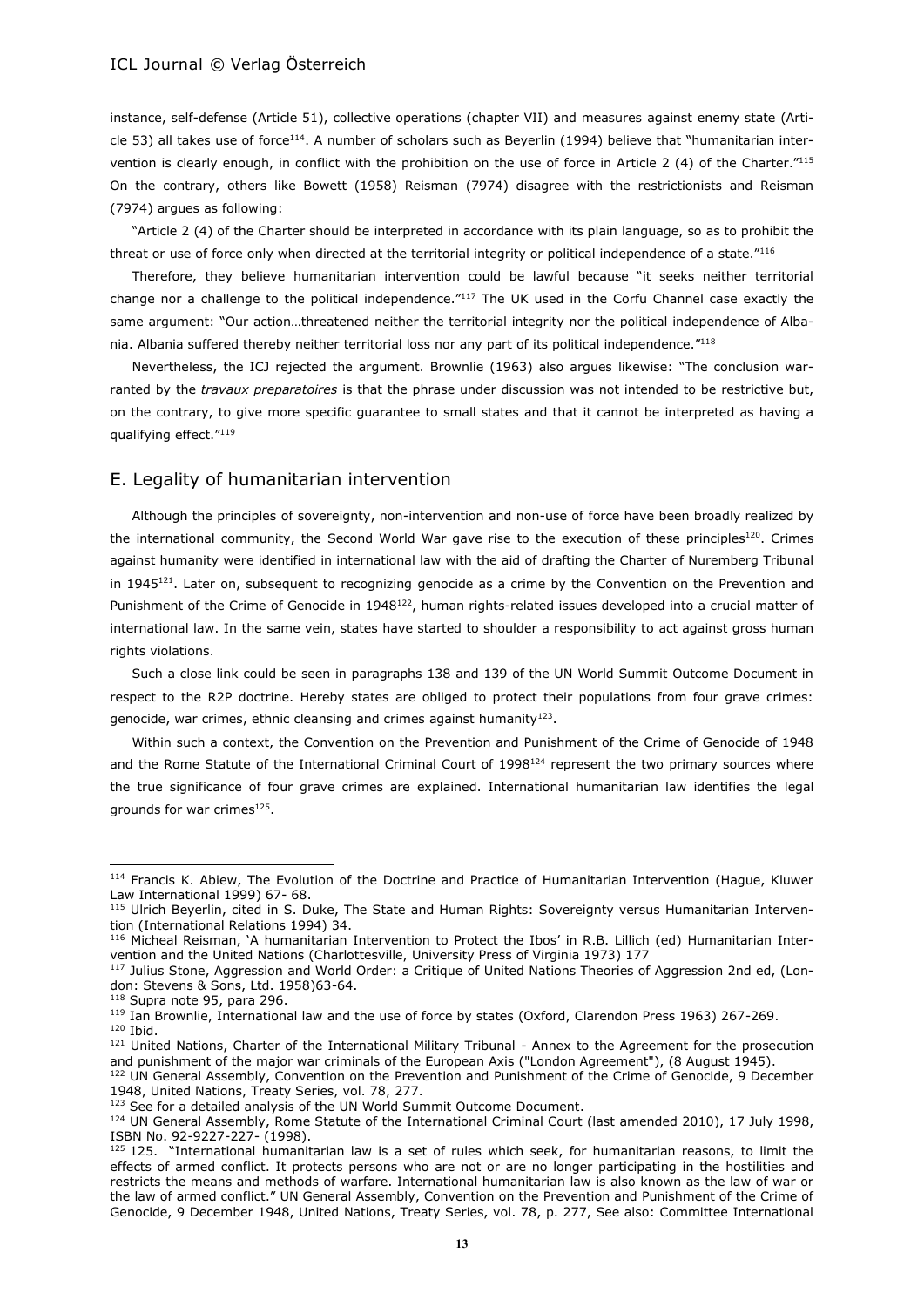Article I of the Genocide Convention identifies genocide as a crime under international law both in times of war and peace. Moreover, Article VIII reads that "Any Contracting Party may call upon the competent organs of the United Nations to take such action under the Charter of the United Nations as they consider appropriate for the prevention and suppression of acts of genocide or any other acts enumerated in article III."<sup>126</sup>

In much the same vein, it raises the possibility of the UN participation on the basis of international criminal law. In addition, self-defense (Article 51), collective operations (chapter VII) and measures against enemy state (Article 53) as the exceptions of Article 2 (7) as well as the post-cold war events such as those in Iraq and former Yugoslavia, have had negative effects on absolute sovereignty and the non-use of force principles. Indeed, these factors have weakened the notion that humanitarian intervention is illegal<sup>127</sup>. In fact, these factors have raised a discussion on the interpretation of humanitarian intervention and international law between restrictionists and counter- restrictionists<sup>128</sup>.

Restrictionists believe that humanitarian intervention is illegal because the UN Charter forbids the use of force. As Brownlie firmly noted "there is little or no reason to believe that humanitarian intervention is lawful within the regime of the Charter."<sup>129</sup> They realize that the UNSC has the legal authority under the Chapter VII to permit use of force. Nevertheless, they argue that the UNSC has jurisdiction under Article 39, only if international peace and security is endangered and the UNSC can't authorize intervention only on humanitarian grounds<sup>130</sup>.

On the other side, counter- restrictionists argue that the legal right of humanitarian intervention is based on two claims: first, the UN Charter carries the provisions to protect fundamental human rights, and second, the customary right of humanitarian intervention<sup>131</sup>. They believe that human rights are as crucial as international peace and collective security in the Charter. Several articles such as Article 1 (3), 55 and 56 as well as the preamble of Charter all highlight the significance of human rights<sup>132</sup>.

Article 1 (3) determines the protection of human rights as one of the principle purposes of the UN system. As previously noted, counter- restrictionists consider a humanitarian exception to the use of force under Article 2 (4). In opposition, restrictionists hold the belief that peace and collective security is the most central aim of the Charter. Thus, any use of force should be outlawed. As Röling mentions as following: "Article 2 (4) as a prohibition of the use of first military power, is the fundamental premise on which the UN Charter is built. …It is the precondition for life itself in the atomic era."133 Having acknowledged that there is no legal basis for unilateral humanitarian intervention in the Charter; counter-restrictionists argue that humanitarian intervention is allowed by customary international law<sup>134</sup>.

On the other hand, restrictionists argue that state practice and opinio juris show that, even- though humanitarian intervention is becoming acceptable in international law, it is not a well-established exception to Article  $2(4)$ . Indeed, the UN Charter has severely limited the jus ad- bellum as a customary right $135$ . Another

 $\overline{a}$ 

130 Taylor Seybolt, Humanitarian Military Intervention: The Conditions for Success and Failure (Oxford University Press 2008) 9.

Genève, Advisory Service on International Humanitarian Law, available at: http://www.icrc.org/eng/assets/files/other/what\_is\_ihl.pdf.

<sup>&</sup>lt;sup>126</sup> Supra note 121.

<sup>127</sup> Sean D. Murphy, 'Protean Jus Bellum' (2009) Berkeley Journal of International Law, 38-39.

<sup>128</sup> Ibid.

<sup>129</sup> Ian Brownlie, International Law and the Use of Force by States (Oxford, Clarendon Press 1963) 20.

<sup>&</sup>lt;sup>131</sup> Christ D. Gray, International Law and the Use of Force (Oxford, New York: Oxford University Press 2000) 25-28.

<sup>132</sup> Supra note 129.

<sup>133</sup> Bernard V.A., Röling, International Law in an Expanded World (University of Michigan 1960) 7.

<sup>&</sup>lt;sup>134</sup> The existence of a rule of customary international law requires two elements of State practice "and the conviction that the practice reflects, or amounts to law (opinio juris)." See: A. Cassese, International Law, 2nd ed, (Oxford, New York: Oxford University Press 2005) 156.

 $135$  However, As Kofi Annan put it: "there is a developing international norm in support of intervention"; inaddition, as the Court in the Nicaragua Case noted, "international law changes". Importantly, the human rights law has made it necessary for a change in the provisions or interpretations of the Charter regarding to threats on human rights. Thus, there is a strong possibility that humanitarian intervention might be seen as an exception to Article 2 (4) in the foreseeable future. See: A. Cassese, International Law, 2nd ed, (Oxford, New York: Oxford University Press2005) 156. See: Supra note 99, para 208. See: M. Stanulova, Has humanitarian inter-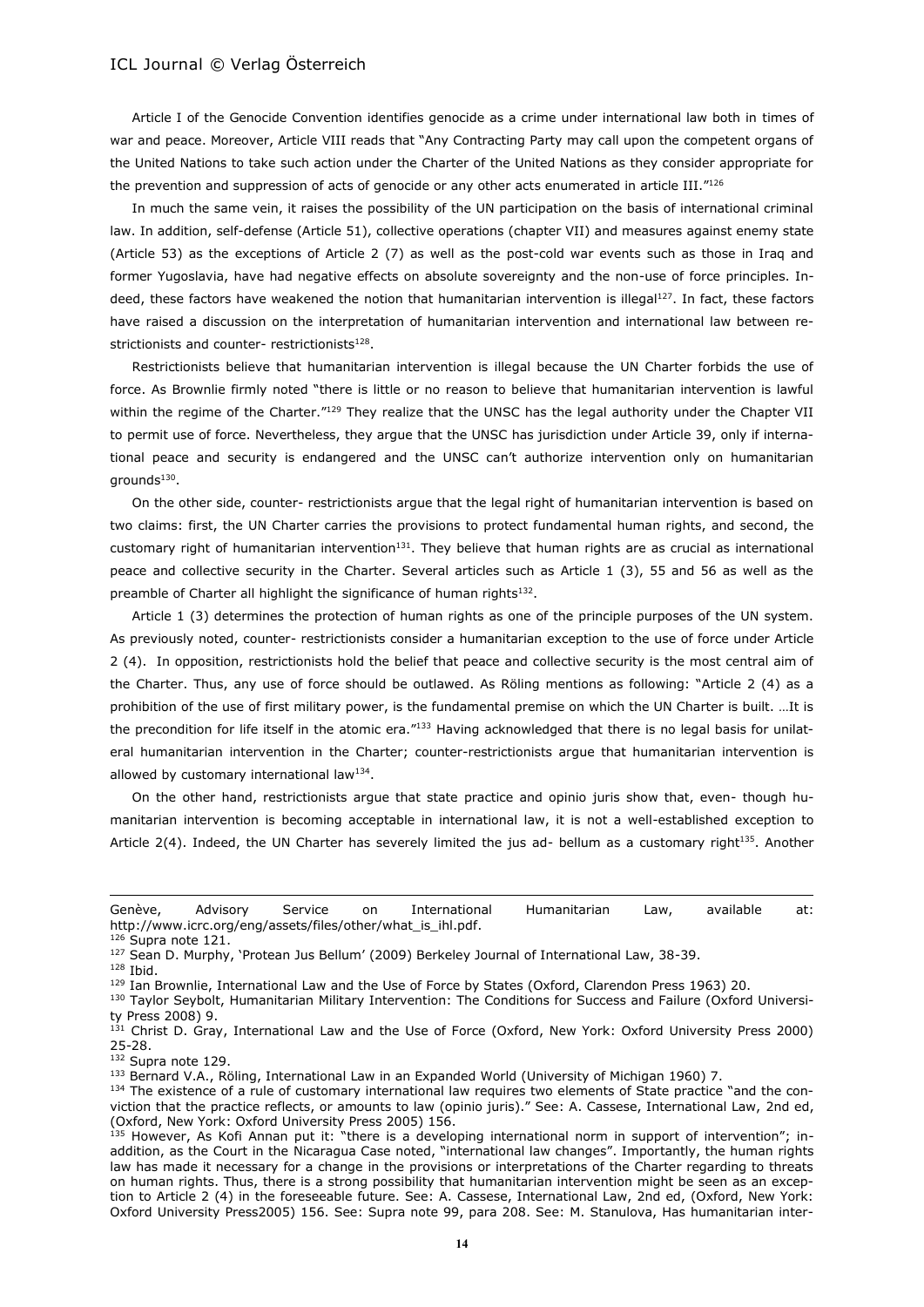counter-argument is that there is a moral duty to intervene to protect civilians from gross human rights violations. As Teson (1998) states that "sovereignty derives from a state's responsibility to protect its citizens and when a state fails in its duty, it loses its sovereignty rights."136The opponents to this perspective argue that interventions based on moral justifications and human values trigger potential abuse. The classic example of this was Hitler, who argued that it was essential, to occupy Czechoslovakia to shield the life and liberty of the German population living there<sup>137</sup>. Furthermore, restrictionists argue that self-interest is a key motive behind intervention and they deny the role of a humanitarian motive. Bellamy and Wheeler (2008) state that "those who advance moral justifications for intervention, run up against the problem of how bad a humanitarian crisis has have become before force can be used."<sup>138</sup> They also accuse the states of applying humanitarian intervention selectively. Indeed, the states are particular about when and where to intervene<sup>139</sup>.

# F. Differences between humanitarian intervention and R2P

The R2P principle could be interpreted as another name for humanitarian intervention. In fact, the R2P doctrine is different to humanitarian intervention<sup>140</sup>. As Evans (2008) points out: "The biggest misunderstanding about R2P was the belief that R2P is just another name for humanitarian intervention."141 Undoubtedly, one can claim that humanitarian intervention paved the way for the emergence of the R2P doctrine. While humanitarian intervention is about military response, "responsibility to protect is much more nuanced, much more multidimensional."<sup>142</sup>

The R2P principle puts a considerable stress on the fundamental interests of the endangered population of a state. As noted before, humanitarian intervention is narrower than the R2P doctrine because R2P involves a sequence of responses and contains several measures such as: prevention, reaction, rebuilding and diplomatic pressure. Most importantly, the focus of multi-dimensioned concept of R2P is more on 'responsibility to prevent<sup>'143</sup> rather than intervention which has only one dimension - military deployment<sup>144</sup>. Former Australian Minister for Foreign Affairs, Evans put it as follows:

"The first thing about R2P is that it involves a presentational shift from the language of the right to intervene to the language of responsibility to protect, so you no longer talk about the right of the big guys or anyone else to throw their weight around but the responsibility of everyone to prevent these atrocities occurring, you talk not in terms of intervention as the key idea but protection, so you shift the paradigm, the way of looking at this away from the interveners to the victims, those who suffer-death, rape, displacement, violence, horror- in these situations."<sup>145</sup>

Humanitarian intervention consists of legally binding treaties and convention, but the R2P doctrine is not legally binding. Nevertheless, in terms of crimes concerned with R2P, states are legally obliged through other conventions and treaties such as the Convention on the Prevention and Punishment of the Crime of Genocide of 1948<sup>146</sup> .

vention become an exception to the prohibition on the use of force in Article 2 (4) of the UN Charter? (The University of Edinburgh, 2010) 10.

<sup>136</sup> Fernando R. Teson, 'Humanitarian Intervention: an Inquiry into Law and Morality' (1998) 2nd ed. Irvington-On-Hudson, N.Y.: Transnational, 128.

 $137$  Ibid.

<sup>138</sup> Alex J. Bellamy and Nicholas J. Wheeler, 'Humanitarian Intervention in World Politics', in Globalization of World Politics: an Introduction to International Relations, eds (2008) Oxford: Oxford University Press 524. 139 Brian D. Lepard, Rethinking Humanitarian Intervention: A Fresh Legal Approach Based on Fundamental

Ethical Principles in International Law and World Religions (Pennsylvania State University Press 2002) 177.

<sup>&</sup>lt;sup>140</sup> Dayvid Chandle, Unraveling the Paradox of the Responsibility to Protect (Irish Studies in International Affairs, Department of Politics and International Relations, University of Westminster,London 2011).

<sup>141</sup> Gareth Evans, Responsibility to protect: ending mass atrocity crimes once for all (Washington DC, Brookings Institution 2008) 56.  $142$  Ibid.

<sup>&</sup>lt;sup>143</sup> 143. According to ICISS, Responsibility to prevent consists of three main components: early warning and analysis mechanism, root cause prevention efforts, and direct prevention efforts.

<sup>&</sup>lt;sup>144</sup> Alex Bellmay, Responsibility to protect: the global effort to end mass atrocities (Polity Press 2009)130.

<sup>145</sup> Supra note 142.

<sup>146</sup> Shin-Wha lee, 'The Responsibility to Protect in Humanitarian Emergencies: from Libya to North Korea?' (2012) EAI Asia Security Initiative, Working Paper 22, 14.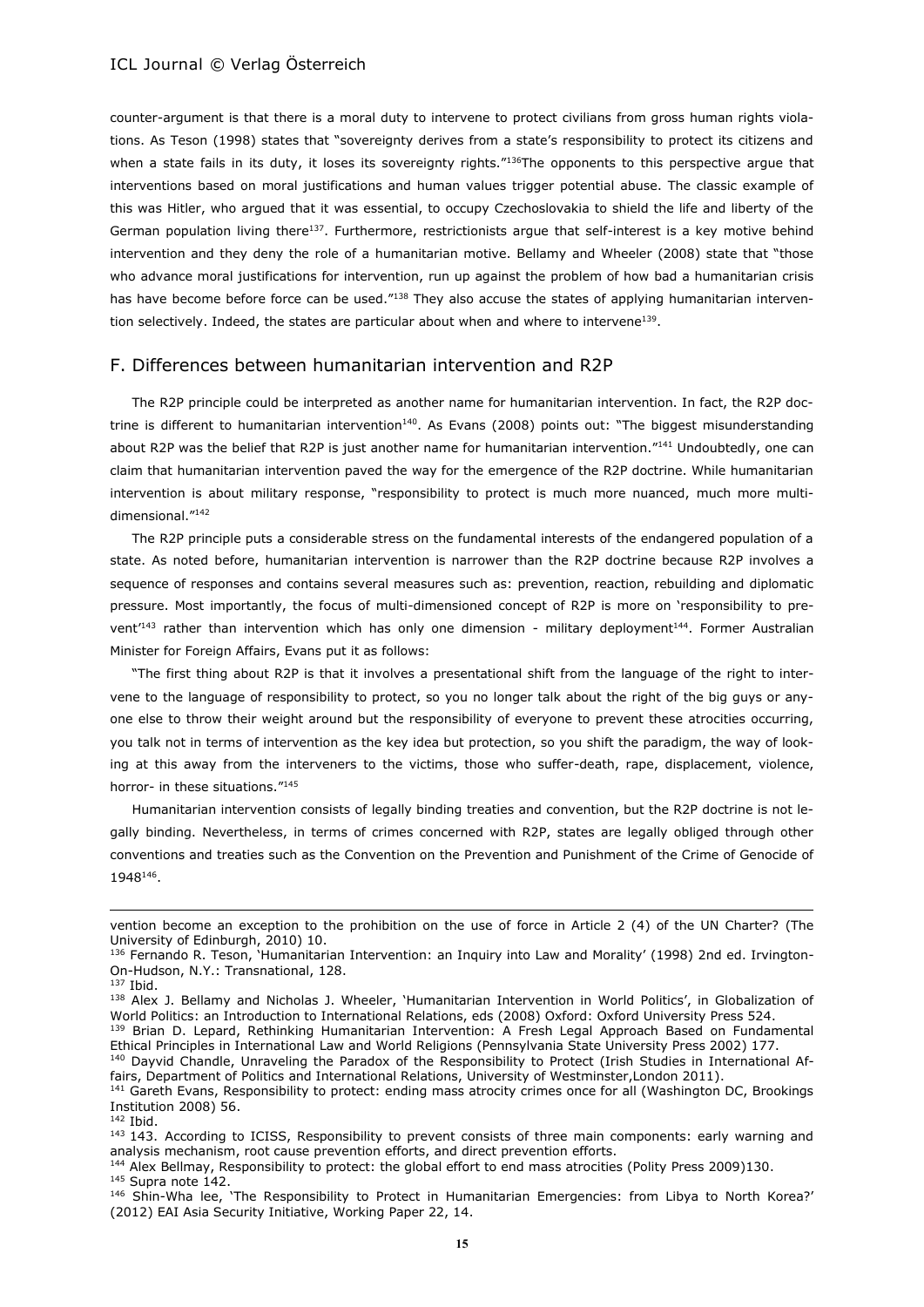According to the Summit Outcome Document, the R2P doctrine revolves around the idea that the use of military force must be deployed both with the UNSC's authorization, and under the UN Charter's framework<sup>147</sup>. On the contrary, humanitarian intervention frequently does not regard the UNSC's authorization as a prerequisite. Indeed, based on the R2P doctrine, military intervention could also be made during the preventive stage without the use of force. The R2P principle only permits for the use of force as a final resort if a state manifestly neglects to protect its citizens<sup>148</sup>. Moreover, one of the main differences is that the R2P doctrine only covers the specific crimes of genocide, crimes against humanity, war crimes and ethnic cleansing and no other humanitarian catastrophes as humanitarian intervention does. In addition, the R2P doctrine deals with 'building state capacity' to guard their populations against atrocities, while humanitarian intervention does not<sup>149</sup>.

According to Australian Red Cross handbook, "R2P is not humanitarian intervention by another name, but does allow use of force under Chapter VII of the UN Charter."<sup>150</sup>

# G. The legal status of R2P

R2P's legal dimension has been subject to debate as a non-binding political concept<sup>151</sup>, soft law<sup>152</sup>, a general principle of international law<sup>153</sup>, an emerging legal norm or even as 'rhetorical trick' which is used "cleverly to shift emphasis away from the intervention of the international community."<sup>154</sup> During the GA debate regarding R2P in 2009, five delegations clearly viewed R2P a principle without legal character<sup>155</sup> and seven delegations shared the view that the doctrine is not a new one, and it is based on pre-existing obligations<sup>156</sup>. High-level Panel on Threats, Challenges and Change, named R2P an 'emerging norm<sup>157</sup>.

The R2P doctrine is viewed by many supporters as a legal norm *de lega ferenda*, or an 'emerging norm' of customary international law. In 2006, Weiss, one of the major researchers of the ICISS, stated that "the R2P certainly qualifies as emerging customary law."<sup>158</sup> As highlighted before, customary international law consists of two elements namely, state practice backed up by *opinio juris*. The supporters argue that the explicit approval of paragraphs 138 and 139 of Resolution 60/1 has given birth to R2P as "instant customary law". The practice of the UNSC in Resolutions 1973 and 1975 of 2011 manifest an *opinio juris<sup>159</sup>*. The opponents argue that R2P needs more support in international customary law rather than non-binding resolution of the GA<sup>160</sup>.

A fair number of proponents of a legal obligation are of the opinion that the R2P doctrine is deeply rooted in pre-existing, treaty-based law, namely, in human rights covenants (ICESR & ICCPR)<sup>161</sup>, the Convention on the

<sup>&</sup>lt;sup>147</sup> UNGA; 2005; World Summit Outcome, Article 19, See page 7 for more information.

<sup>148</sup> Advisory Council on International Affairs, 'The Netherlands and the Responsibility to Protect: The responsibility to Protect people from mass atrocities', (2010) No. 70, 65.

 $149$  Ibid, 66.

<sup>150</sup> Australian Red Cross, International Humanitarian Law and the Responsibility to Protect: a handbook,(2011) 15.

<sup>151</sup> See Andrew Clapham, 'Responsibility to Protect-Some Sort of Commitment', in V. Chetail (ed.), Conflicts, Security and Cooperation (2007) Brussels, 191.

<sup>152</sup> See Jenifer M. Welsh and Maria Banda, International Law and the Responsibility to Protect: Clarifying or Expanding State' Responsibilities? (2010) 2, Global Responsibility to Protect, Issue 3, 230.

<sup>153</sup> See Peter Hilpold, The duty to protect and the reform of the United Nations-A new step in the Development of international law? (Max Planck UNYB 2006) 50.

<sup>154</sup> Carsten Stahn, 'Responsibility to Protect: Political Rhetoric or Emerging Legal Norm?' (1 Jan 2007) 101 The American Journal of International Law, No. 1, 102.

<sup>155</sup>Brazil (A/63/PV.97,p.3), China (A/63/PV.98,p.24), Guatemala (A/63/PV.97,p.14), Morocco (A/63/PV.98,p.13), Monaco (A/63/PV.99,p.12), Venezuela (A/63/PV.99,p.9).

<sup>156</sup> Austria (A/63/PV.98,p.1), Netherlands (A/63/PV.97,p.26), New Zealand (A/63/PV.97,p.25), Mexico (A/63/PV.99,p.18), Sri Lanka (A/63/PV.100,p.2), Nigeria (A/63/PV.98,p.26), Switzerland (A/63/PV.98,p.5).

<sup>157</sup> High-level Panel on Threats, Challenges and Change, A More Secure World: Our Shared Responsibility, 2 December 2004, UN Doc A759/565, para. 203 (2004).

<sup>158</sup> Thomas G. Weiss, 'R2P AFTER 9/11 AND THE WORLD SUMMIT'(2007) 24 Wisconsin International Law Journal, No. 3, 750.

<sup>159</sup> Edward Luck, Special Adviser to the Secretary- General, Remarks to the General Assembly on the Responsibility to Protect", (New York 23 July 2009), 3.

 $160$  Supra note 4, 120.

<sup>161</sup> UN General Assembly, International Covenant on Economic, Social and Cultural Rights, 16 December 1966, United Nations, Treaty Series, Vol. 993, 3. UN General Assembly, International Covenant on Civil and Political Rights, 16 December 1966, United Nations, Treaty Series, Vol. 999,171.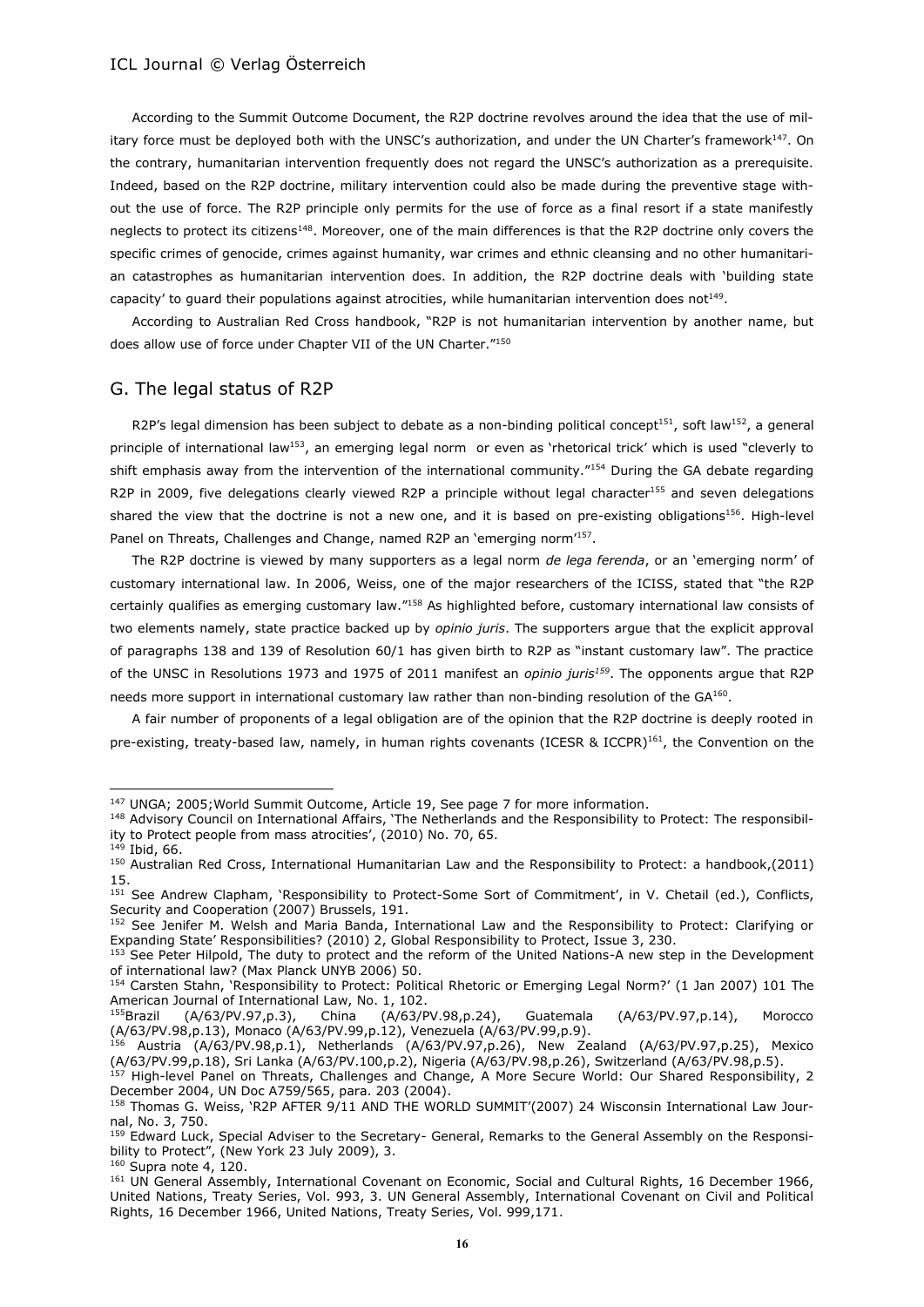Prevention and Punishment of the Crime of Genocide (1948)<sup>162</sup>, the Fourth Geneva Convention<sup>163</sup>, international humanitarian law and the UN Charter.

They believe that R2P is well-grounded in international law and it is not a 'completely novel idea' and does not add anything new to the primary rules of international law<sup>164</sup>. They argue that R2P is not a new customary norm; indeed, R2P as a declaration has just given added emphasis to the duties that were already inherent in international law. They reason that a number of Articles of Draft Declaration on Rights and Duties of States(1947), The Universal Declaration of Human Rights<sup>165</sup> or Rome Statute of the International Criminal Court (2002) stand out as applicable to the R2P doctrine<sup>166</sup>. Moreover, they hold the opinion that war crimes, crimes against humanity, genocide and ethnic cleansing are prohibited by international law and considered *jus cogens*<sup>167</sup>; thus, one can conclude that states have already the existing duty and responsibility, regardless of the R2P doctrine. As noted above, there is an inconsistency and ambiguity concerning the legal status of R2P, e.g., professor Anne Peters believes that "R2P is a novel construct which innovatively uses pre-existing legal principles as building blocks for a new edifice ....I submit that R2P is an established hard norm with regard to the host state, and an emerging legal norm with regards to other states and the United Nations."168

Or Professor Hobe indicates the said controversy and argues that academic commentators have had a tendency to deny the legal nature of R2P due to the lack of 'specific normative content'<sup>169</sup>. In my estimation, R2P is not simply a political declaration or commitment. In fact, R2P, as a 'norm<sup>170</sup> of international conduct<sup>171</sup>, is deeply influenced by existing international law and "is constructed as a comprehensive framework for the prevention and containment of massive human rights violation."<sup>172</sup> What is clear is that R2P is not an international legal rule. "It has not been codified in an international treaty; it lacks the state practice and sufficient *opinio juris* to give rise to customary international law; and it does not qualify as a general principal of law."<sup>173</sup>

Its implementation largely depends on the (political) decisions of the SC and cannot be enforced without the consent of its members, i.e. its enforcement can be impeded by a veto of a member of the P5. In an attempt to spell out the legal consequences of the concept of R2P postulated as a binding legal principle of international law, for the SC and its members, Anne Peters, argues that the binding legal force of R2P is not yet settled and "once R2P is accepted as a full-fledged legal principle, the Security Council (and its members) would be under a legal obligation to authorize or to take sufficiently robust action in R2P situations".<sup>174</sup> She suggests a procedural obligation to justify inaction instead. A major reason for the reluctance to accept R2P as a complete legal obligation, incumbent on the SC, is that the Council is dependent on the political will of those states which contribute troops.

<sup>&</sup>lt;sup>162</sup> Supra note 122.

<sup>163</sup> International Committee of the Red Cross (ICRC), Geneva Convention Relative to the Protection of Civilian Persons in Time of War (Fourth Geneva Convention), 12 August 1949, 75 UNTS 287.

<sup>&</sup>lt;sup>164</sup> Supra note 158, 105.

<sup>&</sup>lt;sup>165</sup> UN General Assembly, Universal Declaration of Human Rights, 10 December 1948, 217 A (III).

<sup>166</sup> International Law Commission, Yearbook of the International Law Commission, vol.1 (1947). UN General Assembly, Rome Statute of the International Criminal Court (last amended 2010), 17 July 1998, ISBN No. 92-9227-227-6.

<sup>167</sup> Articles 53 and 64 of the 1969 Vienna Convention on the Law of Treaties are on peremptory norms (*jus cogens*). See K. Zemanek, 'The Metamorphosis of Jus Cogens: From an Institution of Treaty Law to the Bedrock of the International Legal Order?' in: Cannizzaro (ed.) (2011) Oxford, Oxford University Press, 288.

<sup>168</sup> Anne Peters, 'International Organizations Law Review' (2011) 8 DOI: 10.1163/157237411X584075, available at http://ius.unibas.ch/uploads/publics/7561/20111011154344\_4e94481005a88.pdf accessed on: 15 July 2014.

<sup>169</sup> Stephan Hobe, 'The Responsibility to Protect and Security Council Action in Libya' (October-December, 2011) 51 Indian Journal of International Law, No.4, 505-508.

<sup>&</sup>lt;sup>170</sup> As defined by Cass Sunstein, norms are "social attitudes of approval and disapproval, specifying what ought to be done and what ought not to be done." See: Cass R. Sunstein, 'Social Norms and Social Roles' (1996) 96 COLUM. L. REV. 4, 903, 914.

<sup>171</sup> William W. Burke-White, 'Adoption of the Responsibility to Protect' (30 July 2011) University of Pennsylvania Law School, Public Law Research Paper No.11-40.

<sup>&</sup>lt;sup>172</sup> Mehrdad Payandeh, 'With Great Powers Comes Great Responsibility? The Concept of the Responsibility to Protect Within the Process of International Law making' (2010) 35: 469 The Yale Journal of International Law 482.

<sup>173</sup> Supra note 171.

<sup>&</sup>lt;sup>174</sup> Supra note 168.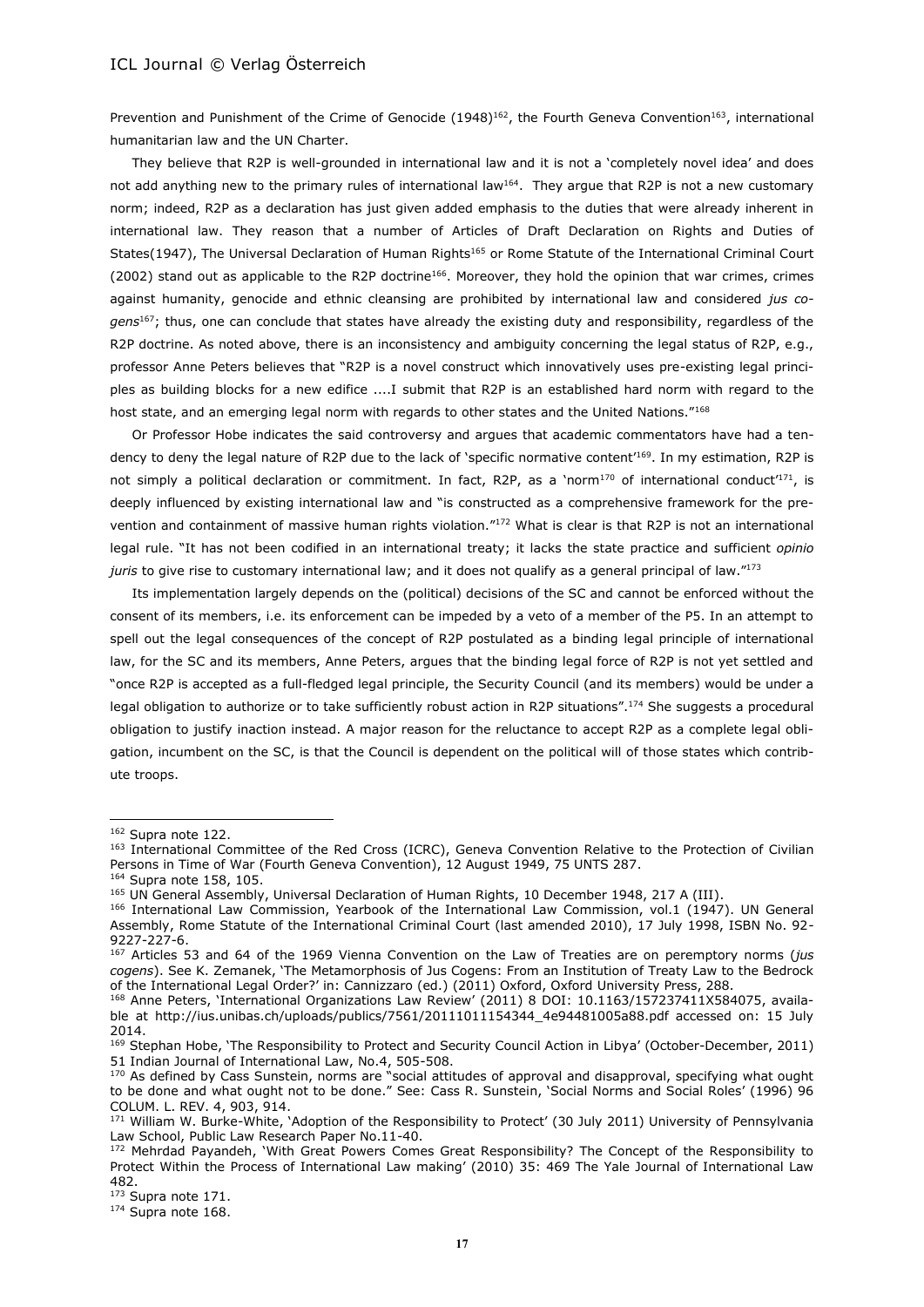The SC may authorise, but can in factual terms not compel such action. There is no accepted procedure for distributing the task to particular states, and no generally agreed formula for cost-sharing. If member states refused to contribute troops, then the SC would lack, in the absence of standing agreements, the means to intervene in an R2P situation. Therefore, the SC's role in authorising actions designed to fulfil the international community's responsibility can only be a first step $^{175}$ .

To conclude and despite the debate, the power of R2P principle depends on its ability to generate political pressure. The major challenge to human security is to guarantee that states do prevent crimes and the international community responds when states neglect to act. To date, as history clearly "shows, even international law is not inviolable and the legal codification of the Responsibility to Protect would offer no guarantees of human security".<sup>176</sup> As Genser & Cotler further explain: "The desire to legalize the R2P must be balanced against its further substantive development and expanding political consensus of support".<sup>177</sup> As it appears from the debate, a lot remains to be done to enshrine R2P as a legally binding instrument with an implementation mechanism.

#### IV. The road to R2P in practice

In the previous chapter, I discussed the theoretical aspects and the emergence and development of the R2P doctrine. In order to see how R2P is employed in practice, in this chapter, I will analyze three major cases concerning the R2P principle: Bosnia, Rwanda and Darfur. An introduction will be given to every case separately, and then I will focus on the facts and outcomes of the cases in accordance with the R2P doctrine.

#### A. Introduction of the cases

History has witnessed numerous brutal conflicts. Over time, the international community has become more and more conscious that the gross violation of human rights is the world's concern. From the middle of the 19th century, several phenomena such as first Geneva Convention of 1864, the foundation of Red Cross in 1863 and creation of the League of Nations made the international community aware of the need for some sort of collective conscience about atrocities<sup>178</sup>. During the Cold War, a number of humanitarian interventions took place, even though they were prompted by economic and strategic motives; for instance the interventions of Belgium in the Congo in 1960, the United States in the Dominican Republic, and Grenada and Panama in 1965, 1983 and 1989<sup>179</sup> .

The end of the Cold War represented a turning point and created an opportunity for humanitarian interventions, a period of which there have been seventeen such incidents<sup>180</sup>. The 1990s witnessed a sequence of manmade disasters across the globe and there has been a sharp rise in the number of humanitarian interventions authorized by the UNSC. The UNSC began to regard internal conflicts and gross violations of human rights as threats to international peace and security under Article  $39^{181}$ . The UN system of collective security attempted to provide an adequate response. During the 1990s, a number of noticeable military operations were launched, and the UNSC provided humanitarian justification for all of them<sup>182</sup>. Evans (2008) divides these interventions into four categories. They were clearly against the wishes of the government concerned such as Northern Iraq,

<sup>175</sup> Neville F. Dastoor, 'The Responsibility To Refine: The Need for a Security Council Committee on the Responsibility To Protect' (2009) 22 HARV. HUM. RTS. J. 25, 26-27.

<sup>176</sup> Jared Genser & Irwin Cotler, The Responsibility to Protect, The Promises of Stopping Mass Atrocities in our Time (Oxford University Press 2012) 36.

<sup>177</sup> Ibid.

<sup>178</sup> Taylor B. Seybolt, Humanitarian Military Intervention: The Conditions for Success and failure (Oxford University Press 2007).

<sup>179</sup> Supra note 141, 22-23.

<sup>180</sup> Paul D. Wiliams and Meghan Stewart, 'Humanitarian Interventions: An idea whose times has come and gone', in W. Van Genugten, M.Scharf and S. Radhin, (ed) Criminal jurisdiction 100 years after the 1907 (2009) Hague Peace Conference, The Hague T.M.C. Asser Press, 227.

<sup>181</sup> Adele Brown, Reiventing Humanitarian Intervention: Two Cheers for the Responsibility to Protect? House of the Commons Library Research Paper 2008) 11.

<sup>182</sup> Patrick F.White, 'Normative Considerations bearing on the Responsibility to protect- Prospects and Implications in a Fracturing International System' (2008) Canadian Military Journal, 16.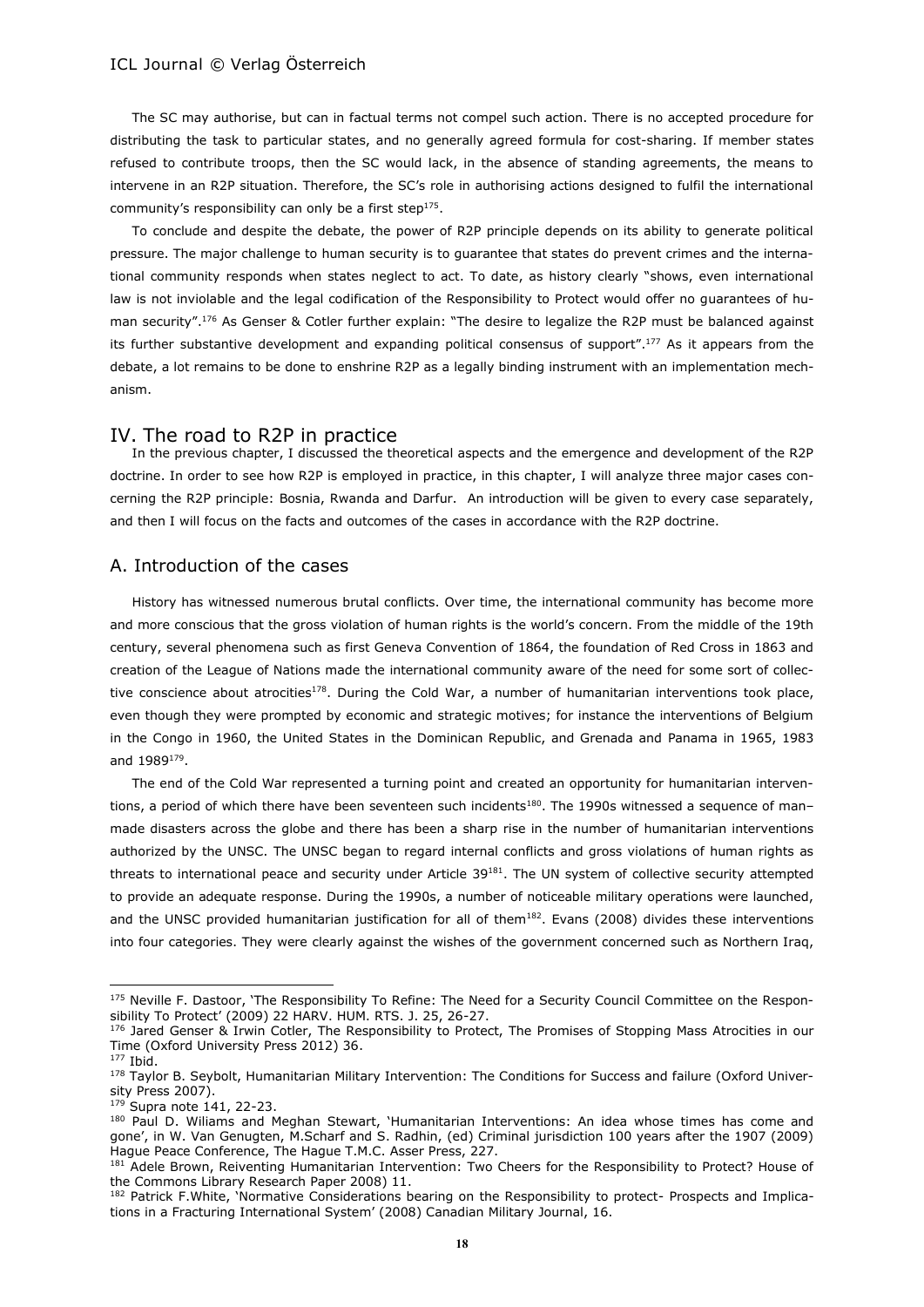Bosnia and Rwanda, were in a situation where the consent had no bearing on the intervention such as Somalia, were a contentious issue like Haiti, Liberia and Sierra Leone or were confusing such as Timor-Leste $^{183}$ .

The interventions, which took place during the 1990s, were often unfinished and self-defeating. For instance, in Somalia, the international community staged a military operation after numerous civilians had already been killed<sup>184</sup>.

In the Balkans, the international community lost the chance to avert several mass murders and despite the de-ployment of the UN peacekeepers in Bosnia in 1992, thousands of Bosnians were killed. In Rwanda, the UN peacekeepers pulled out while the genocide had already began<sup>185</sup>. Another catastrophe, which proved a formidable challenge to the R2P principle, was the Darfur conflict in 2003. The conflict cost the lives of roughly 200.000 civilians and the international community failed miserably to meet the challenge<sup>186</sup>.

In the next section, I will analyze three major cases concerning the R2P principle. I will begin with Bosnia, then Rwanda, and finally Darfur.

#### B. Bosnia (Srebrenica)

The disintegration of former Yugoslavia, which began three years prior to the Rwanda genocide, occupied the agenda of the UNSC for almost a decade. When the former Federal Republic of Yugoslavia dissolved it was horrifically violent. During the Cold War, Tito by iron fist managed to control the tensions between ethnic groups in Yugoslavia1<sup>187</sup>. President Milošević and his campaign for 'Greater Serbia' were widely blamed for the Bosnian crisis. Slovenia and Croatia declared their independence from Yugoslavia on June 25, 1991. The Muslim-led government of Izetbegović had announced plans for the independence of Bosnia-Herzegovina in 1991. The call for independence gave rise to an all-out war over the Bosnian territory between Bosniaks, Serbs and Croats. Serb forces were aggressive and aimed to ethnically cleanse Bosnia. As a result, numerous Moslems and non-Serbian inhabitants from Bosnia were victims of ethnic cleansing<sup>188</sup>.

The international community, including the UN and the EU proved helpless. As Gow (1997) mentions: "there was a lack of will on behalf of the diplomatic efforts to bring sincere prevention, reaction, and rebuilding."189 The Serbian leaders did not take the hollow threats of the International community seriously, and Bosniaks became more and more vulnerable to gross human rights violations. In 1992 as the hostilities intensified, The United Nations Protection Force (UNPROFOR) which was initially based in Croatia, established an extended mandate to secure 'safe areas' around Sarajevo and a number of other Bosnian towns notably Srebrenica<sup>190</sup>.

The mandate of UNPROFOR according to the UNSC Resolution 743 was: "to create the conditions of peace and security required for the negotiation of an overall settlement of the Yugoslav crisis"<sup>191</sup>

The operation of UNPROFOR took three years from February 1992 until March 1995 and its mandate expanded to "allow the use of force when responding to attacks against its designated safe areas, and it was enforcing a no-fly zone and controlling six safe areas."<sup>192</sup> Bosnian Serbian forces invaded Srebrenica in July 1995 and slaughtered 8.000 male citizens without the intervention by the UNPROFOR. This mass atrocity was

l

<sup>183</sup> Supra note 141, 25-28.

<sup>184</sup> Alan J. Kuperman, 'Rethinking the Responsibility to Protect' (2009) The Whitehead Journal of Diplomacy and International Relations, 20.available at http://blogs.shu.edu/diplomacy/files/archives/Kuperman%20- %20Rethinking%20the%20Responsibility%20to%20Protect.pdf accessed on 15 May 2004.

<sup>185</sup> Ibid, 21.

<sup>186</sup> Gareth Evans, 'From humanitarian intervention to the responsibility to protect' (2006) 24 Wisconsin International Law Journal, No. 3, 705-706.

<sup>187</sup> Paul R. Williams & Meghan E. Stewart 'Humanitarian Intervention: The New Missing Link in the Fight to Prevent Crimes Against Humanity and Genocide Case' (2007-2008) Western Reserve Journal of International Law, 103-104.

<sup>188</sup> Jacques Semelin, Purify and Destroy: The Political Uses of Massacre and Genocide (Columbia University Press 2013) 156.

<sup>&</sup>lt;sup>189</sup> James Gow, Triumph of the lack of will: international diplomacy and the Yugoslav War (Hurst & Company, London The Muslim inhabitants of Bosnia-Herzegovina 1997) 44.

<sup>190</sup> United Nations Protection Force: Profile, United Nations, (New York 31 Aug. 1996).

<sup>&</sup>lt;sup>191</sup> UN Security Council, Resolution 743 (1992) Adopted by the Security Council at its 3055th meeting, on 21 February 1992, 21 February 1992, S/RES/743.

 $192$  Supra note 181.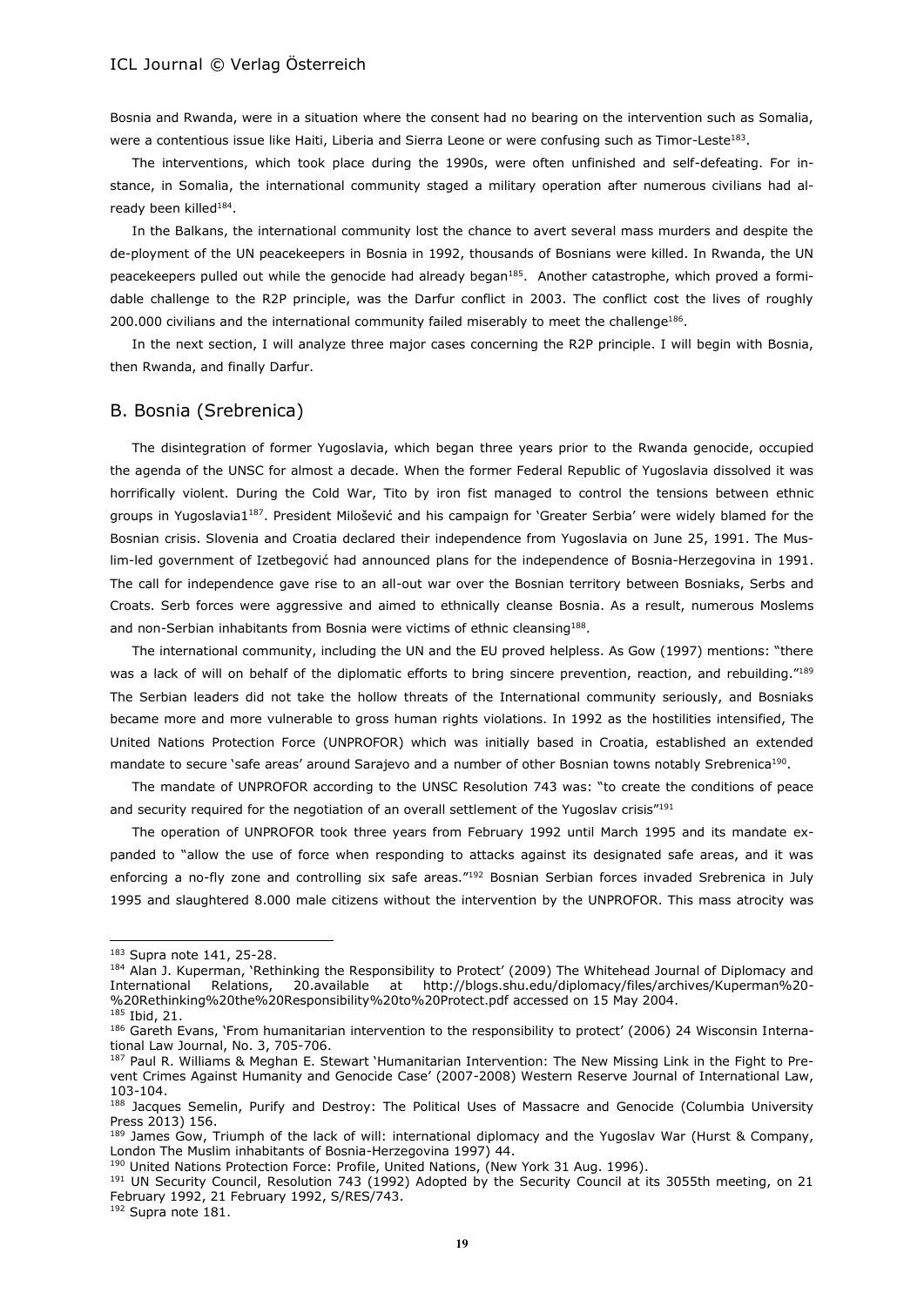the largest slaughter in Europe since the Second World War. It was referred to as a symbol of "the passivity of the international community."<sup>193</sup> As Gantz, a peacekeeping advocate mentions "Srebrenica was the failure of NATO and peacekeeping of the UN."194By 1993, according to Human Rights Watch report "all parties to the conflict were guilty of the practice ethnic cleansing-the forcible deportation"<sup>195</sup>

Public opinion swayed by images brought in the mass media put pressure on the international community to act. The dire need for intervention was felt, and the international community's political stance of passivity was turned into a political stance of intervention and responsibility to protect<sup>196</sup>. Finally, a three-week military intervention (Operation Deliberate Force) was launched by NATO in August 1995 and forced the parties to the negotiating table in Dayton, Ohio in November 1995<sup>197</sup>.

The Bosnian crisis, as a classic case of weak and inefficient UN intervention, presents a lack of political will on the part of member states to produce an established response to gross violations of human rights as well as the shortage of clearance surrounding humanitarian intervention after the Cold War<sup>198</sup>. As the ICISS report points out: "The Bosnian case- in particular the failure by the United Nations and others to prevent the massacre of thousands of civilians seeking shelter in UN "safe areas" in Srebrenica in 1995- is another which has had a major impact on the temporary policy debate about intervention for human protection purposes. It raises the principle that intervention amounts to a promise to people in need: a promise cruelly betrayed."<sup>199</sup>

The permanent members of the UNSC (P5) were not certain enough how to reconcile the notion of sovereignty with that of human rights. In brief, the Bosnian crisis demonstrated a number of difficulties of "antiquated peacekeeping and intervention protocols and sets up the emergence of R2P."200 The valuable lessons learned from this had a great impact on the NATO's behavior in Kosovo. However, for both the UN and the international community, these lessons were seemingly forgotten and numerous innocent people lost their lives in a mass genocide in Rwanda.

# B. The Rwanda Genocide, 1994

The population of Rwanda is divided into three ethnic groups: the Hutu (roughly 85%) the Tutsi (14%) and the Twa (1%). Historically, the Tutsi occupied the upper strata and the Hutu the lower. The ethnic animosity between these two ethnic groups increased under German and then Belgian colonial rule culminating in the Hutu overthrowing Tutsi rule. A new wave of tension and ethnic conflict continued after the independence of Rwanda in 1962<sup>201</sup>. In order to regain their former positions, Tutsi refugees in neighboring countries started launching attacks on Hutu government. This cycle of ethnic hostility left a significant numbers of Tutsi dead and gave rise to a flood of refugees<sup>202</sup>. The Rwanda Patriotic Front (RPF), composed mainly of Tutsi exiles in Uganda, staged an attack on Rwanda, and a civil war broke out. The war lasted for a good three years during which an "aggressive and exclusivist Hutu solidarity was consciously being forged in opposition to these despised

l

<sup>193</sup> Supra note 179.

<sup>&</sup>lt;sup>194</sup> Peter Gantz, 'Srebrenica ten years later: Time to Stop Ignoring the Lessons' (2005) 229 available at www.genocidewatch.org/images/FormYugo13Jul05SrebrenicaTenYearsLater TimeToStopIgnoringtheLessons.pdf accessed on: 15 July, 2014.

<sup>195</sup> Human Rights Watch, 'Human Rights Watch World Report 1994 - Bosnia-Herzegovina' (1 January 1994) available at: http://www.refworld.org/docid/467fca8ab.html accessed on: 10 July, 2014.

<sup>&</sup>lt;sup>196</sup> Andrew J. Loomis and Susan E. Rice, 'The Evolution of Humanitarian Intervention and the Responsibility to Protect, Brookings Institution Press' (2007) 62-63 available at http://www.brookings.edu/research/articles/2007/07/human-rights-rice, accessed on: 15 July, 2014. <sup>197</sup> Ibid.

<sup>&</sup>lt;sup>198</sup> Taylor B. SeyBolt, Humanitarian military intervention: The condition for success and failure (Oxford University Press 2008) 69-70.

<sup>&</sup>lt;sup>199</sup> The ICISS report, Supra note 18, para 1.3.

<sup>&</sup>lt;sup>200</sup> Jayne Discenza, 'The development of new paradigm of Humanitarian Intervention: Assessing the Responsibility to Protection, Honors Projects, Macalester College' 50, (2013) available at: http://digitalcommons.macalester.edu/cgi/viewcontent.cgi?article=1042&context=poli\_honors accessed on: 15 June 2014.

<sup>&</sup>lt;sup>201</sup> Lukin Robinson, 'The Tragedy of Rwanda' (December 2003) 55 Monthly Review Foundation, Issue 07, 52-54. <sup>202</sup> Ibid.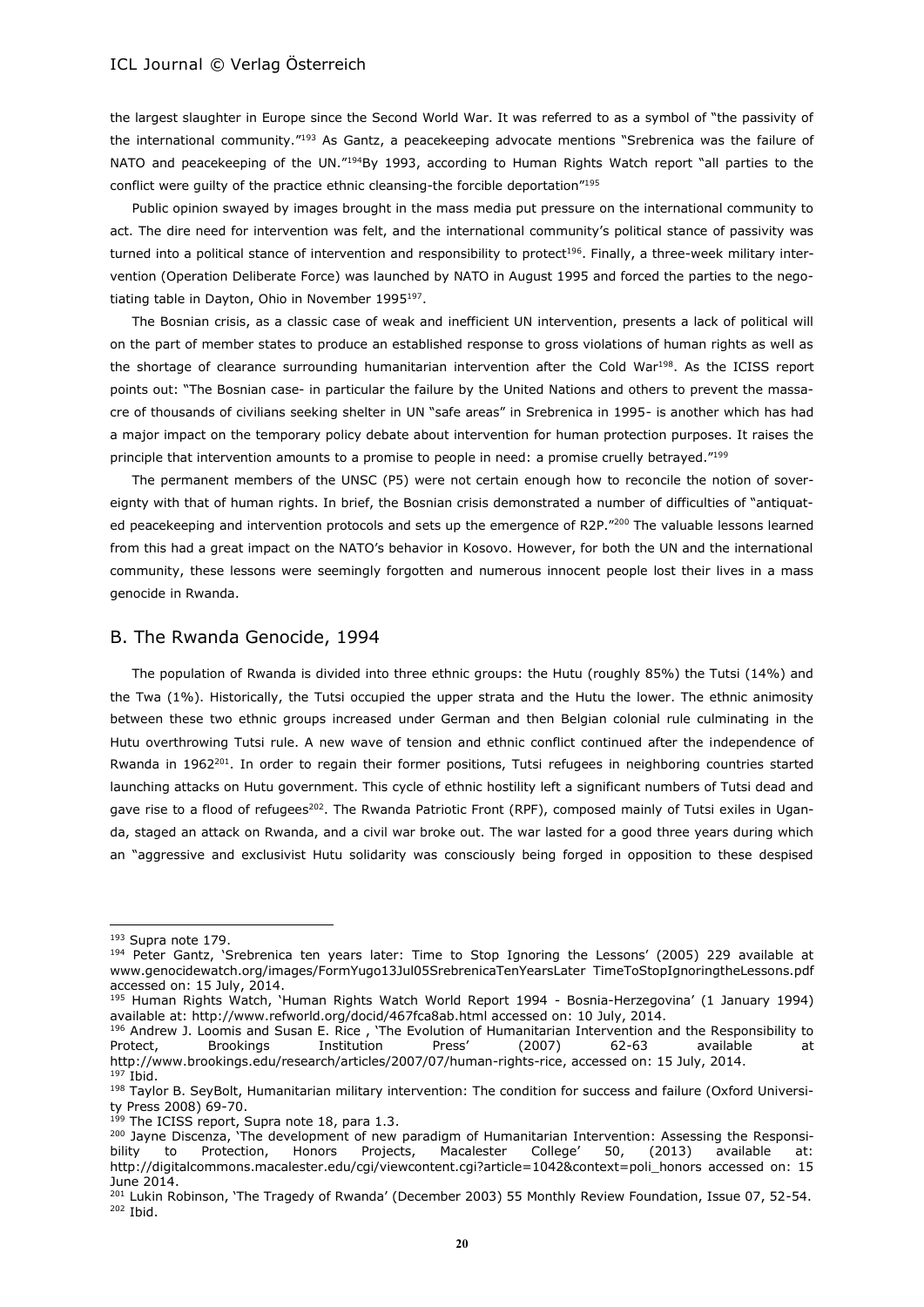outsiders the Tutsi?"<sup>203</sup> Through the attempts of some countries in the region and the Organization of African Unity the Arusha Peace Agreement was signed by the RPF and the Hutu government In August 1993. In October 1993, the Security Council established the United Nations Assistance Mission for Rwanda (UNAMIR) "which was a 2,500-person force meant to monitor the ceasefire and contribute to the security of the capital city, Kigali."<sup>204</sup>

The death of the Presidents of Rwanda and Burundi in a plane crash on 6 April 1994 triggered several weeks of massacres. The Hutu Rwanda Army, paramilitary groups and militia carried out the brutal mass murder aiming at eliminating all Tutsi and opposition members. Within 100 days as many as 1 million men, women and children are estimated to have lost their lives<sup>205</sup>. In addition, a further 1.5 million of Rwanda's population had been displaced. Verwimp (2004) writes of the death toll:

"In just 3 months, more than 10 per cent of the general population and approximately 75 per cent of the Tutsi ethnic minority population were killed."<sup>206</sup> Unfortunately, despite the international community's awareness<sup>207</sup> of the manslaughter in Rwanda, "weeks were wasted in determining whether the killing fully met the strict legal definition of genocide."<sup>208</sup> The international community and the UN put off reacting to the ethnic cleansing, owing mainly to the opposition of some P5 particularly the U.S.<sup>209</sup>.

Surprisingly, UNAMIR, which was in Kigali during the muss murder, was forbidden to intervene. A number of countries such as Canada, Argentina, Spain and New Zealand asked for a peacekeeping operation with an stronger mandate and "new Rules of Engagement to protect the innocent civilians" which was turned down by Boutros Ghali, then UN Secretary-General<sup>210</sup>. In April, in Resolution 912 the UNSC voted to reduce the number of peacekeepers of UNAMIR to 270 members. On 7 April Belgium withdrew its 440 troops from UNAMIR<sup>211</sup>.

It should not be forgotten that the casualties certain countries suffered in Somalia such as the U.S. had a significant impact on the reluctance of the International community and the UN system to intervene in Rwanda. As the situation deteriorated, on 17 May the UNSC adopted Resolution 918 which authorized reinforcement for UNAMIR and approved a French-led military intervention known as Operation Turquoise, which would establish neutral protection zones<sup>212</sup>.

The genocide came to an end on July 18, 1994 when the rebel Rwandan Patriotic Army (RPA) broke the ceasefire agreement and finally defeated the Rwandan army. Over one million Hutu refugees fled to Zaire and Tanzania<sup>213</sup>. The international community started to play a major role in the aid recovery effort in Rwanda by running a socioeconomic program. The new Rwandan government received \$4 billion in aid between 1994 and 2000<sup>214</sup> .

As highlighted previously, the 'shadow of Somalia', the 'lack of strategic and national interests of P5', the 'sluggish bureaucratic performance of the UN' and the 'lack of political will' among other elements, were factored into the decision of the international community and the UN on intervention. In fact, Presidents Sarkozy, Bill Clinton and Kofi Annan's apologies to Rwanda for their inactions, are a testimony to their mistakes<sup>215</sup>. Kofi Annan, the Secretary-General of the United Nations held a speech to the Commission on Human Rights at a

<sup>&</sup>lt;sup>203</sup> Organization of African Union, 'Rwanda: The Preventable Genocide, African Union' available at: www.refworld.org/docid/4d1da8752 accessed on: 12 March, 2014.

<sup>&</sup>lt;sup>204</sup> Holly burkhalter, 'A preventable horror?' (1994) Africa Report, 39.6, 17.

<sup>205</sup> Ibid.

<sup>&</sup>lt;sup>206</sup> Philip Verwimp, 'Death and survival during the 1994 Genocide Rwanda' (2004) 2 population Studies 58, 233. <sup>207</sup> The 1948 Convention on the Prevention and Punishment of the Crime of Genocide obliges "all states to prevent or punish acts of genocide."

<sup>208</sup> Supra note 122.

<sup>&</sup>lt;sup>209</sup> Douglas G. Anglin, 'Rwanda: the preventable genocide, The Report of the International Panel of Eminent Personalities to Investigate the 1994 Genocide in Rwanda and the Surrounding Events' (2001) 56International Journal 149.

<sup>&</sup>lt;sup>210</sup> Milton Leitenberg, Rwanda, 1994: International incompetence produces genocide (Peacekeeping and international Relations 23 1994) 6.

<sup>&</sup>lt;sup>211</sup> Samantha Power, A Problem From Hell, America and the Age of Genocide (Basic Books 2013)343.

<sup>&</sup>lt;sup>212</sup> Turquoise res 929 22 jun 1994, See: A. Wallis, Silent Accomplice: "The Untold Story of France's Role in the Rwanda Genocide", London: I.B. Tauris, 128 (2006).

<sup>&</sup>lt;sup>213</sup> Taylor.B. Seybolt, Humanitarian Military intervention, The Condition for success and failure (Oxford University Press 2008) 72.

 $214$  Supra note 194.

<sup>&</sup>lt;sup>215</sup> Linda Melvern, A people Betrayed: The role of the West in Rwanda's Genocide (London, Zed Books 2009).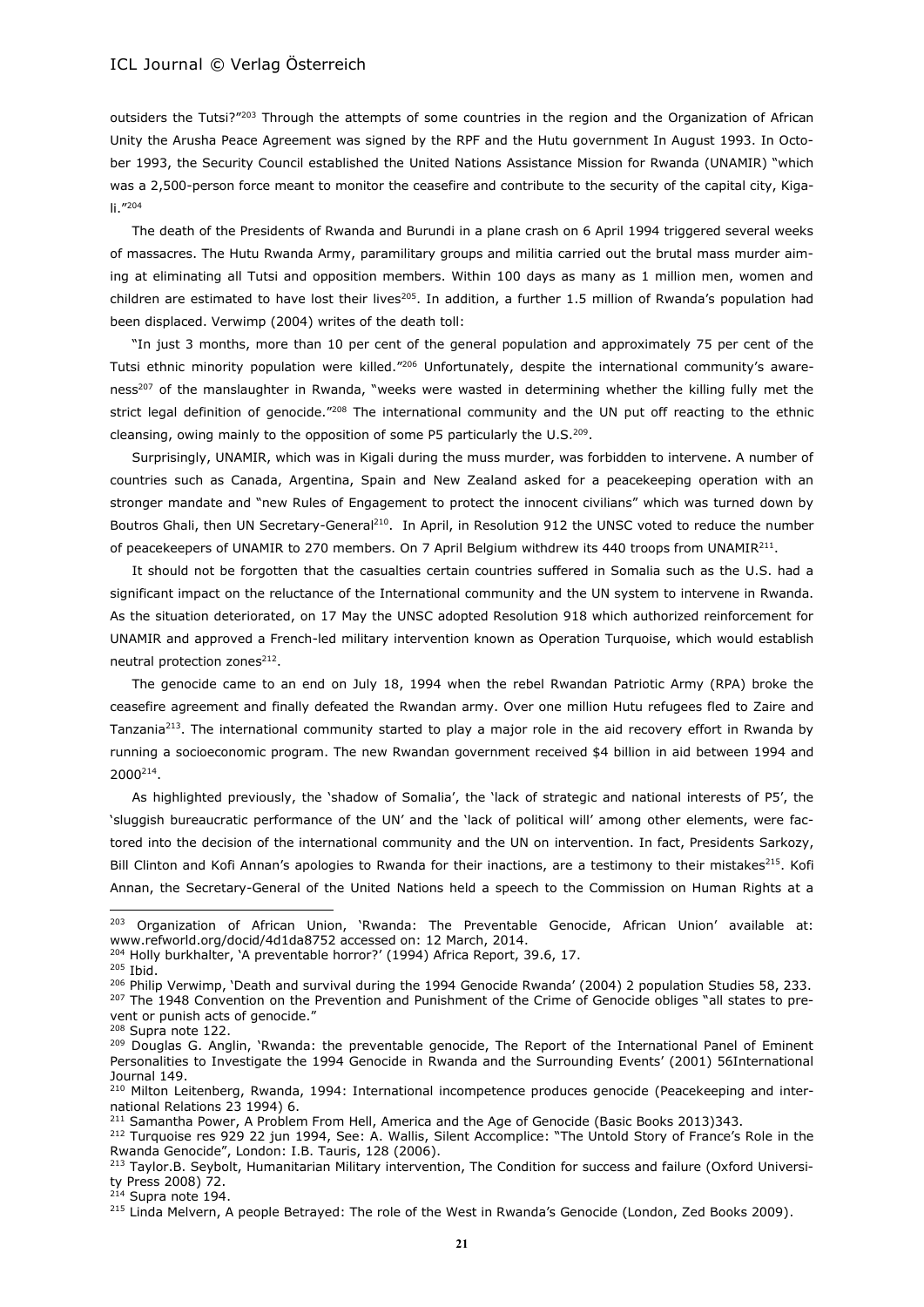special meeting to mark the International day of reflection on the 1994 Rwanda genocide on behalf of the UN in Geneva as following:

"First, we must all acknowledge our responsibility for not having done more to prevent or stop the genocide. Neither the United Nations Secretariat, nor the Security Council, nor member states in general, nor the international media, paid enough attention to the gathering signs of disaster. Still less did we take timely action...."<sup>216</sup>

Numerous scholars have acknowledged that 'timely intervention could have stopped the genocide'. Among them, Matloff and Dorn concluded their research as following: "The Rwanda genocide definitely could have been foreseen and possibly could have been prevented. At the very least, it could have been greatly mitigated by the UN. This conclusion takes into account the information and resources which were available to the UN, its mandate and its potential and previously demonstrated ability to adapt to difficult situation. The UN peacekeeping mission could undoubtedly have expanded its activities and efforts (diplomatic, humanitarian and military) at an early stage, given the clear warnings available to it.

What was absent was the political will, in the Secretariat and in the Security Council, to make bold decisions and to develop the means to create new information and preventive measures. The lesson of Rwanda is clear: we must build the international political will, as well as an enhanced UN capability, for prevention...."<sup>217</sup> The UN and the international community turned a blind eye to the bloody genocide in Rwanda, and they admitted their failure later on. The function and application of Humanitarian intervention witnessed major deficiencies in the case of Rwanda. Indeed, the factor of 'selectivity' had a great impact on the unwillingness of the great powers. The Rwanda genocide dashed the raised hopes that humanitarian intervention doctrine can stop gross human rights violation effectively.

#### C. Darfur

Sudan is situated in the northern part of Africa and is not only the biggest country of the African continent, representing roughly 8% of it, but its population is also one of the most ethnically diverse one. It is divided on a large number of levels, i.e. religion, ethnic and tribal. As a result, throughout its short history since the gain of independence from the United Kingdom in 1956, Sudan has been relentlessly torn by internal conflicts between "the Islamic central government in the north and the largely Christian and Animist population of the south".<sup>218</sup> With the end of the first Sudanese war in 1972, the Addis Ababa Agreement created politically and economically autonomous Southern Sudan Autonomous Region. However, it was only after 10 years of relative peace that the 1972 Agreement was dropped and the hostilities resumed. As for Darfur itself, it is a large region located in the west part of Sudan, covering an area of 493,180 square kilometres (approximately 20% of Sudan), has an estimated population of six Million<sup>219</sup> and consists of an estimated 40 to 90 different ethnic/tribal groups<sup>220</sup>. The name "Darfur" stems from the largest ethnic group inhabiting the region - the Fur, and in Arabic literally means the "home of the Fur" $^{221}$ . Along with Fur, Darfur is inhabited by two other black tribes, the Masalit and the Zaghawa, and various other Arab peoples. The difficult environmental conditions of the region and the constant struggle for insufficient water resources progressively deepened tensions between the African agriculturalists and the Arab cattle farmers. The situation has been worsened by governmental policies, which have effectively contributed to the expansion of racism and have 'indirectly' led to targeting of the black Afri-

<sup>216</sup> See www.un.org/events/Rwanda.

<sup>&</sup>lt;sup>217</sup> Walter Dorn and Jonathan Matloff, 'Preventive the Bloodbath: Could the UN have predicted and prevented the Rwanda genocide?' (2000) 1 Journal of Conflict Studies 20.

<sup>218</sup> Amnesty International, 'Sudan: Crisis in Darfur – Urgent Need for International Commission of Inquiry and Monitoring' (28 April 2003) available at: www.amnesty.org/en/library/asset/AFR54/026/2003/ en/094fac27 d6f9-11dd-b0cc-1f0860013475/afr540262003en.html accessed on 02 March 2014.

International Donor Conference for Reconstruction and Development in Darfur, available at: http://www.darfurconference.com/dinformation accessed on 12 June 2014.

<sup>&</sup>lt;sup>220</sup> Sudan's Geography", available at: http://www.globaldreamers.org/holocaust/darfur/geography.html.

<sup>&</sup>lt;sup>221</sup> Minority Rights Group International, "State of the World's Minorities 2007 - Sudan: Darfur", (4 March 2007), available at: http://www.refworld.org/docid/48a9712a91.html accessed on 08 March 2014.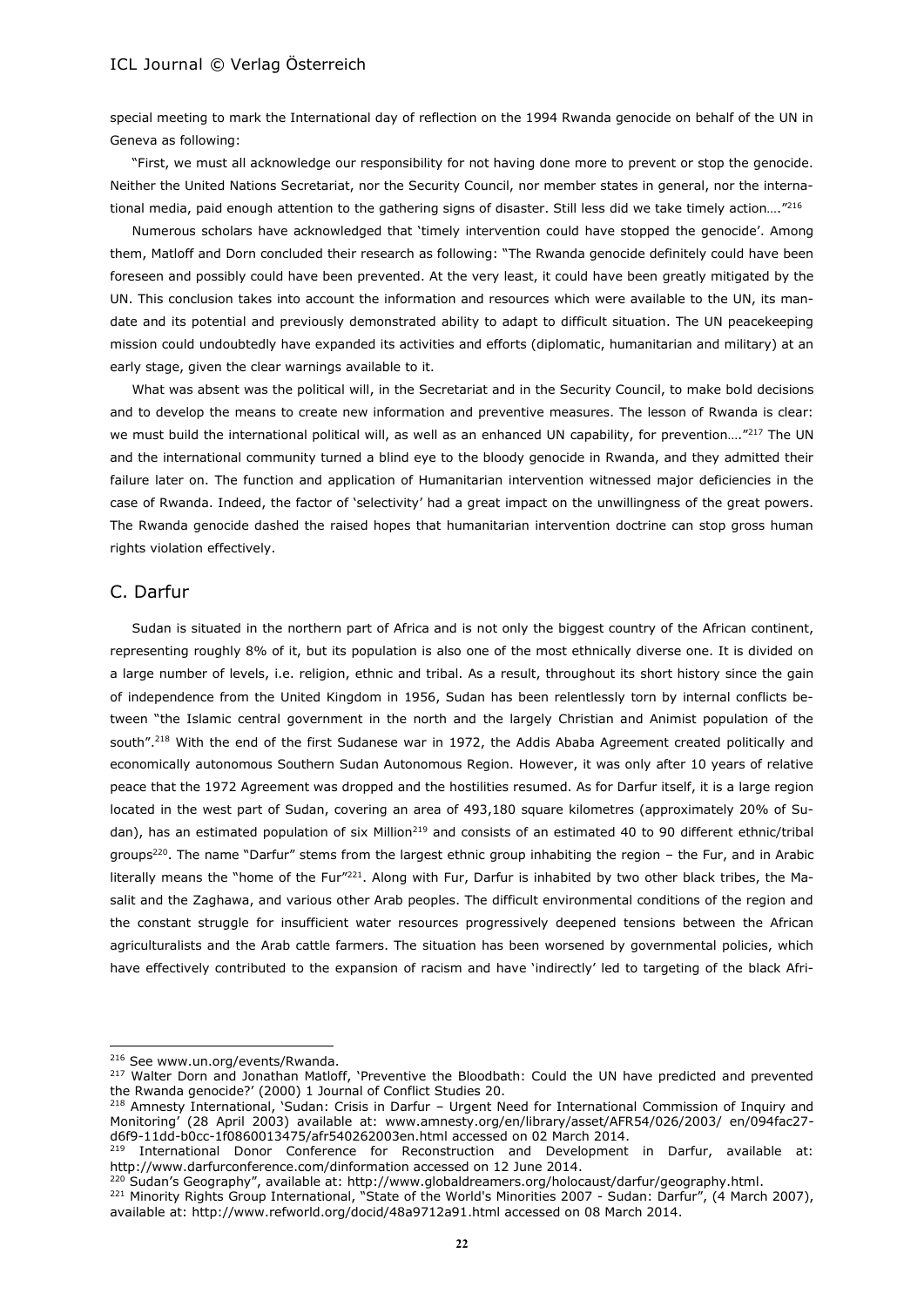cans. Contrary to the religion-based North-South war, the conflict in Darfur is rather ethnic-based as all of the abovementioned groups are predominantly Muslim<sup>222</sup>.

The growing frustration of the non-Arab part of the population with the manifest economic and political marginalization by the Government eventually escalated and turned into the violence. On April 25, 2003 two rebel factions, namely the Darfur Liberation Army (which later became the Sudan Liberation Army) and the Justice and Equality Movement, launched an attack on the Government's air base in the capital of North Darfur, El Fashir, and destroyed several Sudanese Air Force aircrafts and helicopters<sup>223</sup>. It may be argued that the initial outbreak of hostilities in Darfur erupted virtually unnoticed in the shadow of a contemporary large-scale military conflict in Iraq and several other armed conflicts in Sudan. The conflict further escalated in July 2003 when the Sudanese government launched an offensive retaliation against the Sudan Liberation Army (SLA), a combined offensive of heavy air bombardments and ground attacks i.e. soldiers supported by tanks<sup>224</sup>. After a year of fighting between the rebel movements on the one hand, and the Army, Air force and militias mobilized by the Government of Sudan on the other, the African Union deployed its troops in Darfur in the spring of 2004, in order to stanch hostilities and facilitate solution to the conflict.

Shortly after the deployment and in response to a report of the UN High Commissioner on Human Rights, the Security Council of the UN issued its first statement on the matter in which it expressed "its grave concern over the deteriorating humanitarian and human rights situation (…) [n]oting that thousands have been killed and that hundreds of thousands of people are at risk of dying in the coming months".<sup>225</sup> Furthermore, it listed numerous large scale human rights violations such as "indiscriminate attacks on civilians, sexual violence, forced displacement and acts of violence, especially those with ethnic dimensions"<sup>226</sup> that were taking place in Darfur. The N'diamena Humanitarian Ceasefire Agreement signed on April 8, 2004 as a result of the African Union's efforts and which subsequently led to another agreement signed in Addis Ababa on May 28, 2004 were only a political success as the ceasefire was not observed in practice $^{227}$ .

After more than three years of the disastrous civil war, the Darfur Peace Agreement, signed on May 5, 2006 between the Government of National Unity and the Sudanese Liberation Army, became a significant step in a long process of returning peace and stability in Darfur and constituted a final fundament for the subsequent deployment of United Nations peacekeepers<sup>228</sup>. UNAMID was authorized by the Security Council Resolution 1769 on July 31, 2007, acting under Chapter VII of the Charter of the United Nations, as an unprecedented hybrid African Union and United Nations operation. It was a compromise as the initial plan to replace AU mission with UN forces had been strongly objected by the Sudanese Government on the basis that situation in Darfur was an internal affair of Sudan and involvement of western states was 'undesirable'<sup>229</sup>.

As a consequence of intense negotiations, it was agreed that being As a consequence of intense negotiations, it was agreed that being unsuccessful in delivering results, the African Union Mission in Sudan (AMIS) (founded in 2004) would be transformed into an AU/UN hybrid operation in a three-stage process on the condition that forces would remain mainly African<sup>230</sup>. UNAMID's initial mandate comprised two main tasks: (i) protection of its personnel, facilities, installations and equipment, as well as ensuring security and freedom of move-

<sup>224</sup> Gerard Prunier, Darfur: A 21st Century Genocide (Ithaca, NY: Cornell University Press 2008) 14-16.

l

<sup>&</sup>lt;sup>222</sup> Report of the International Commission of Inquiry on Darfur to the United Nations Secretary-General (Geneva: UN January 2005), available at: www.un.org/News/dh/sudan/com\_inq\_darfur.pdf accessed on 01 June 2014.

<sup>&</sup>lt;sup>223</sup> Human Rights Watch, 'Darfur in Flames: Atrocities in Western Sudan' (April 2004) 16, no. 5 (A) 9.

<sup>&</sup>lt;sup>225</sup> UN Security Council, Statement by the President of the Security Council: Letter dated 25 May 2004 from the Permanent Representative of the Sudan to the United Nations addressed to the President of the Security Council (S/2004/425), 26 May 2004, S/PRST/2004/18.

<sup>226</sup> Ibid.

<sup>&</sup>lt;sup>227</sup> Scott. Straus, 'Darfur and the Genocide Debate' (2005) 84, Foreign Affairs, No. 1, 130.

<sup>&</sup>lt;sup>228</sup> Human Rights Watch, 'Darfur 2007: Chaos by Design; Peacekeeping Challenges for AMIS and UNAMID' (September 2007)19, No. 15(A).

<sup>&</sup>lt;sup>229</sup> House of Commons International Development Committee, 'Darfur, Sudan: The Responsibility to Protect' (March 2005), Fifth Report of Session 2004-05, vol. 1 London: House of Commons, 17, available at: www. publications.parliament.uk/pa/cm200405/cmselect/cmintdev/67/67i.pdf accessed on 04 March 2014.

<sup>&</sup>lt;sup>230</sup> Johan Brosche, 'DARFUR – Dimensions and Dilemmas of a Complex Situation' (2008) Uppsala University, Department of Peace and Conflict Research, available at: http://www.ucdp.uu.se/gpdatabase/info/Sud%202.pdf accessed on 11 January 2014.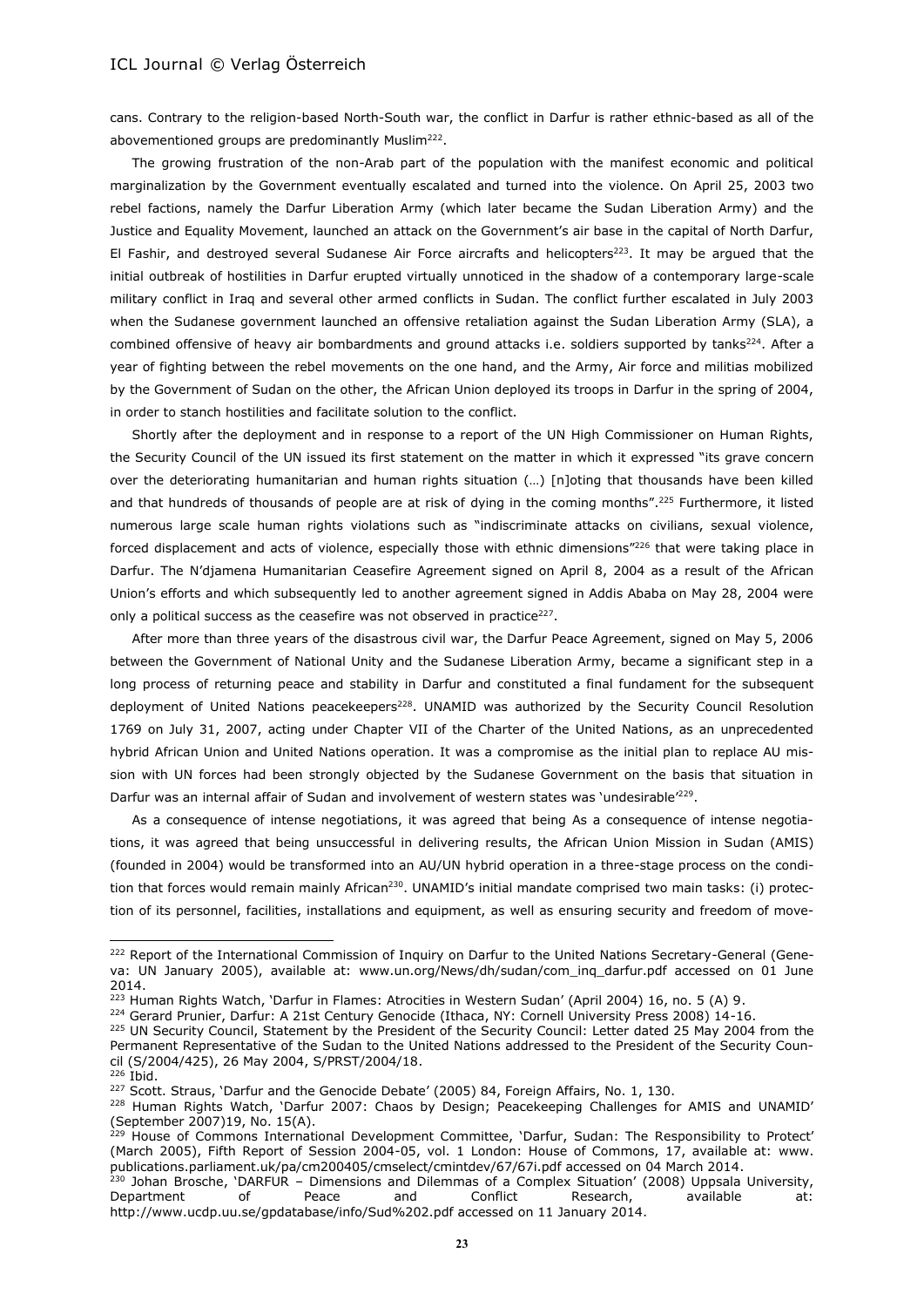ment of its own personnel and humanitarian workers; (ii) support early and effective implementation of the Darfur Peace Agreement, prevent the disruption of its implementation and armed attacks, and protects civilians, without prejudice to the responsibility of the Government of Sudan<sup>231</sup>.

As the largest peacekeeping force in the UN history, its authorized initial composition consisted of 19,555 military and 6,432 police personnel, even though it was too late to implement the R2P doctrine. An Agreement on the deployment was reached primarily due to the pressure exercised by China, Sudan's major trading partner and oil importer. In spite of its authorization and international community pressure, UNAMID encountered many obstacles from the Government of Sudan in the period of its deployment, e.g. refusing troops from particular countries, holding equipment in the customs in Port of Sudan and not giving permissions for flights at night<sup>232</sup>.

As of 31 January 2013, it is composed of 20,888 uniformed personnel, 1,087 international civilian personnel, 2,935 local civilian staff and 449 UN Volunteers, with personnel coming from, apart from African countries, China, Germany and Republic of Korea<sup>233</sup>. Nota bene, neither the Government of Sudan accepted support from United States nor did the latter offer any<sup>234</sup>. Following the established practice of short-term, renewable mandates, UNAMID's authorization has been revised and extended on several occasions. The most recent Security Council resolution 2063 of 31 July 2012 extended its mandate to 31 July 2013 and, inter alia, welcomed the Framework for AU and UN Facilitation of the Darfur Peace Process. Quite notably, the UNSC decided to decrease the strength of military and police components with a target of 16,200 military personnel, 2,310 police personnel235<sup>235</sup> and 17 formed police units of up to 140 personnel each to be achieved over a period of 12 to 18 months<sup>236</sup>.

The situation in Darfur represented the first test of the R2P doctrine. The heavy civilian casualties are a testimony to the failure of the Sudanese government to protect its civilians and it has lost its right to state sovereignty due to this failure. According to R2P, when a state is unwilling to protect the citizens from atrocities, the international community should act. The international response to the situation in Darfur has been slow and inefficient. In fact, the international community has not been able yet to shoulder the R2P doctrine in Darfur adequately. Division among the P5 of the UNSC has kept the UN from responding effectively. Some major Muslim organisations such as the Organisation of Islamic Conference and the Arab League have not been supportive enough, nor has the AU kept acting effectively<sup>237</sup>. As already highlighted, the international community and the UN failed to prevent the genocide and all early efforts and advance warnings fell on deaf ears. As Mukesh Kapila, the UN's resident and humanitarian coordinator, points out in his new book: "Senior UN officials and the foreign ministries of key governments failed to treat the situation in Darfur with the urgency or seriousness that it deserved, and put forward various arguments to excuse their failure to act more effectively."<sup>238</sup> Nevertheless, as the genocide grasped the attention of mass media and international public opinion, it was impossible for the international community to keep turning a blind eye to the situation in Darfur<sup>239</sup>.

<sup>&</sup>lt;sup>231</sup> Refugees International, UN Security Council Resolution 1769 for Darfur: An Important but Insufficient First Step Towards Protecting Civilians, 2 August 2007, para 15.

 $\frac{232}{233}$  Supra note 221.

<sup>&</sup>lt;sup>233</sup> United Nations, UNAMID, Facts and Figures, available at: http://www.un.org/en/peacekeeping/missions/unamid/facts.shtml accessed on 290June, 2014.

<sup>&</sup>lt;sup>234</sup> Karl Maier and Bill Varner, 'Darfur mission may need China to avert humiliation', in Bloomberg (22 November 2007) available at: http://sudantribune.com/spip.php?article24847 accessed on 01 April, 2014. <sup>235</sup> UN Security Council, Security Council resolution 2063 (2012) [on extension of the mandate of the AU/UN

Hybrid Operation in Darfur (UNAMID) until 31 July 2013], 31 July 2012, S/RES/2063(2012).

<sup>&</sup>lt;sup>236</sup> Laurie Nathan, 'No Ownership, No Peace: the Darfur Peace Agreement' (2006) Crisis States Research Centre, Working Paper no. 5, available at: www.crisisstates.com/download/wp/wpSeries2/WP5.2.pd accessed on 15 April 2014.

<sup>&</sup>lt;sup>237</sup> Waal, 'Darfur and the failure of the responsibility to protect' (2007) in International Affairs 83: 6, 1045.

<sup>&</sup>lt;sup>238</sup> Mukesh Kapila, Against the Tide of Evil: How One Man Became the Whistle blower to the First Mass Murder of the Twenty-First Century by Kapila (Mainstream Publishing 2013) 48.

<sup>&</sup>lt;sup>239</sup> Mahmood Mamdani, Saviors and Survivors: Darfur, Politics, and the War on Terror (New York: Pantheon Books 2009) 184-186.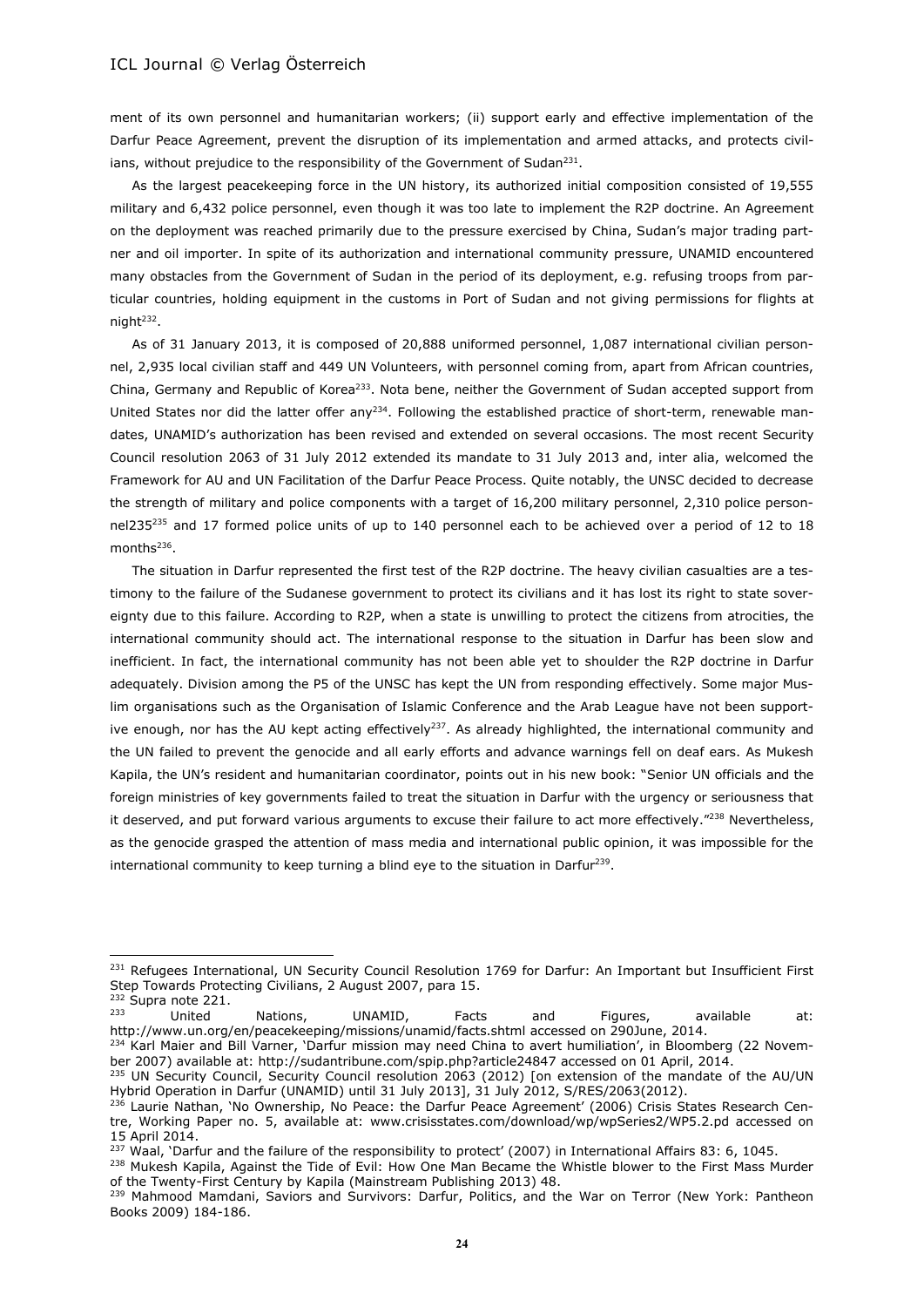In 2004, Paul Martin, the Prime Minister of Canada, chastised the international community's sluggish reaction to the situation in Darfur, saying: "The UN has been bogged down with the legal definition of genocide."<sup>240</sup>

Lack of international political will and necessary funding, poor capacity to conduct the mission as well as a US reluctance<sup>241</sup>to lead the intervention all prompted the delayed reaction. The UNSC has failed to pass a resolution that would impose comprehensive economic sanctions on Sudan. In April 2006, the Security Council imposed only targeted sanctions on four Sudanese individuals accused of involvement in the Darfur conflict<sup>242</sup>. The UNSC has also taken rather tough measures on the legal front by establishing an International Commission of Inquiry and refereeing the situation in Darfur (based on the findings of the Commission) to the International Criminal Court (ICC) for investigation. On March 4, 2009 the ICC issued an arrest warrant for Omar Hasan Ahamad Al Bashir, President of Sudan, on seven charges of crimes against humanity and war crimes<sup>243</sup>. Al-Bashir was the first sitting head of state indicted by the ICC. On July 2010, the ICC issued another arrest warrant for Al-Bashir for genocide committed in Darfur. It was the first time the ICC issued an arrest warrant for the crime of genocide $^{244}$ .

Al-Bashir disobeyed the ICC arrest warrant, and travelled to a number of countries such as Zimbabwe, Qatar and Libya in utter contempt of both the ICC and the international community. He commented: "I have not felt any restriction on movement….I have travelled all necessary travels."<sup>245</sup>

Since September 2005, the international debate on the situation in Darfur has been surrounded by the R2P doctrine. In 2006 the UN Secretary-General, Kofi Annan announced that "The UN Summit's commitment to R2P would only be meaningful if the Security Council is prepared to act swiftly and decisively to halt the killing, rape and ethnic cleansing to which people in Darfur are still being subjected."<sup>246</sup>

Nevertheless it was a late and half-hearted response. In 2006 the UNSC referred clearly to the Responsibility to Protect doctrine in its Resolution  $1706^{247}$ . Although it was "ineffective in providing aid or ensuring the deployment of troops into the region", the resolution has been considered a major triumph for the supporters of the R2P principle<sup>248</sup>. The AU and UN member states and their missions have failed to stop the killings and to

<sup>245</sup> Sam Dealey, 'Omar al-Bashir: Sudan's Wanted Man' (August 13, 2009) Time Magazine.

 $240$ <sup>240</sup> CBS New, `Crisis in Darfur a timeline' (14 July 2008) available at http://www.cbc.ca/news/background/sudan/darfur.html accessed on 28 December 2013.

<sup>&</sup>lt;sup>241</sup> However, U.S. President George W. Bush and Secretary of State, Colin Powell labeled the violence in Darfur genocide on Sept. 9 2004, saying: "We urge the international community to work with us to prevent and suppress acts of genocide". In addition, the US imposed further economic and diplomatic sanctions on Sudan over the Darfur situation as well as being generous in its aid contribution. See: U.S. secretary of state Colin Powell's testimony to the Senate Foreign Relations Committee on September 9, 2004. Text available at US Department of State, 'Powell Reports Sudan Responsible for Genocide in Darfur' (9 September 2004) available at: www.america.gov/st/washfileenglish/2004/September/20040909115958JTgnilwoD0.5094873.html accessed on 28 December 2013.

<sup>&</sup>lt;sup>242</sup> Economic sanctions against the Sudanese government have not been agreed upon because of the oppositions of China and the UK also toyed with that idea. See: Human Rights Watch 'Sudan, Oil and Human Rights' (November 24, 2003) http://www.hrw.org/en/reports/2003/11/24/sudan-oiland-human-rights accessed on 25 December 2013. See also: House of Commons International Development Committee, 'Darfur, Sudan: The Responsibility to Protect' (17 March 2005) 1, Fifth Report of Session 2004-05, London: House of Commons, available at: www. publica-tions.parliament.uk/pa/cm200405/cmselect/cmintdev/67/67i.pdf accessed on 14 April 2014.

<sup>&</sup>lt;sup>243</sup> ICC-02/05-01/09, 4 March 2009, Situation in Darfur/Sudan in the case of the prosecutor V. Omar Hassan Ahmad Al Bashir, The Warrant of Arrest for President Omar Al-Bashir, available at: http://www.icccpi.int/iccdocs/doc/doc639078.pdf, For more information see: A.G. Rojo, 2009, AMICC, The American Non-Governmental Organizations Coalition for the International Crime Court, available at: http://www.amicc.org/docs/Bashir\_Warrant.pdf accessed on 28 arch 2014.

<sup>&</sup>lt;sup>244</sup> Human Rights Watch, 'Sudan: ICC Warrant for Al.Bashir on Genocide' (13 July 2010) available at: www.hrw.org/news/07/13/sudan-icc-warrant-al.bashir-genocide accessed on 28 arch 2014.

<sup>&</sup>lt;sup>246</sup> Kofi Annan, Speech of the Secretary-General to the United Nations Association of the United King-dom, SG/SM/10332 (31 January, 2006) available at: www.un.org/News/Press/docs/2006/sgsm10332.doc.htm accessed on 19 May 2014.

<sup>&</sup>lt;sup>247</sup> The UNSC has issued 26 resolutions, 9 major ones, since the onset of crisis. See: N. Sarwar, 'Darfur crisis: why has the UN failed?' Institute of Strategic Studies, available at: http://www.issi.org.pk/publicationfiles/1299645500\_83412313.pdf accessed on 21 May 2014.

<sup>&</sup>lt;sup>248</sup> Chandra Sheehy, 'A lion without Teeth: The failure of the Responsibility to Protect' (2010) Salem State College 12. available at: http://www.anselm.edu/Documents/NHIOP/Global%20Topics/2010/Sheehyfinal.pdf, accessed on 12 June 2014. See also: J. Flint, 'Rhetoric and Reality: The Failure to Resolve the Darfur Conflict' (2010) Norwegian Ministry of Foreign Affairs, Small Arms Survey, Graduate Institute of International and Development Studies, Geneva.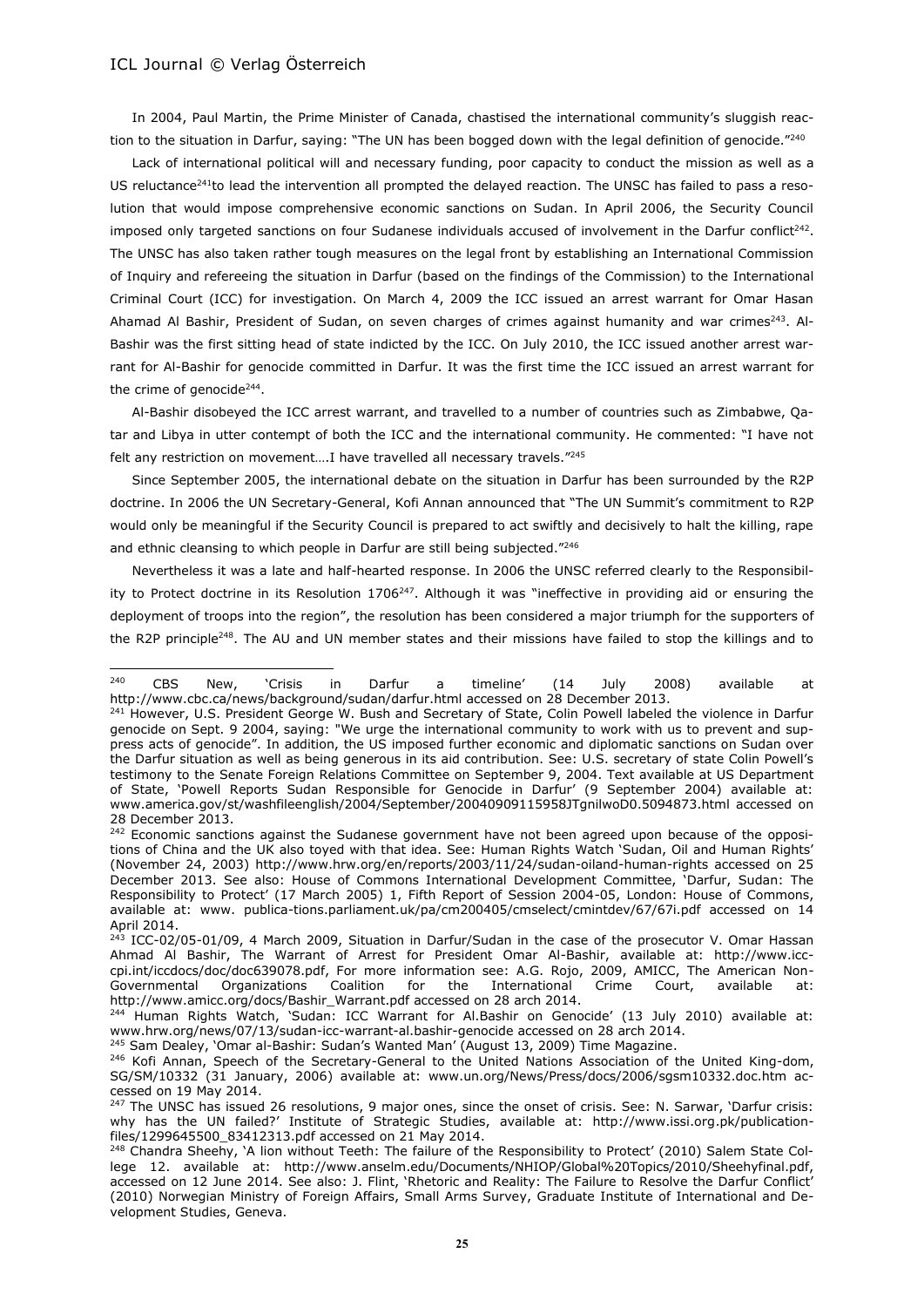observe the R2P doctrine. They have always sought the consent of Khartum for the full deployment of their missions, as the UN Secretary-General, Kofi Annan pointed out: "Without the consent of the Sudanese government, we are not going to be able to put in the troops. So what we need is to convince the Sudanese government to bend and change its attitude and allow us to go in."249

Moreover, the opposition of China (and to a lesser extent Russia<sup>250</sup> and a number of Arab and African states) to a full-fledged intervention in Darfur has been considered a formidable obstacle on the road to peace and security in Darfur<sup>251</sup>.

Causing obstructions by the government of the Sudan has been widely viewed as entirely preventive measures<sup>252</sup>. Many scholars believe that the continuation of the situation in Darfur reflects the extent of the R2P principle's weaknesses. In my estimation, the failure of the R2P doctrine is mainly due to the inadequate implementation of R2P by both the international community and intergovernmental organizations. As noted above, all the efforts have so far been made by the international community to provide the R2P doctrine 'teeth under Chapter VI and VII', i.e. peacekeeping missions, targeted sanctions, ceasefire commission reports, ICC prosecutions, the threats to use of force (albeit hollow) by some super powers and international condemnation have not been practically effective. One can claim that the international community and intergovernmental organizations have failed to effectively apply the R2P principle in Darfur.

Regarding the world's failure to halt the bloodshed in Darfur, I would like to conclude this chapter by quoting the UN Secretary-General, Kofi Annan as saying:

"To judge by what is happening in Darfur, our performance has not improved much since the disasters of Bosnia and Rwanda. Sixty years after the liberation of the Nazi death camps, and 30 years after the Cambodian killing fields, the promise of 'never again' is ringing hollow."<sup>253</sup>

# V. Libya

l

In this chapter, I will attempt to shed some light on the intervention in Libya. The focus of our attention will be on the Responsibility to Protect on the behalf of the state and the global community. The response of the Libyan regime to the 2011 uprising as well as an assessment of the use of the R2P principle will be discussed. Based on the tangible examples of the Libyan intervention, I will highlight the criteria posed by the R2P doctrine and Just War theory to discuss the legitimacy of the Libyan intervention.

#### A. Developments leading to the Adoption of SC Resolution 1973

The Arab Spring protests which occurred in Tunisia and Egypt, broke out in Libya on 15 February 2011.The uprising began peacefully, and later turned violent<sup>254</sup> because of the brutal response of the Gaddafi regime. Many officers joined the opposition, and the 'Interim Transitional National Council' was established. The uprising rapidly escalated to a full-fledged civil war aiming to oust the Gaddafi regime. Gaddafi declared war on the opposition and by March, loyalists re-controlled much of Libya, and it was highly likely that the opposition might

 $249$  Secretary-General's Press Conference, New York (13 September 2006) available at: http://www.un.org/sg/statements/index.asp?nid=2200. See also: E. Reeves, 'Darfur: Genocide before our eyes' In J. Apsel, Darfur: Genocide before our eyes (2004) Institute for the Study of Genocide, 16-18 accessed on 25 July 2014.

<sup>250</sup> China receives 6% of its imported oil from Sudan and Russia sells armaments to Sudan. See Policy Analysis Brief, 'Sudan and the implications for Responsibility to Protect' (October 2009) The Stanley Foundation, 6.

<sup>&</sup>lt;sup>251</sup> House of Commons International Development Committee, 'Darfur, Sudan: The responsibility to protect' Fifth report of Session 2004-2005", Vol I, 20, available at: http://www.publications.parliament.uk/pa/cm200405/cmselect/cmintdev/67/67i.pdf, accessed on 23 July 2014. See also: A. Penketh, 'Sudan blocks UN troops in fear Darfur could become a graveyard' (March 11 2006) Independent, London.

<sup>&</sup>lt;sup>252</sup> Omer Ismail and Annette LaRocco, 'Failing Darfur, Enough Project; To end Genocide and Crimes against Humanity' (August 2012) 7-8 available at: http://www.enoughproject.org/files/DDPDimplementation.pdf accessed on16 March 2014.

<sup>253</sup> A speech organized by the Human Rights Watch, (8 December 2006), The full text available at: http://hrw.org/un/pdfs/annan\_address120806.pdf accessed on 26 April 2014.

<sup>&</sup>lt;sup>254</sup> Alex J. Bellamy and Paul Williams, 'The new politics of protection-Cote d'Ivoire, Libya and the Responsibility to Protect' (2011) International Affairs 87 (4), 829-831.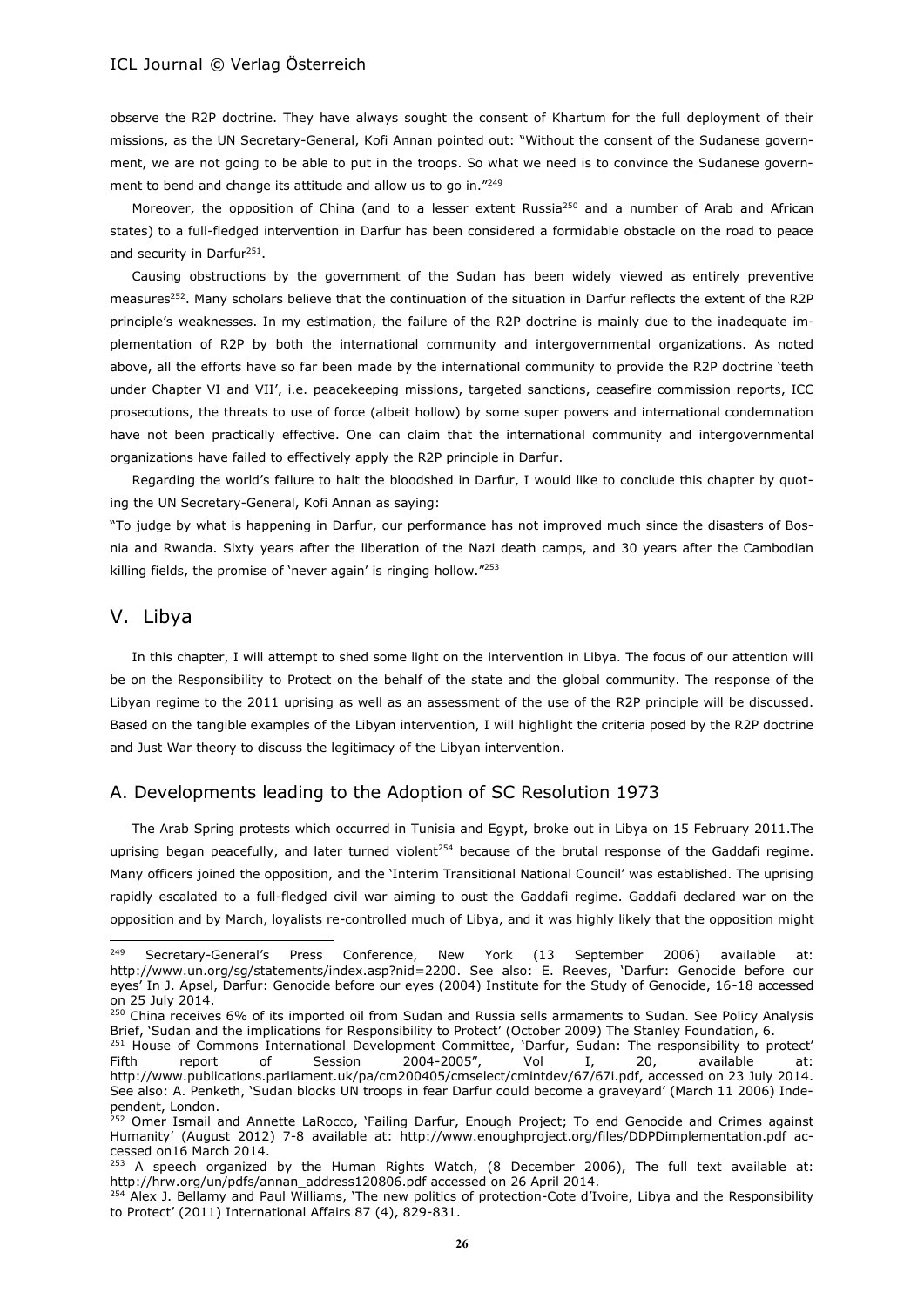be crushed in Benghazi<sup>255</sup>. Bellamy and Williams (2011) have the following to say about the human rights threats made by Gaddafi against the opposition:

"In words that bore direct echoes of the 1994 Rwanda genocide, Gaddafi told the world that 'officers have been deployed in all tribes and regions so that they can purify all decision from these cockroaches and Libyan who takes arm against Libya will be executed."<sup>256</sup>

In response to the rapidly disintegrating situation in Libya, various regional and sub-regional organizations together with the UN condemned the gross violations of human rights in Libya and established the grounds for future intervention<sup>257</sup>. For instance, on 22nd of February 2011, the UN High Commission for Human Rights "called on the authorities to stop using violence against demonstrators, which may amount to crimes against humanity."<sup>258</sup> On 22 February, UN officials announced that the situation in Libya is a concrete case of R2P. Ban Ki-Moon's Special Adviser on the Prevention of Genocide said "The regime's behaviour could amount to crimes against humanity and insisted that it comply with its 2005 commitment to R2P."<sup>259</sup> The EU also condemned the violations of human rights in Libya through the words of Catherine Ashton<sup>260</sup>. Moreover, the League of Arab States (LAS)<sup>261</sup>, the Organisation of Islamic Countries (OIC) <sup>262</sup>and the Peace and Security Council of the African Union  $(AU)^{263}$  vehemently condemned the brutal crackdown on the opposition.

Convincing evidence of gross human rights violations was circulated by media. At this stage, in response to the atrocities, the global community charged the Gaddafi regime with crimes against humanity. The UNSC adopted Resolution S-15/1 and asked the Libyan regime "to meet its responsibility to protect its population and immediately put an end to all human right violations" on 25 February<sup>264</sup>. The Human Rights Council opened a Special Session on 'the situation of human rights in the Libyan Arab Jamahiriya' and passed a resolution that asked the Libyan officials to halt the further bloodshed<sup>265</sup>. As the violence escalated, the SC unanimously passed Resolution 1970 and expressed deep concern about the situation in Libya and considers that "the widespread and systematic attacks...against civilian population may amount to crimes against humanity."<sup>266</sup> The resolution affirmed the Libyan official's responsibility to protect its population as well as imposing an arms embargo on Libya and targeted sanctions on the Libyan administration and Gaddafi family<sup>267</sup>. The SC also referred the situation in Libya to the ICC to convey a strong message to Gaddafi<sup>268</sup>.

Consequently, the International Criminal Court established a prima-facie case that the Gaddafi regime was guilty of crimes. All the above-mentioned responses and diplomatic efforts by the global community didn't

 $\overline{a}$ 

<sup>265</sup> 265. OHCHR, Press Release, Geneva, (18 Feb 2011).

<sup>&</sup>lt;sup>255</sup> Christopher Fermor, 'NATO's decision to intervene in Libya: Realist principles or humanitarian norms?' (Winter 2012/13) 8 Journal of Politics and International Studies, ISSN 2047-7651, 328.

<sup>&</sup>lt;sup>256</sup> Supra note 254, 830.

<sup>&</sup>lt;sup>257</sup> Spence Zifcak, 'The Responsibility to Protect after Libya and Syria' (2012) 13 Melbourne Journal of International Law.

 $258$  Reuters, 'Libya attacks may be crimes against humanity: UN', (22 February 2011).

<sup>&</sup>lt;sup>259</sup> UN Press Release, "Statement by the UN Secretary General Special Adviser on the Prevention of Genocide" (New York, 22 Feb 2011).

<sup>260</sup> Declaration by the High Representative, Cathrine Ashton, on behalf of the European Union on events in Libya, Council of the European Union, 20 Feb 2011, EU Doc 6795/1/11-PRESSE 33.

<sup>&</sup>lt;sup>261</sup> Ola Gala, `Arab League bars Libya from meetings, citing forces Crimes', Bloomberg news, (22 Feb 2011)

<sup>&</sup>lt;sup>262</sup> OIC General Secretariat condemns strongly the excessive use of force against civilian in the Libyan Jamahiriya, OIC, (22 Feb 2011).

<sup>&</sup>lt;sup>263</sup> AU Communique of the 261th Meeting of the Peace and Security Council, 23 Feb 2011, PSC/PR/COMM (CCLXI).

<sup>&</sup>lt;sup>264</sup> Situation of Human Rights in the Libyan Arab Jamahiriya, GA Res S-15/1, UN GAOR; 15th spec sesss, 2nd mtg, UN Doc A/HRC/RES/S-15/1(3 March 2011, adopted 25 February 2011) (Resolution S-15/1), adopted by the UN Security Council in Resolution 1970, UN Doc S/RES/1970.

<sup>&</sup>lt;sup>266</sup> UN Security Council, Security Council resolution 1970 (2011), 26 February 2011, S/RES/1970 (2011).

<sup>&</sup>lt;sup>267</sup> The Resolution was welcomed by the SC members, although Russia, China and Brazil did not provide backup in practice. See: Alex Bellamy and Paul Williams, 'The new Politics of Protection? Côte d'Ivoire, Libya and the responsibility to protect' (2011) International Affairs 87:4, 838-841.

<sup>&</sup>lt;sup>268</sup> This power was used to refer the situation in Darfur to the ICC by the SC for the first time. On 27 June 2011 ICC issued an arrest warrants for Libya leader Gaddafi, his son and head of intelligence for alleged crimes against humanity, available at: http://www.icc-cpi.int/iccdocs/doc/doc1099329.pdf. See also: Amnesty International, 'ICC Issues Arrest Warrant for Al-Gaddafi' (27 June 2011) available at: http://www.refworld.org/docid/4e09b8512.html, Radio Free Europe/Radio Liberty, 'ICC issues arrest warrant for Qaddafi on war crimes charges', Tripoli rejects accusations, (27 June 2011) available at: http://www.refworld.org/docid/4e0b2e4321.html.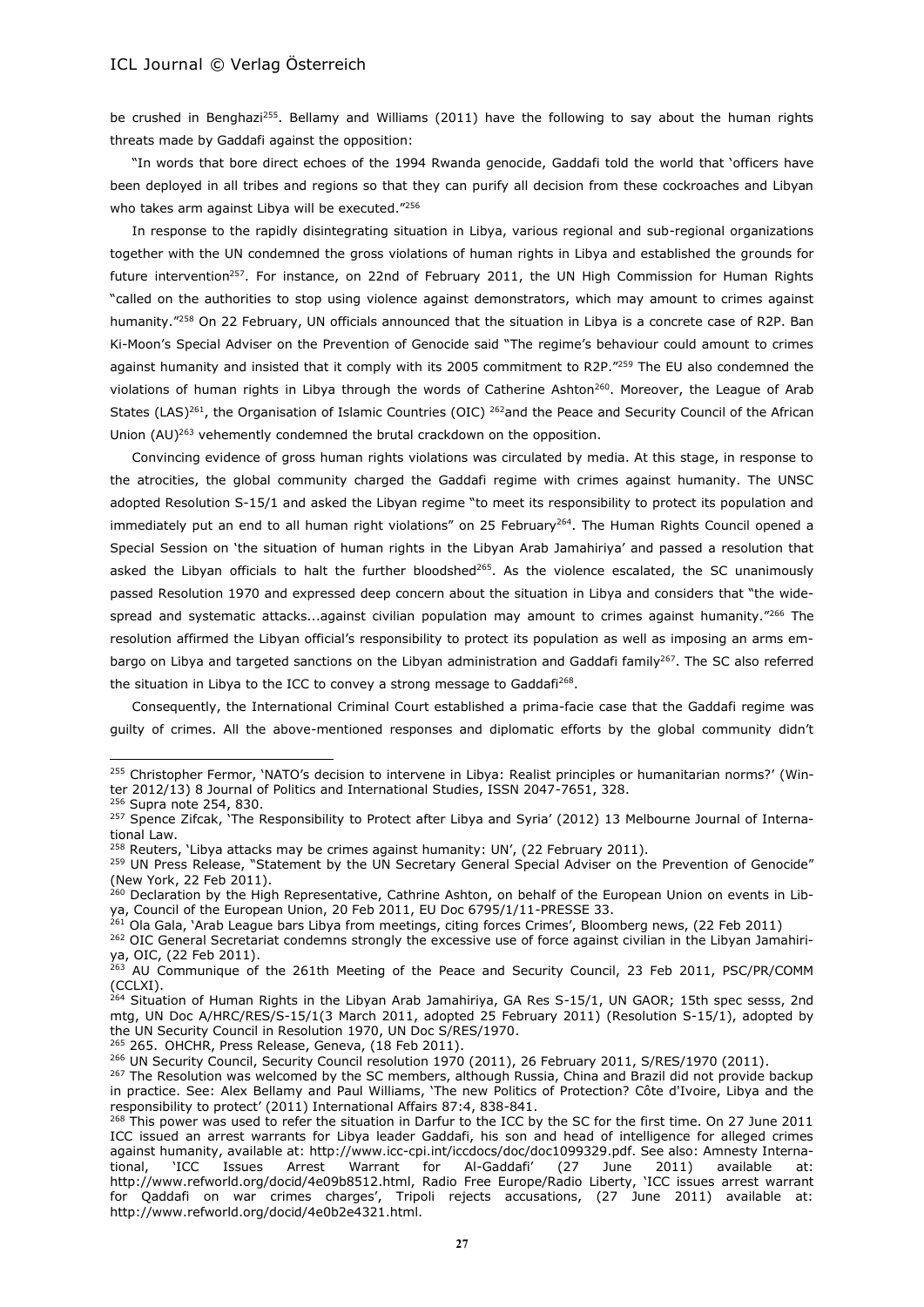manage to change Gaddafi's behaviour. Gaddafi forces continued bombarding rebels and the humanitarian crisis was deteriorating<sup>269</sup>. On 12 March 2011 in an unprecedented move, the Gulf Cooperation Council called for the SC to "take all necessary measures to protect civilians, including enforcing a no-fly zone over Libya."<sup>270</sup>Eventually, the attempts of the global community bore fruit and the UNSC followed up with Resolution 1973<sup>271</sup>. On March 17th Gaddafi declared that he would stage an attack on Benghazi and threatened the rebels that "his troops would show no mercy and pity."272

# B. The Resolution 1973 and the Responsibility to Protect

Gaddafi's speech acted as a stimulus for the decision of the UK, Lebanon, France and the U.S. to put the draft resolution to a vote. The Resolution 1973 was adopted with 10 votes in favour and five abstentions by China, Brazil, Germany, Russia and India<sup>273</sup>. The SC regarded the situation in Libya "continues to constitute a threat to international peace and security." <sup>274</sup> Thus, pursuant to Chapter VII of the UN Charter, the SC passed several measures including the use of military force<sup>275</sup>. The Resolution 1973 also contains: the protection of civilians, the creation of a no-fly zone, an asset freeze, the enforcement of the arms embargo and a ban on flights<sup>276</sup>. The most important part of the resolution is that it allowed the UN member States "to take all necessary measures...to protect civilians and civilian populated areas"<sup>277</sup> of Libya. Initially, the airstrike campaign began on the March 19th conducted by a coalition of Western states backed up by Qatar and the UAE. On March 24th, 'the Operation Unified Protector' was launched under the umbrella of NATO<sup>278</sup>. NATO declared that the operation would be limited to the enforcement of Resolution 1973 and would be ended as soon as the Libyan government satisfied the following demands: "a) End attacks against civilian populated areas. b) Withdraw to bases all military forces. c) Permit unlimited humanitarian access."<sup>279</sup>

Despite these promises, the impression was quickly formed that NATO was not an impartial player. Indeed, willingly or unwillingly, it was after a regime change<sup>280</sup>. Leading NATO members clarified their intention to oust the Gaddafi regime. In a remarkable jointly-signed statement, Barak Obama, David Cameron and Nicolas Sarkozy reaffirmed their commitments to the Resolution 1973; however, kept on arguing that "it is possible to imagine a future for Libya with Gaddafi in power."<sup>281</sup>

Now, I will assess the applicability of the R2P doctrine to the Libyan intervention

The authorization of the use of military force to protect Libyan citizens against atrocities has been embraced by several member states with open arms. This agreement provides an indication of their acceptance of the R2P doctrine. A number of scholars consider Resolution 1973 a great success for the R2P principle. Secretary-General Ban Ki-Moon stated that: "Resolution 1973 affirms, clearly and unequivocally, the international com-

<sup>&</sup>lt;sup>269</sup> Matthias Dembinski and Theresa Reinold, 'Libya and the Future of the Responsibility to Protect -African and European Perspectives' (2012) Peace Research Institute Frankfurt (PRIF), Germany, 12-14 available at: http://www.hsfk.de/Newsdetail.25.0.html?tx\_ttnews%5Btt\_news%5D=985&tx\_ttnews%5BbackPid%5D=5&cHa sh=777fb174b0&L=1 accessed on 12 May 2014.

<sup>&</sup>lt;sup>270</sup> Resolution 7360 of the Council of the Arab League meeting at the Ministerial level, (12 March 2011).

<sup>&</sup>lt;sup>271</sup> UN Security Council, Security Council resolution 1973 (2011) [on the situation in the Libyan Arab Jamahiriya], 17 March 2011, S/RES/1973(2011).

<sup>272</sup> Maria Golovina and Patrick Worship, 'UN Okays military action on Libya' Reuters, (17 March 2011).

<sup>&</sup>lt;sup>273</sup> The UK, Lebanon, France, Bosnia and Herzegovina, Colombia, Gabon, Nigeria, Portugal, South Africa and the U.S. voted in favour.

<sup>&</sup>lt;sup>274</sup> Supra note 271, Preamble (n 12).

<sup>&</sup>lt;sup>275</sup> Supra note 271, para 4.

<sup>276</sup> Supra note 271, para 8 and 13.

<sup>277</sup> Ibid.

<sup>&</sup>lt;sup>278</sup> France and the UK flew 40% of the sorties. Turkey, Spain, Greece, Romania and the Netherlands provided support by enforcing the no-fly zone and arm embargos at sea, See: C.J. Chivers and D. D. Kirkpatrick, 'Libyan Rebels Complain of Deadly Dealys under NATO's Command', The New York Times, 10 (5 April 2011).

<sup>&</sup>lt;sup>279</sup> NATO Statement on Libya, following the working lunch of NATO Ministers of Foreign Affairs with non- NATO contributors to Operation Unified Protector,  $(14 \text{ April} 2011)$  available at: contributors to Operation Unified Protector, (14 April 2011) available at: http://www.nato.int/cps/en/natolive/official\_texts\_72544.htm accessed on 20 June 2014. <sup>280</sup> Supra note 256, 12-14.

<sup>&</sup>lt;sup>281</sup> BBC NEWS, 'Libya: Obama, Cameron and Sarkozy vow Gaddafi must go'(15 April 2011) available at: http://www.bbc.co.uk/news/world-africa-13089758.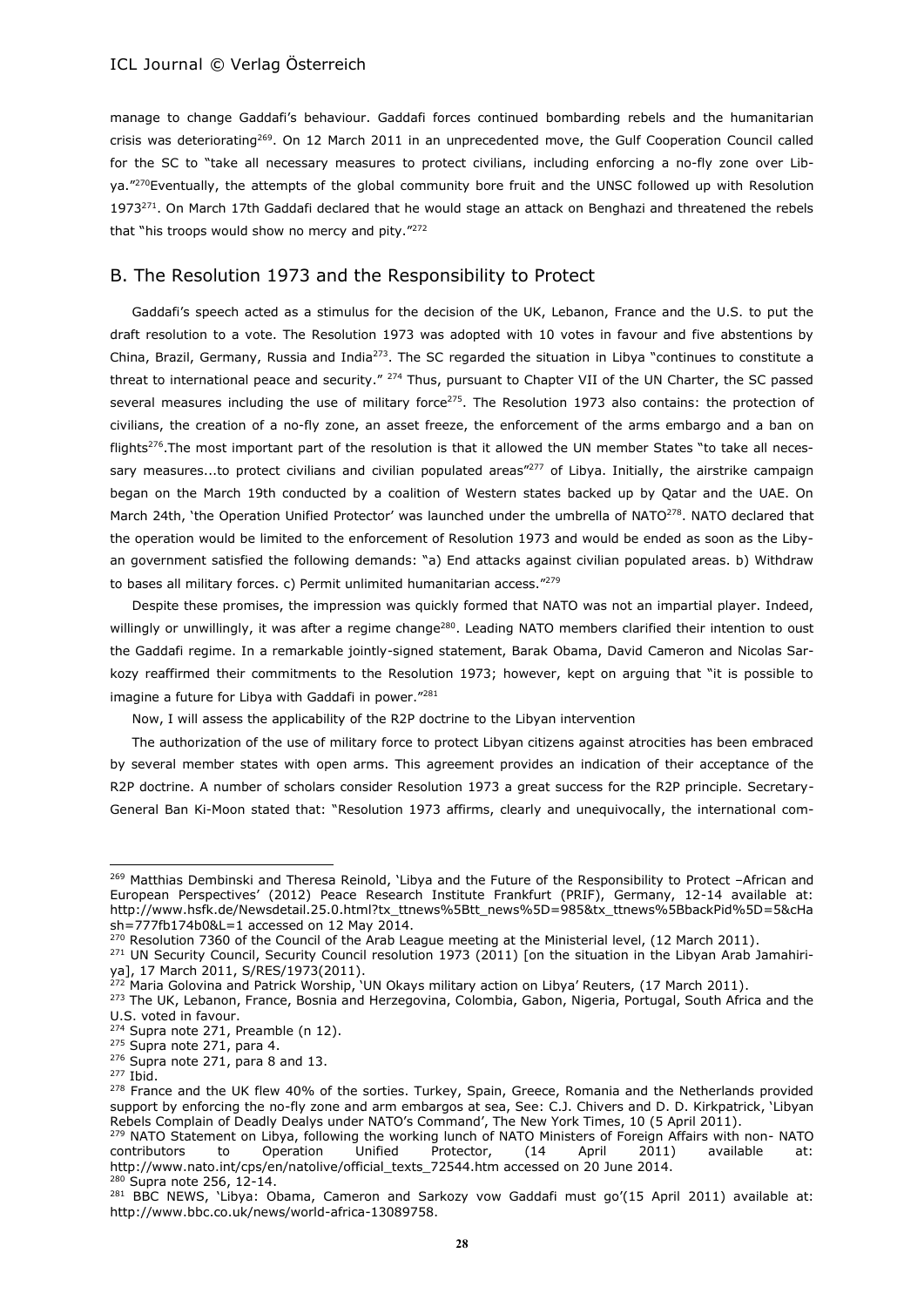munity's determination to fulfil its responsibility to protect civilians from violence perpetrated upon them by their own government."<sup>282</sup>

A former R2P commissioner at the United Nations, Thakur is under the impression that Resolution 1973 is a concrete example of military implementation of R2P and the intervention in Libya has guaranteed the future of the R2P doctrine. He also noted that: "Resolution 1973 marks the first military implementation of the doctrine of Responsibility to Protect....R2P is coming closer to being solidified as an actionable norm."<sup>283</sup> In fact, those in favor of the intervention viewed the military intervention in Libya as a concrete case of the Responsibility to Protect policy adopted by the UN at the 2005 World Summit. According to the former Australian foreign minister and the co-chair of ICISS, Evans, "The international military intervention (SMH) in Libya is not about bombing for democracy or Muammar Gadhafi's head. Legally, morally, politically, and militarily it has only one justification: protecting the country's people."<sup>284</sup>

However, the case of Libya as a highly successful example of R2P and implementation of Resolution 1973 has been under fire by many member states. For instance, Brazil stated that: "The use of force in Libya has made a political solution more difficult to achieve."<sup>285</sup> Furthermore, Resolution 1973 refers to R2P, but solely to its first element, which is the responsibility of the state to protect its citizens, in its preamble<sup>286</sup>. Significantly, the expansion of Resolution 1973 into regime change provoked severe criticism. Critics believe that the protection of civilians is the stated objective of R2P, not the removal of dictators. Thus, the regime change in the case of Libya might have negative effects on future attempts to invoke the R2P doctrine.

As highlighted before, the ICISS, based on 'Just War theory', issued six criteria which must be met before intervention. First there has to be a just cause and there should be "large scale loss of life....which is the product either of deliberate state action, or state neglect or inability to act, or a failed state situation."<sup>287</sup> It is quite clear that it was so in the case of Libya, mainly due to the heavy casualties<sup>288</sup>. As a report by the International Commission of Inquiry of the UN Human Rights Council pointed out that "international crimes, specifically crimes against humanity and war crimes, were committed by Gaddafi forces."<sup>289</sup>

Second there must be a right intention and the major intention of the intervention should be "to halt or avert human suffering."<sup>290</sup> As noted before, a number of member states claim that NATO was after the regime change under the pretext of protecting civilians. Thakur (2012) pointed out the following: "If stopping the killing has been the real aim, NATO states would have backed a ceasefire and a negotiated settlement rather that repeatedly vetoing both."<sup>291</sup> There are three distinguishing benchmarks of Libyan intervention which can guarantee that the right intention criterion is fulfilled. First, it is essential that intervention is carried out in a collective way. The military intervention in Libya was a multilateral operation. Second, the intervention must be backed by the people of that country. The population of Libya asked for an intervention to stop the gross human rights violations by the Gaddafi regime.

 $\overline{a}$ 

 $290$  Supra note 18, ICISS, para 4.33.

<sup>&</sup>lt;sup>282</sup> Statement by the Secretary-General on Libya, Department of Public Information, News and Media Division (New York 17 March 2011), available at: http://www.un.org/sg/statements/?nid=5145 accessed on 05 November 2013.

<sup>&</sup>lt;sup>283</sup> Ramesh Thakur, 'The Responsibility to Protect: Norms, Laws and the Use of Force in International Politics' (2011) Routledge, 173.

<sup>&</sup>lt;sup>284</sup> Gareth Evans, 'UN targets Libya with pinpoint accuracy', The Sydney Morning Herald (24 March 2011) availaat: http://www.smh.com.au/federalpolitics/political-opinion/un-targets-libya-withpinpointaccuracy 20110323-1c6pc.html accessed on 13 January 2014.

<sup>285</sup> Kevin Boreham, 'Libya and the Responsibility to Protect doctrine' (28 August2011) Online Opinion, Australia's e-journal of social and political debate, available at: http://www.onlineopinion.com.au/view.asp?article=12522&page=0 accessed on 25 May 2014.

<sup>&</sup>lt;sup>286</sup> In the Preamble to Resolution 1973 the following determination was added: "Reiterating the responsibility of the Libyan authorities to protect the Libyan population and reaffirming that parties to armed conflicts bear the primary responsibility to take all feasible steps to ensure the protection of civilians."

<sup>&</sup>lt;sup>287</sup> Supra note 18, ICISS, para 4.19.

<sup>&</sup>lt;sup>288</sup> International Criminal Court chief prosecutor, Luis Gabriel Moreno Ocampo estimated that 500-700 people were killed by security forces in February 2011, See: ICRtoP, (2012) available at: http://www.responsibilitytoprotect.org/.

<sup>&</sup>lt;sup>289</sup> Report of the International Commission of Inquiry on Libya, UN Human Rights Council, A/HRC/19/68, (2 March 2012).

<sup>&</sup>lt;sup>291</sup> Ramesh Thakur, Libya and the responsibility to protect. Between opportunistic humanitarianism and valuefree pragmatism (Institute for Security Studies 6 March 2012) 3.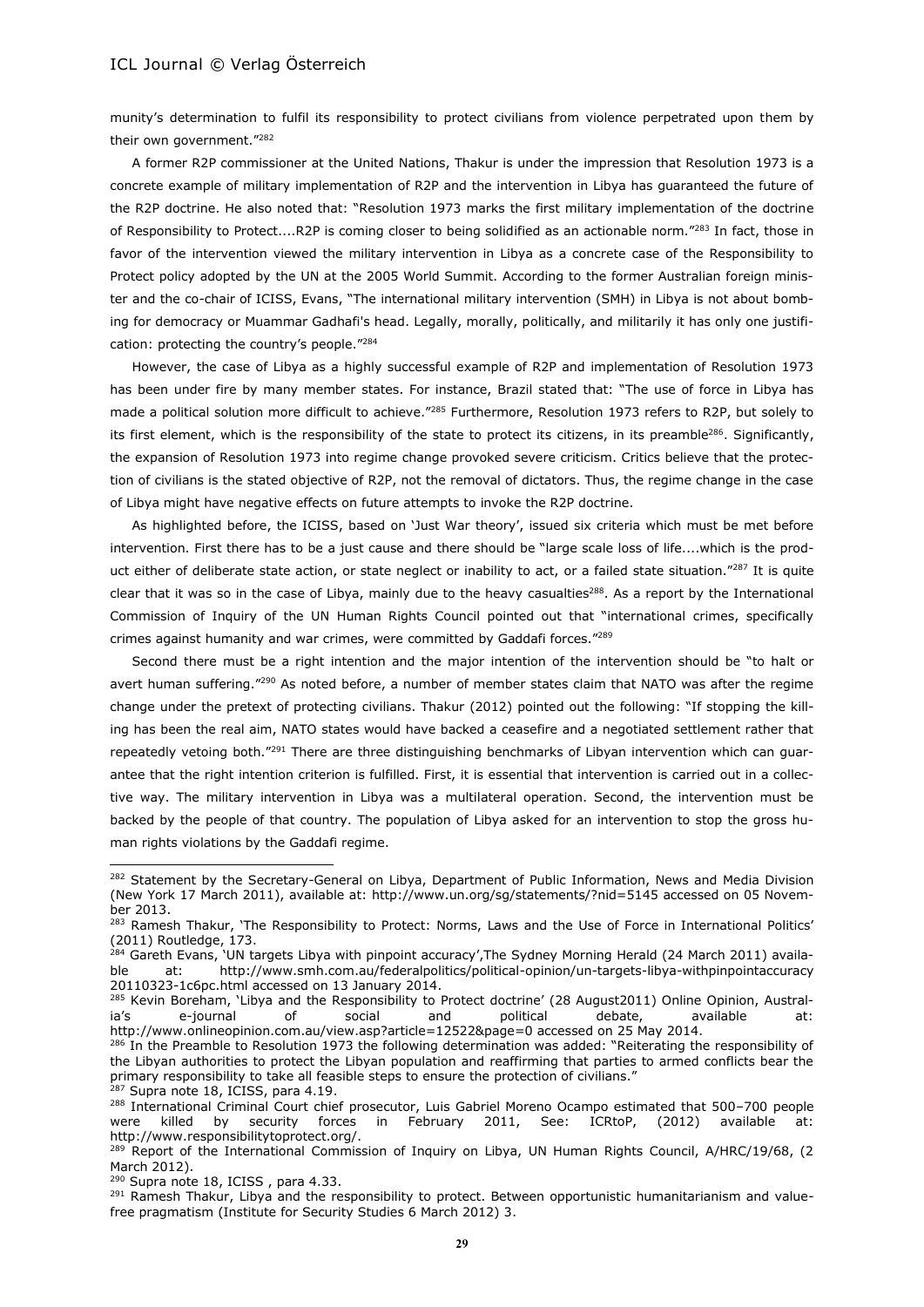The third element is the support of other states in the region. In the case of Libya, the GCC and LAS called on the international community for a no-fly zone and appeared utterly supportive. Therefore, the three distinquishing benchmarks for a right intention for the intervention in Libya were fulfilled<sup>292</sup>. The use of military intervention in Libya can be labelled somehow as a last resort. Prior to the intervention, several diplomatic efforts had been made and arm embargo and targeted sanctions were imposed. Critics claim that the case of Libya can't be described as a last resort because peaceful measures were not fully exhausted<sup>293</sup>. There were no attempts to apply peaceful methods to protect civilians, and the speed of the intervention by NATO has become also the target of criticism. As Simmon (2011) noted: "It seems as though the UNSC was unwilling to pursue other options, and thus appears to have failed to take into account one of the primary precautionary principles enshrined by R2P."<sup>294</sup>

The fourth benchmark set forth by the R2P doctrine is that the intervention must be proportional. The coalition chiefly used the enforcement of a no-fly zone, and it was rather effective. Thus, one can argue that the coalition applied proportional force. As Meyer (2011) noted that "there are no indications that the scale, duration or intensity were out of proportion to the Libyan military intervention."<sup>295</sup> However, the Libyan case has been questioned by some critics because of the arming of the rebels by NATO, which violates the principles of the R2P doctrine<sup>296</sup>.

The fifth yardstick is Reasonable prospect. Evans posed the following question to test this criterion: "Will those at risk be overall better or worse off?"<sup>297</sup> In case of Libya, it is rather difficult to respond to this question. Many believe that the NATO operation rescued tens of thousands of citizens in Libya<sup>298</sup>.

Nevertheless, some, including those members of the UNSC who abstained from the vote on Resolution 1973, firmly believe that NATO overstepped and abused the UNSC's mandate<sup>299</sup>. The NATO-led intervention has been under attack because a considerable number of unarmed civilians were killed<sup>300</sup>. As underscored before, critics also strongly condemned NATO for taking the rebel side and not observing neutrality of civilian protection<sup>301</sup> as well as pursuing regime change<sup>302</sup>. As Hall Findlay (2011) notes:

"R2P stands for the prevention of the massacre of innocent civilians and no for the support of Libyan rebels."<sup>303</sup>

Eventually, one can claim that the Right Authority criterion was fulfilled in case of Libya, since the R2P doctrine states that "There is no better appropriate body than the United Nations Security Council to authorize

<sup>&</sup>lt;sup>292</sup> Europe's World: "The Responsibility to Protect (R2P) and Libya", (02-07-2011) available at: http://www.europesworld.org/NewEnglish/Home\_old/PartnerPosts/tabid/671/PostID/2621/language/en-US/Default.aspx accessed on 01 July 2014.

<sup>293</sup> E-international Relations, 'Why Intervention in Libya was Justified' (25-01.2012) available at: http://www.eir.info/2012/01/25/why-intervention-in-libya-was-justified/ accessed on 21 November 2013.

 $294$  Simmon, 'Comment on Libya and the Responsibility to Protect' (2011) available at: http://blog.simmonli.com/2011/03/comment-on-libya-and-the-responsibility-to-protect/ accessed on 10 February 2014.

<sup>&</sup>lt;sup>295</sup> Jason D. Meyer, 'From Paralysis in Rwanda to Boldness in Libya: Has the International Community Taken 'Responsibility to Protect' from Abstract Principle to Concrete Norm Under International Law?' Social Science Research Network (2011) available at: http://dx.doi.org/10.2139/ssrn.2035083 accessed on 14 June 2014. <sup>296</sup> Dayvid Hillstrom, 'The Libyan No Fly Zone: Responsibility to Protect and International Law' (2011) Foreign Policy Journal.

<sup>&</sup>lt;sup>297</sup> Gareth Evans, The Reasonability to Protect: Ending Mass Atrocity Crimes Once and for All (Washington DC: Brookings Institution Press 2008) 256.

<sup>298</sup> Supra note 254, 23

<sup>&</sup>lt;sup>299</sup> Dayvid Rieff, R2P, RIP, The New York Times, 6 (7 November 2011).

<sup>300</sup> According to Human Rights Watch: eight NATO air strikes at least left 72 civilians dead, including 20 women and 24 children, See: NATO: Investigate Civilian Deaths in Libya(14 May 2012) Human Rights Watch, available at: http://www.hrw.org/news/2012/05/14/nato-investigate-civilian-deaths-libya accessed on 25 November 2013.

<sup>301</sup> Supra note 220, 11.

<sup>&</sup>lt;sup>302</sup> Liam Fox, then Secretary of State for Defense when asked whether self-determination for the people of Libya and regime change was a goal he stated: "it is clear that regime change would be a major policy initiative and one that is not signed up to in the Resolution" See: House of Commence Defence Committee, 'Operations in Libya' (2012) Volume I: Report, London, 25, available at: http://www.publications.parliament.uk/pa/cm201012/cmselect/cmdfence/950/950.pdf accessed on 05 April 2014.

<sup>303</sup> Martha Hall Findlay, Can R2P survive Libya and Syria? (Canadian Defence & Foreign Affairs Institute 2011) 6.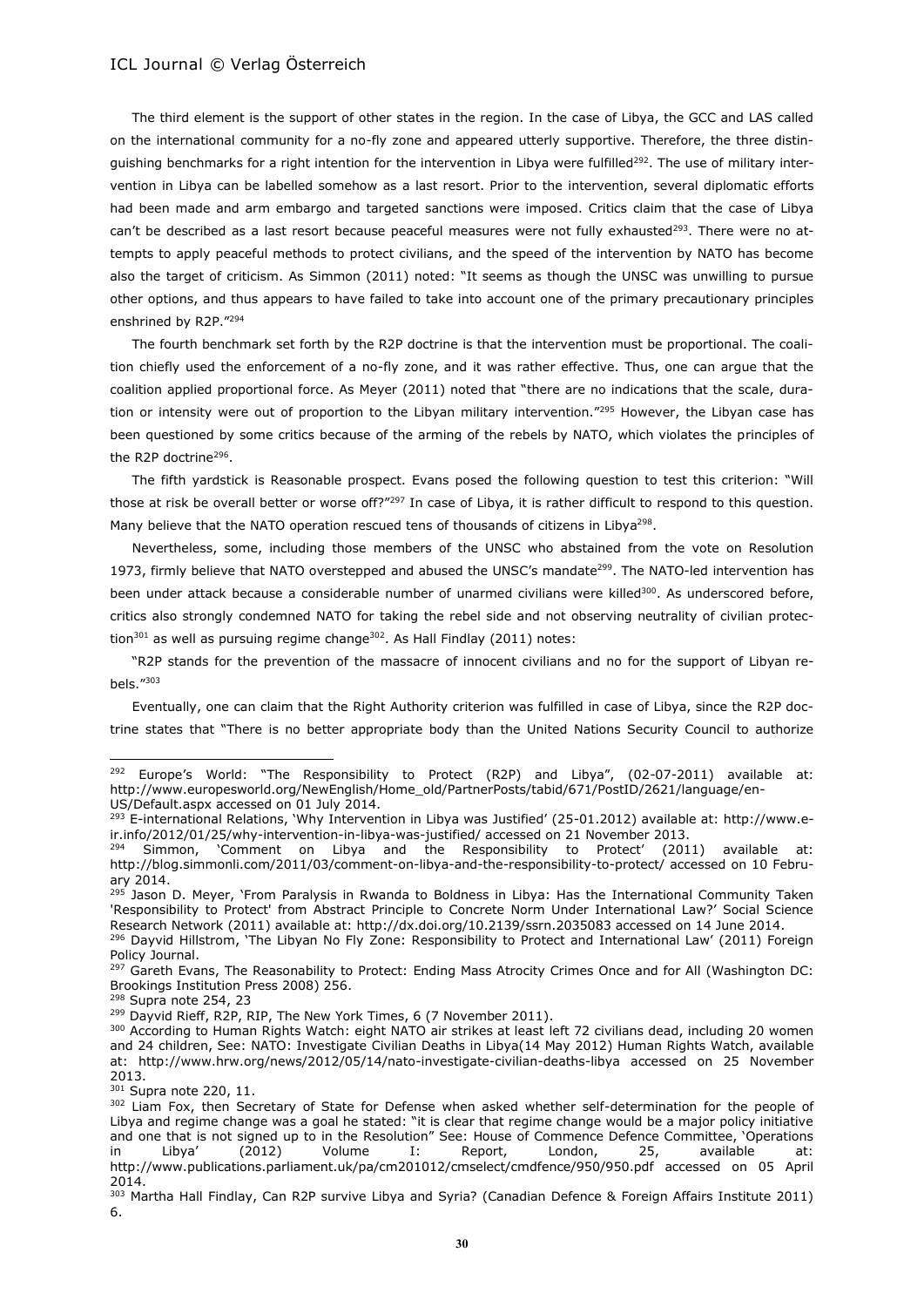military intervention for human protection purposes."<sup>304</sup> The R2P report is also worded as following: "Right intention is better assured with multilateral operations, clearly supported by regional opinion...."305 As underscored before, the intervention operation was multilateral and received the support of regional organizations.

As analyzed above, despite the considerable criticism, the case of Libya has been hailed as a successful 'first true test' of R2P. Noticeably, the responsibilities to prevent and react have been addressed in Libya. However, another pillar of the R2P doctrine, the international responsibility to rebuild which "requires intervening actors to establish a clear and effective post-intervention strategy,"<sup>306</sup> has remained a critical issue. All three elements of R2P, namely, the responsibility to react, to prevent and to rebuild are of great importance to the ICISS. As noted by the ICISS, R2P is about a "a continuum of intervention, which begins with preventive efforts and ends with the responsibility to rebuild, so that respect for human life and the rule of law will be restored."307 In the case of Libya, the success has been undermined by the failure of the international community to implement the responsibility to rebuild. The international responsibility to rebuild should deal with sustainable development and economic growth in Libya, as well as disarmament, national reconciliation and recovery built from the ruins of Libya's political infrastructure. Although Libya is "still wrestling with the underlying problems that produced the original intervention action"<sup>308</sup>, when taking Libya's transitional period into consideration, it is rather difficult to see how diligently the responsibility to rebuild will be pursued.

In this section, I have discussed how the SC invoked the R2P principle, paving the way for a forceful international response to address the situation in Libya. In the next section, I will focus on the Syrian crisis and how the UNSC has been paralyzed by the opposition of Russia and China. I'll also examine how the lessons learned from NATO's Libyan operation have so-far delayed a strong collective response by the international community. Finally, after detailing the case of Libya and the situation in Syria, I will conclude by discussing the future of R2P.

# VI. Syria

 $\overline{a}$ 

#### A. Background (2011-to present)

Currently, the global community is actively discussing how to handle the long-running civil war in Syria. Serious human rights violations, committed primarily by the Syrian Ba'ath regime, but also by the opposition, can be found all across Syria. The Arab Spring reached Syria in March 2011<sup>309</sup>. The torture of some students, who painted anti-government graffiti, gave rise to the political uprising in this country. The anti-government protests grew steadily across Syria and tens of thousands of Syrians demanded extensive reforms and Assad's resignation<sup>310</sup>. The Syrian regime under Bashar al-Assad resorted to violence against the protesters and many foreign journalists were banned from Syria. After several weeks, the Syrian regime adopted a harsher strategy and bombarded Deraa, the city where the protests broke out, and made the rebels withdraw. In 2012, the growing unrest reached Damascus, the capital city, and Aleppo and the risk of a full-fledged civil war became a reality for Syrians<sup>311</sup>.

<sup>304</sup> Supra note 9, ICISS, para7.

<sup>305</sup> Supra note 9, ICISS, p XII.

<sup>306</sup> Supra note 9, ICISS, para39.

<sup>307</sup> Supra note 9, ICISS, para7.50.

<sup>308</sup> Maximilian C. Forte, Slouching Towards Sirte: NATO's War on Libya and Africa (Baraka Books, 2012) 259. See also: E. Chorin, 'NATO's Libya International and the Continued Case for a RESPONSIBILITY to REBUILD' (2012) 31:365 Boston University International Law Journal, available at: http://www.brgexpert.com/media/publication/342\_Chorin\_BUNLJ.pdf accessed on 14 April 2014.

<sup>&</sup>lt;sup>309</sup> Ramesh Thakur, 'Syrians Are Paying the Price of NATO Excesses in Libya, e-International Relation' (2 March 2012) available at: http://www.e-ir.info/2012/03/02/syrians-are-paying-the-price-of-nato-excesses-in-libya/ accessed on 26 June 2014.

<sup>310</sup> CNN Website, 'Rebels regroup as regime forces renew assault on Syria's largest city' (10 August 2012) available at: http://edition.cnn.com/2012/08/09/world/meast/syria-unrest/index.html accessed on 12 May 2014.

<sup>&</sup>lt;sup>311</sup> Peter Wilkinson and Nick Thompson, 'Syria: From uprising to civil war', CNN Website (25 July 2012) available at: http://edition.cnn.com/2012/03/14/world/meast/syria-timeline/index.html?hpt=hp\_c1 accessed on 09 August 2014.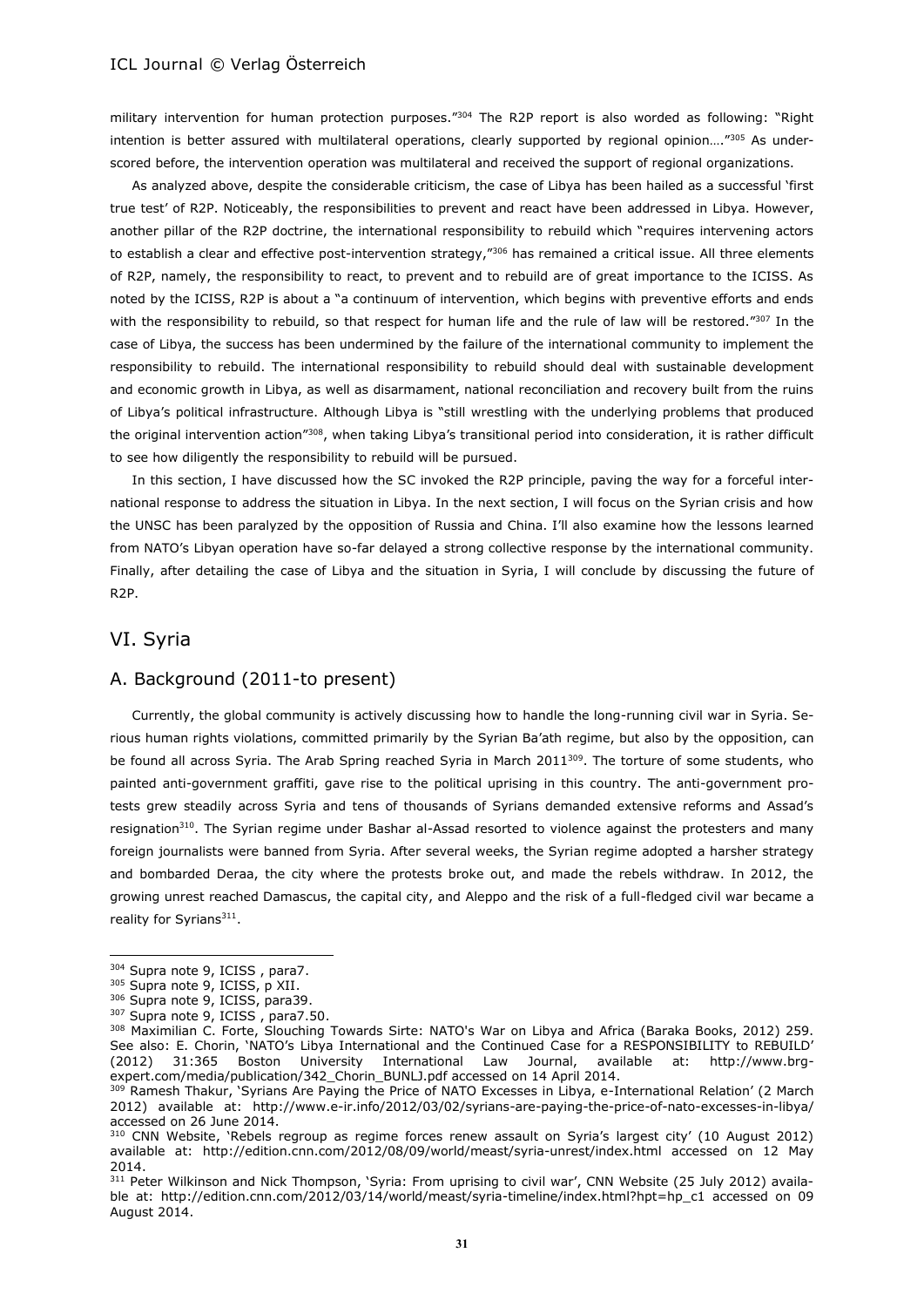The call for democracy, economic prosperity and job creation were the reasons behind the conflict. Importantly, sectarian conflicts play a pivotal role in the Syrian crisis. The Assad family, security forces and Shabiha militia<sup>312</sup> belong mainly to the Alawite minority group, while the majority of Syrian population is Sunni Muslims<sup>313</sup>. There are a number of opposition groups in Syria against the Assad regime. The Syrian National Council (SNC), created in Turkey in October of 2011, is the most important opposition group. The SNC has pursued total regime change in Syria and called on the international community to intervene<sup>314</sup>.

The Free Syrian Army (FSA) was also formed by the SNC. In June of 2012, the Human Rights Watch (HRW) reported that "the attacks by the government reached the level of crimes against humanity in cities across Syria."<sup>315</sup> The Assad regime has consistently denied resorting to violence and stated that the rebels are behind the violent measures<sup>316</sup>. Assad's refusal to relinquish power gave rise to the creation and competition of two axes. The pro-Assad axis consists of Russia, China, Iran, Venezuela and North Korea, while the anti-Assad axis consists of the U.S., the European countries, Turkey and some Arab states. The two-mentioned axes have been supporting either the Assad regime or the rebels in accordance with their own interests. In fact, Syria has become a regional and international battlefield with various groups of very different ideologies involved in a multilayered battleground<sup>317</sup>.

On the 21st of August 2013, opposition activists accused Assad's regime of a chemical weapons attack on civilians around Damascus. Shortly thereafter, a number of videos began flooding social media sites showing horrific atrocities dealt to the people of Syria, including many children and babies. Syrian officials have denied the attack and proposed that rebel fighters were behind attack $318$ .

# B. International reactions

The conflict in Syria has attracted international attention. Numerous states were fast to acknowledge that Assad has to shoulder the R2P of his citizens, while other countries condemned the rebels instead. Regional organizations such as the Arab League responded to the situation in Syria rather late showing disunity for taking tough measures<sup>319</sup>. At the outset of the crises, the key regional powers such as Turkey and Saudi Arabia were inactive for a number of months; they were not satisfied with Assad regime, "but preferred to subscribe to a policy of the devil we knew."<sup>320</sup>

Later on, Saudi Arabia and some Arab states considered the Syrian crisis as a chance to wage a proxy war against Iran. Thus, they became actively involved in the crisis $321$ . The U.S. and the EU condemned the blood-

<sup>&</sup>lt;sup>312</sup> They are paramilitary groups who have been blamed by the Syrian opposition for the most violent excesses committed against the rebels and also blamed for the massacre in Houla. See: Syria unrest: Who are the shabiha? BBC NEWS, (29 May 2012), available at: http://www.bbc.co.uk/news/world-middle-east-14482968 accessed on 03 June 2014.

 $313$  Supra note 268.<br> $314$ New York York Times news "Coverage of Syria"(19 September 2013), available at: http://topics.nytimes.com/top/news/international/countriesandterritories/syria/index.html accessed on 07 May 2014.

<sup>&</sup>lt;sup>315</sup> Human Rights Watch, 'World Report Chapter: Syria' (2012), available at: http://www.hrw.org/sites/default/files/related\_material/syria\_2012.pdf accessed on 02 February 2014.

<sup>&</sup>lt;sup>316</sup> Since 2011, more than 100,000 people have lost their lives and millions more, including one million children, have fled Syria. See: Reuters, Syria, available at: http://www.reuters.com/places/syria accessed on 02 February 2014.

 $317$  Supra note 269.<br> $318$  BBC NEWS, 'Syria chemical attacks: What we know' (16 Sep 2013), available at: http://www.bbc.co.uk/news/world-middle-east-23927399accessed on 17 May 2014.

<sup>&</sup>lt;sup>319</sup> As a response to the crisis, the Arab League suspended Syria's membership and later on imposed some sanctions and arm embargoes on Syria and requested a resolution from the SC. See: Bloomberg 'Syrian Arab League Membership Suspended for Killing of Civilian Protesters' (13 November, 2011) available at: http://www.bloomberg.com/news/2011-11-12/arab-league-suspends-syria-s-membership-shelling-kills-16 people-in-yemen.html accessed on 02 February 2014.

 $320$  Itamar Rabinovich, 'The Devil We knew' New York Times, (18 November 2011) available at: http://www.nytimes.com/2011/11/19/opinion/the-devil-we-knew.html?pagewanted=all&\_r=0 accessed on 14 December 2013.

 $321$ T. Lister, 'How Syria differs from Libya' CNN World, (10 February 2012) available at: http://globalpublicsquare.blogs.cnn.com/2012/02/10/how-syria-differs-from-libya accessed on 12 November 2013.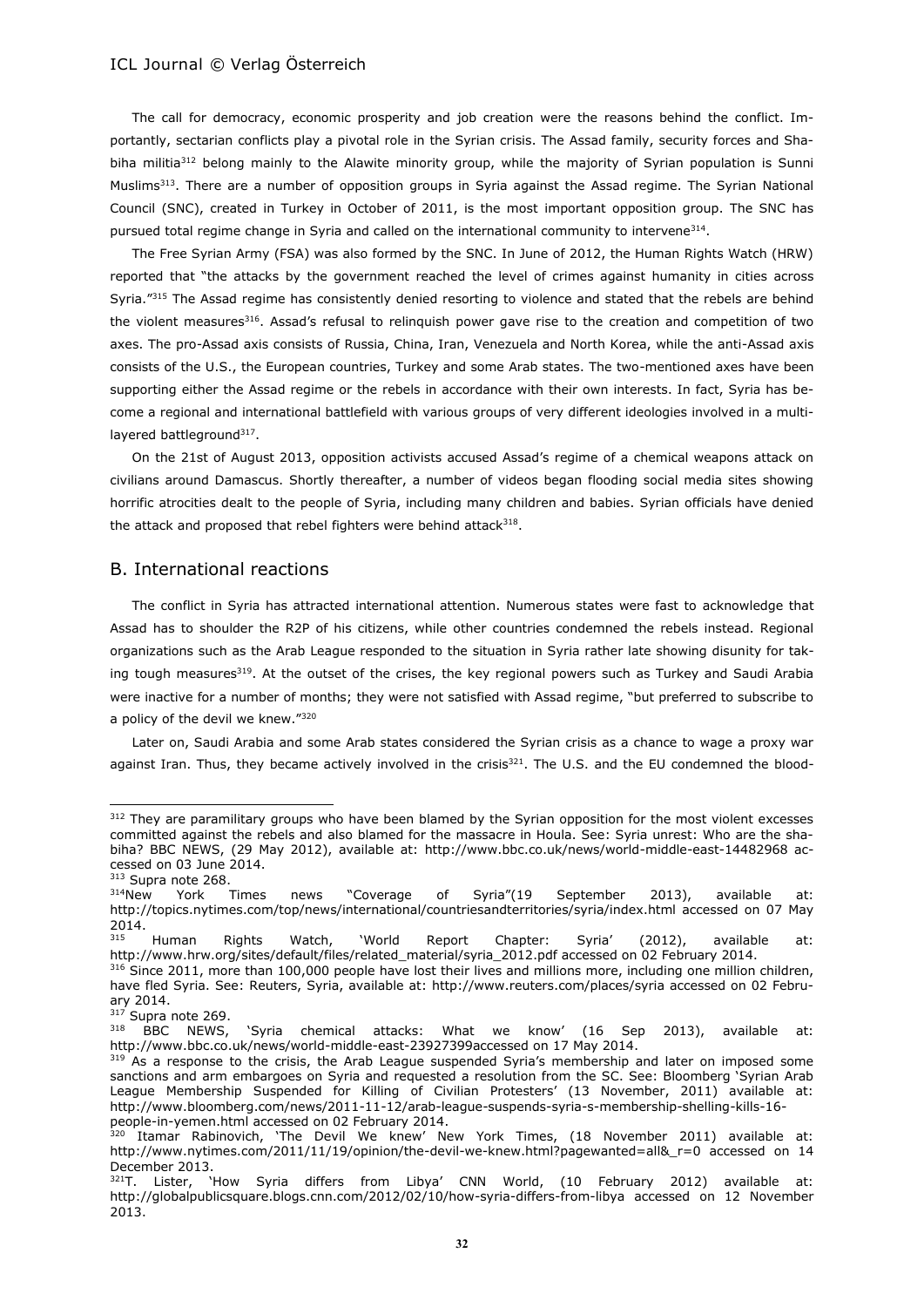shed strongly and imposed targeted and economic sanctions as well as arms embargoes on the Assad regime<sup>322</sup>. The UNSC has been divided over how to react to the situation in Syria. The UNSC did not respond quickly, primarily because it was deeply involved in the Libyan intervention. In April of 2011, the members of the UNSC considered a draft press statement on Syria suggested by some European members. The SC members couldn't enter into any agreements owing to the objections of Russia and Lebanon $323$ .

Undoubtedly, China and Russia have always been supportive of the Assad's regime from the very outset of the crisis. On the 4th of October 2011, France, Portugal, Germany and the UK circulated to the SC a draft resolution concerning the situation in Syria. The draft reminded Assad's regime about its responsibility to protect its citizens and condemned the gross human rights violations in Syria. The draft text was under discussion in the SC and some members such as Brazil, India, South Africa, Russia and China expressed dissatisfaction, stating that the Syrian crisis must be resolved through a Syria-led political process<sup>324</sup>. In August of 2011, the President of the SC issued a presidential statement on Syria and expressed his deep concern regarding the worsening situation in this country<sup>325</sup>.

On the 4th of February 2012, Russia and China vetoed the draft resolution of the Security Council resolution condemning the violence in Syria and supported the Arab League's January 22nd decision to facilitate a Syrianled political transition<sup>326</sup>. Shortly after the vote was taken, the SC witnessed a bitter debate. The French Ambassador summed up the mood amongst the resolution's supporters as follows: "This is a sad day for the Council; it is a sad day for the Syrians; and it is [a] sad day for all the friends of democracy….History has compounded our shame because today is the anniversary of the Hama massacre [in 1982] and falls only one day after another massacre in Homs. The father killed on a mass scale; the son has followed in his footsteps. Horror would seem to be hereditary in Damascus."<sup>327</sup> The British Ambassador also stated that "[t]hose who blocked Council action today must ask themselves how many more deaths they are prepared to tolerate before they support even modest and measured action".<sup>328</sup>

The Russian Ambassador counterattacked as following: "From the very beginning of the Syrian crisis, some influential members of the international community, including some sitting at this table, have undermined any possibility of a political settlement, calling for regime change, encouraging the opposition towards power, indulging in provocation and nurturing the armed struggle. … [no] account [has] been taken of our proposals that along with the withdrawal of the Syrian armed forces from the cities, there should be an end to attacks by armed groups on State institutions and neighbourhoods."<sup>329</sup>

On the 14 of April 2012, the US established a draft resolution and asked for a highly developed team of 30 unarmed UN military observers to support Annan's six-point plan<sup>330</sup>. The draft of the US received the support of all the members and Resolution 2042 was passed<sup>331</sup>.

In April of 2012, the UK and France proposed a draft resolution in the UNSC, and Russia also put another resolution forward<sup>332</sup>. There was adequate support for the draft resolution proposed by Russia which was approved unanimously on the 21st of April 2012 as Resolution 2043.

<sup>328</sup> Ibid (Sir Mark Lyall Grant).

 $\overline{a}$ 

329 Supra note 286 (Vitaly Churkin).

<sup>322</sup> McNair Chambers, 'Updates on Syria and Sanctions, Overview of UN, US and EU Sanctions and recent events in Syria' (26 June 2012), available at: http://www.mcnairchambers.com/media/documents/201210/MCNAIRSYRIASANCTIONSUPDATEJUNE2012.pdf accessed on 12 March 2014.

<sup>&</sup>lt;sup>323</sup> Neil. MacFarquhar, 'Push in U.N. for Criticism of Syria Is Rejected' New York Times, (28 April 2011)

<sup>324</sup> Draft Res. S/2011/612, Security Council fails to adopt Draft Resolution Condemning Syria's Crackdown on Anti-Government Protesters, owing to veto by Russian Federation, China and Brazil, India, Lebanon and South Africa abstained. , UN Doc SC/10403; 6627th Meeting, (Oct. 4, 2011).

<sup>325</sup> Statement by the President of the Security Council, UN SCOR, 66th sess, 6598th mtg, UN Doc S/PRST/2011/16 (3 August 2011).

<sup>326</sup> Draft Res. S/2012/77, Security Council fails to adopt Draft Resolution on Syria as Russian Federation, China Veto Text Supporting Arab League's Proposed Peace Plan, UN Doc SC/10536;6711th Meeting, (Feb. 4, 2012). 327 UN SCOR, 67th sess, 6711th mtg, UN Doc S/PV.6711 (4 February 2012) 3 (Gérard Araud).

<sup>330</sup> The SC issued a presidential statement to support the Joint Special Envoy's six-point plan for mediation of Syrian crisis, 21 March 2012 (S/PRST/2012/6).

<sup>331</sup> UN Security Council, Security Council resolution 2042 (2012) [on authorization of the deployment of an advance team of up to 30 unarmed military observers to the Syrian Arab Republic] , (14 April 2012), S/RES/2042(2012).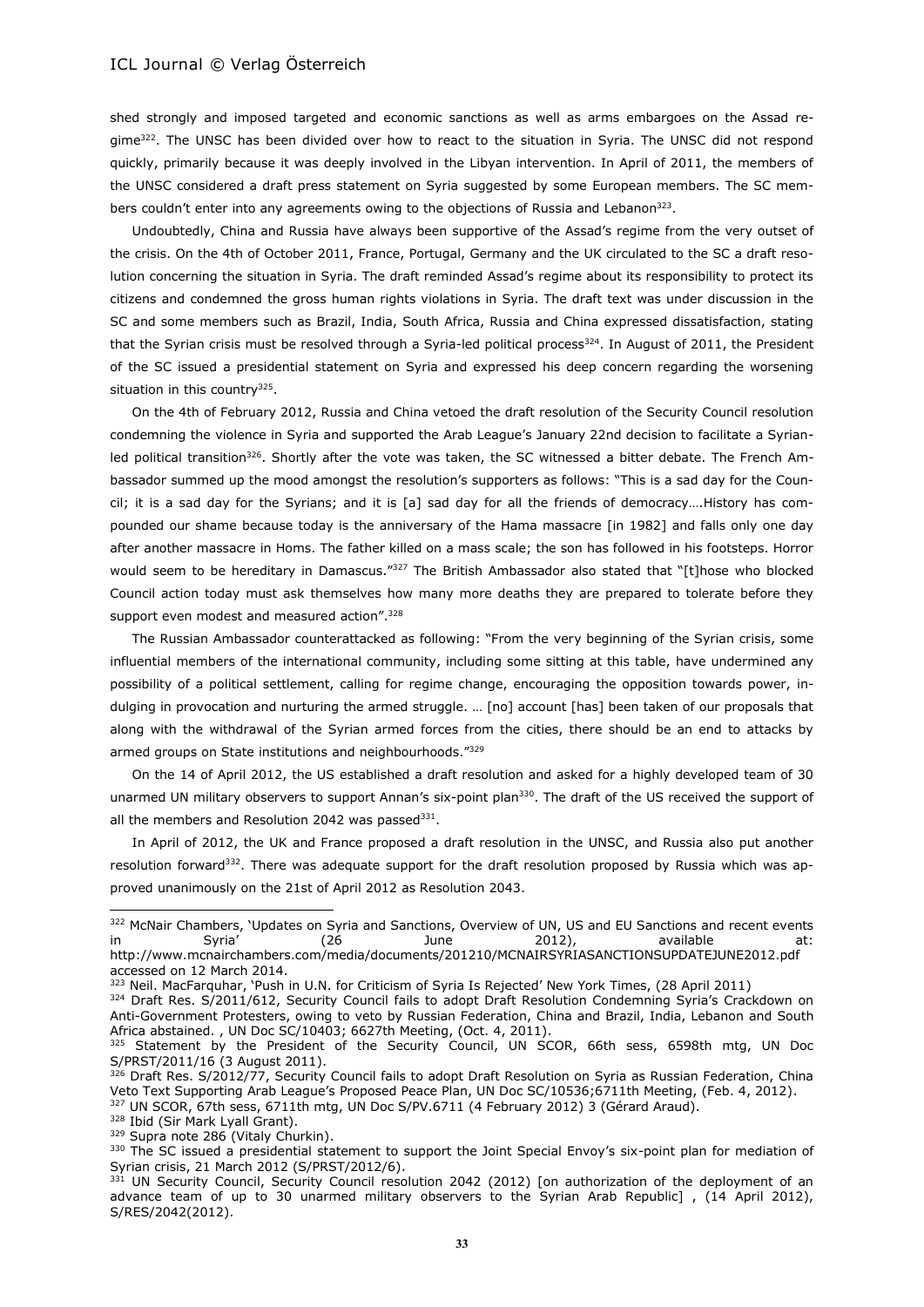$\overline{a}$ 

The Resolution established a UN Supervision Mission in Syria (UNSMIS) "to monitor a cessation of armed violence in all its forms by all parties."333 There was adequate support for the draft resolution proposed by Russia, which was approved unanimously on 21st of April 2012 as Resolution 2043. The distinction between the UK-France draft and the Russian draft was that the European draft contained sanctions and the Russian one did not<sup>334</sup>. One more time the UNSC failed to pass a resolution which would have imposed sanctions on Syria as sponsored by France, Germany, Portugal, the United Kingdom and the United States on the 19th of July 2012. China and Russia again exercised the right of veto over the resolution, and Pakistan and South Africa also abstained<sup>335</sup>.

The West reacted immediately to the deployment of chemical weapons by Assad's regime. The British, U.S. and French governments made public their assessments of the attack, and held Assad's regime responsible. President Obama signaled his reluctance to go "forward without the approval of the United Nations Security Council that, so far, has been completely paralyzed and unwilling to hold Assad accountable."<sup>336</sup>

A team of UN chemical weapons experts investigated the allegations of chemical weapons deployment<sup>337</sup>. On the 16th of September, the UN released its final report which confirmed "unequivocally and objectively" that chemical weapons had been used<sup>338</sup>.

UN Secretary General, Ban Ki-moon called the attack a "war crime", saying the global community "had a responsibility to hold the perpetrators to account". He added it was "the most significant confirmed use of chemical weapons against civilians since Saddam Hussein used them in Halabia in 1988."<sup>339</sup> The UN report's findings were 'indisputable' but did not assign blame<sup>340</sup>. Not surprisingly, the UK, the U.S. and France confirmed that Assad's regime was behind the poison gas attack rather than opposition fighters. Russia, the strongest backer of Syria since the beginning of crisis, called the U.N. report into question and denounced it as "incomplete and highly politicized." 341

As a harsh response to Assad's alleged chemical attack, the U.S. President, Barak Obama eventually broke the silence and raised the issue of military intervention against the Syrian government<sup>342</sup>. Meanwhile, Russia came up with a proposal for Syria "to put its chemical weapons stockpiles under international control and then have them destroyed by mid-2014."<sup>343</sup>The Syrian government fully embraced the Russian proposal and U.S. President; Barak Obama halted his efforts to win Congressional approval for military intervention against Syrian government<sup>344</sup>. Once again, the British, U.S. and French governments have chosen to pursue diplomacy to deal with the Assad's regime.

<sup>332</sup> Saira Mohamed, 'The UN. Security Council and the Crisis in Syria, American Society of International Law' (March 26, 2012) Vol 19, Issue 11, available at: http://www.asil.org/insights120326.cfm accessed on 04 May 2014.

<sup>333</sup> UN Security Council, Security Council resolution 2043 (2012) [on the establishment of a UN Supervision Mission in the Syrian Arab Republic (UNSMIS)], 21 April 2012, S/RES/2043(2012). 334 Supra note 292.

<sup>335</sup> Draft Res. S/2012/538, Security Council fails to adopt Draft Resolution on Syria that would have threat-ened sanctions, due to negative votes of China, Russian Federation, U.N. Doc, 6810th Meeting, S/2012/538(19 July 2012).

<sup>336</sup>Contrast The White House, Statement by the President on Syria, (31 August 2013), available at: http://www.whitehouse.gov/photos-and-video/video/2013/08/31/president-obama-speaks-syria. 337 Supra note 294.

<sup>338</sup> BBC NEWS, 'Syria chemical attack: Key UN findings' (17 September 2013) available at: http://www.bbc.co.uk/news/world-middle-east-23927399 accessed on 25 January 2014. <sup>339</sup> See See the report:

http://www.un.org/disarmament/content/slideshow/Secretary\_General\_Report\_of\_CW\_Investigation.pdf <sup>340</sup> Supra note 323.

<sup>&</sup>lt;sup>341</sup> Steve Gutterman and O. Holmes, 'Russia says U.N. report on Syria attack biased' (18 September 2013) Reuters, available at: http://www.reuters.com/article/2013/09/18/us-syria-crisis-russiaidUSBRE98H0RQ20130918accessed on 12 October 2013.

<sup>342</sup> Obama has already warned that the use of CW by the Assad's forces constituted a "red line that, if crossed, would have enormous consequences." See: J. Ball, 'Obama issues Syria a 'red line' warning on chemical weapons' The Washington Post, (22 August 2012).

<sup>343</sup> BBC NEWS, 'Viewpoints: Can Russia's chemical weapons plan for Syria work?' (12 September 2013) available at: http://www.bbc.co.uk/news/world-24045429accessed on 23 November 2013.

<sup>344</sup> The UK Government also has to take its participation in any military action against Syria off the table due to its defeat in the House of Commons on 30 August. See: BBC NEWS, 'Syria crisis: Cameron loses Commons vote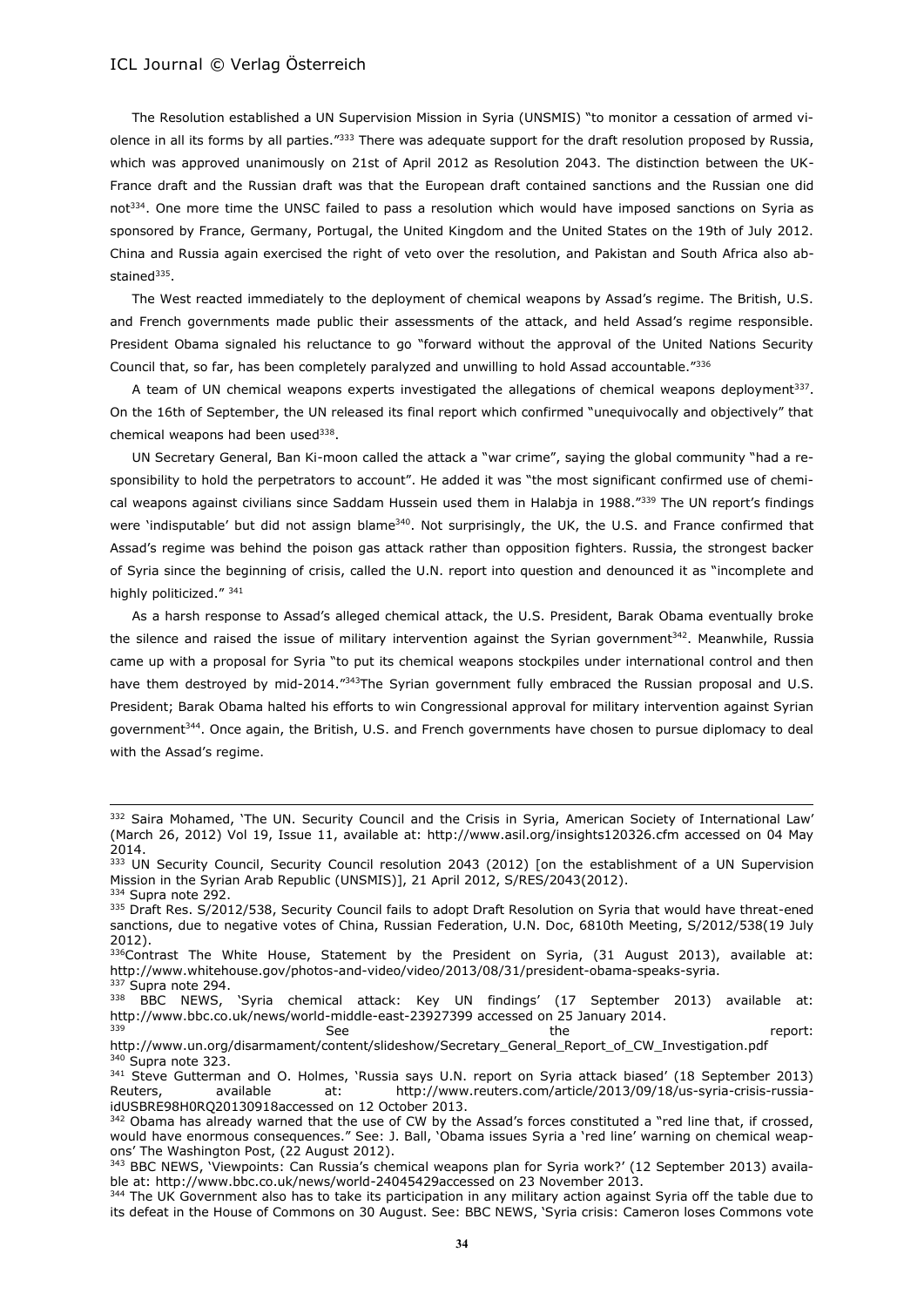$\overline{a}$ 

## C. Syria and the Responsibility to Protect

The Syrian crisis has been another actual test for the global community to halt the gross human rights violations which initially gave rise to the R2P doctrine. Based on the International Commission of Inquiry (COI) on the Syrian Arab Republic, the situation in Syria is a tangible case of R2P.

The COI declared that "the government of Syria has manifestly failed in its responsibility to protect its people."<sup>345</sup> In addition, the Secretary-General's Special Advisers on the Prevention of Genocide and the Responsibility to Protect stated that the situation in Syria indicates that "crimes against humanity may have been committed there*.*" <sup>346</sup> Whereas three years into the Syrian conflict, the grave humanitarian situations in Syria (most notably in the besieged cities) have clearly violated the international humanitarian and human rights instruments to which Syria is a party<sup>347</sup>.

As highlighted before, according to the R2P principle, if a state fails to protect its citizens, then the global community has the right to deploy military force as a last resort once all diplomatic options have been exhausted. There is an abundance of evidence that Assad's regime has been committing mass atrocity crimes. The Human Rights Council stated that "the Syria crisis was being driven by a state policy of deliberate attacks against civilians amounting to war crimes and crimes against humanity."<sup>348</sup>As mentioned above, although the situation in Syria, "would appear to present a textbook case for the SC action under its chapter VII powers"<sup>349</sup> , the SC draft resolutions against Assad's regime fell victim to Chinese and Russian vetoes.

The Box below explains the various 'normative arguments' which have been open to debate after August 21st attack.

#### *Box 1***. Contested Arguments for the use of force against Assad's regime<sup>350</sup>**

**"A.** *Orthodox R2P. A military response without a Resolution contravenes R2P and is not lawful or legitimate. Such a position adopts what some international lawyers describe as a 'restrictionist' understanding of the use of force in relation to the UN Charter.5 Rests on a positivist understanding of state rights and responsibilities.* 

*B. Illegal but legitimate – the Kosovo precedent. Military action, though inconsistent with the 2005 articulation of R2P could be condoned if it attained international legitimacy. This is based on a 'counter-restrictionist' view, that use of force for humanitarian purposes does not constitute aggression. Rests on a natural law argument about upholding universal moral standards.* 

*C. Uniting for Peace. Some argue that UN General Assembly authorization is consistent with the UN Charter, albeit not widely regarded by most state actors – especially the Permanent Five (P5) – as a viable alternative to the UNSC. Rests on the view that members of the UNSC act as delegates for UN members as a whole - and therefore have shared responsibility for peace and security.* 

on Syria action' (30 August 2013) available at: http://www.bbc.co.uk/news/uk-politics-23892783accessed on 01 March 2014.

<sup>345</sup> A/HRC/20/CRP.1, 26 June 2012, Human Rights Council, Oral Update of the Independent International Commission of Inquiry on the Syrian Arab Republic.

<sup>346</sup> Francis Deng and Edward Luck, Special Advisers the Secretary-General on the Prevention of Genocide, F. Deng, and on the Responsibility to Protect, E. Luck, on the Situation in Syria, Press Release, (21 July 2011).

<sup>&</sup>lt;sup>347</sup> For instance, the fourth Geneva Convention Article 23 requires "free passage of medical supplies for civilians and foodstuffs for children under fifteen26" and the first Geneva protocol Article 69-71 requires that "essential humanitarian supplies be provided to the civilians.".

<sup>348</sup> Independent International Commission of Inquiry, Report of the Independent International Commission of Inquiry on the Syrian Arab Republi, paras 50, 57, delivered to the Human Rights Council, U.N. Doc. A/HCR/21/50, Aug.16, 2012.

<sup>&</sup>lt;sup>349</sup> P.R.Williams, J. T. Ulbrick, J. Worboys, 'Preventing Mass Atrocity Crimes: The Responsibility to Protect and the Syria Crisis' 45 Case Western Reserve Journal of International Law, available at: http://law.case.edu/journals/JIL/Documents/45CaseWResJIntlL1&2.23.Article.Williams.pdfaccessed on 26 December 2013.

<sup>350</sup> Tim Dunne, Alex J. Bellamy, 'Syria, R2P IDEAS in brief, AP R2P' (2013) 3 Asia Pacific Center for the Responsibility to Protect, No.5, 2. For more information of 'models' of authorization See: N. J. Wheeler and T. Dunne, Operationalizing Protective Intervention in W. Andy Knight and Frazer Egerton (eds.) The Routledge Handbook of the Responsibility to Protect ,87-102 (New York: Routledge, 2012).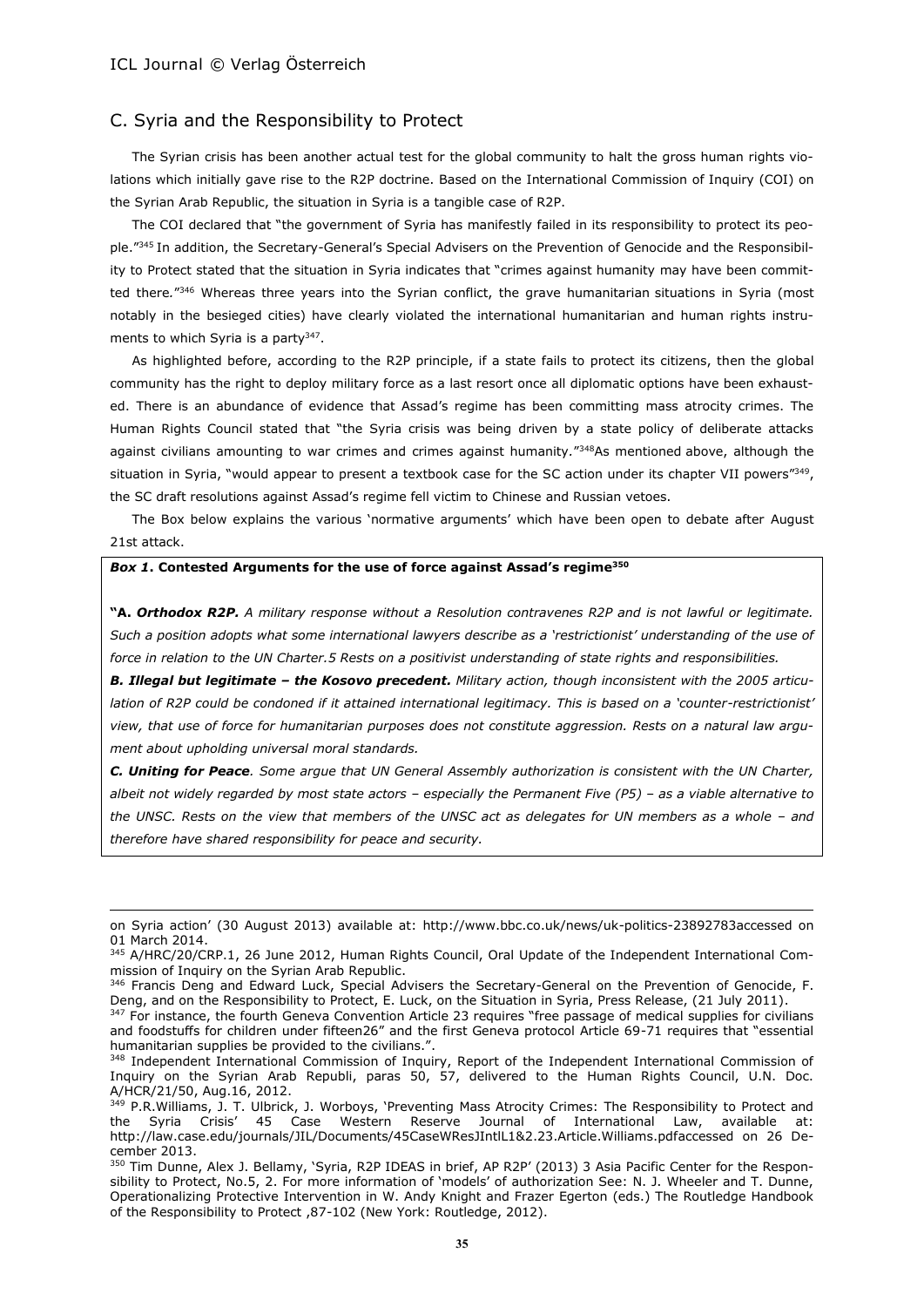*D. Constructive non-compliance with legal regime. This position is outside the conventional R2P framework and majority opinion in international law. It holds the view that existing law has to be broken for new laws to be made*."

Finally, the UNSC adopted resolution 2118 unanimously on the 27th of September 2013. It was a considerable breakthrough in ending the deadlock that had paralyzed the SC for the past thirty months, and provided a framework for the elimination of Syrian chemical capabilities<sup>351</sup>. It recalled the SC Resolutions 1540, 2042 and 2043 and obliged Syria to destroy its chemical weapons stockpile no later than the 30th of June 2014. The resolution states that in a case of non-compliance, it would impose "Chapter VII" measures. It also determined that that "the use of chemical weapons anywhere constituted a threat to international peace and security." and called for the "full implementation of the 27 September decision of the Organization for the Prohibition of Chemical Weapons (OPCW), which contains special procedures for the expeditious and verifiable destruction of Syria's chemical weapons."<sup>352</sup> Secretary-General, Ban Ki-moon praised the resolution's passage as "the first hopeful news on Syria in a long time", but stressed, "We must never forget that the catalogue of horrors in Syria continues with bombs and tanks, grenades and guns". He added the plan to eliminate Syria's chemical weapons was "not a license to kill with conventional weapons."<sup>353</sup> President Obama and John Kerry hailed the resolution and called it "a major diplomatic breakthrough."<sup>354</sup>

Similar to the UN report, resolution 2118 neither states nor implies that the Assad's regime was behind the August 21st attack. Noticeably, the resolution clearly "stresses" that "the only solution to the current crisis in the Syrian Arab Republic is through an inclusive and Syrian-led political process."355 Thus, many critics called the resolution 'a political compromise'.

I will assess how the R2P doctrine justifies a military intervention in Syria in the next section.

#### D. R2P assessment in Syria

Just case: undoubtedly, Assad's regime has attacked civilians and since 2011, more than 100,000 people have lost their lives and millions more, including one million children, have fled. As stressed before, according to a number of international organizations such as the UNHRC, Assad's regime has committed "widespread, systematic, and gross human rights violations"<sup>356</sup> Furthermore, Human Rights Watch reported about human rights abuses in Syria as follows: "Dozens of extrajudicial executions, killings of civilians and destruction of civilian property that qualify as war crimes, as well as arbitrary detention and torture."<sup>357</sup>

Regarding the situation in Syria, some international experts made contributions to help establish a prima facie case. Former Chief Prosecutor to the Special Court of Sierra Leone, Professor David Crane, supervised a team to document the atrocities carried out in Syria since March of 2011 $358$ . His team's investigative report was in line with other leading NGOs and independent organizations, reinforcing that crimes against humanity have been committed in Syria<sup>359</sup>. One can claim that the situation in Syria has established a prima facie case of on-

l

<sup>351</sup> UN Security Council, Security Council resolution 2118 (2013) [Security Council Requires Scheduled Destruction of Syria's Chemical Weapons], 27 September 2013, S/RES/2118 (2013).

<sup>352</sup> U.N. Doc, Security Council Requires Scheduled Destruction of Syria's Chemical Weapons, Unanimously Adopting Resolution 2118 (2013) SC 11135, Department of Public Information, News and Media Division, New York, available at: http://www.un.org/News/Press/docs/2013/sc11135.doc.htm.

<sup>353</sup> Ibid.

<sup>354</sup> Patrick Goodenough, 'U.N. Resolution on Syria, Hailed As Triumph by Kerry, Doesn't Blame Assad for Chemical Attack' CNSNews.com, (2012) available at: http://www.cnsnews.com/news/article/patrick-goodenough/unresolution-syria-hailed-triumph-kerry-doesn-t-blame-assad accessed on 14 March 2014. <sup>355</sup> Supra note 342.

<sup>&</sup>lt;sup>356</sup> Independent International Commission of Inquiry, Report of the Independent International Commission of Inquiry on the Syrian Arab Republic, para.2, delivered to the General Assembly Human Rights Council, U.N. Doc. A/HCR/19/69, (Feb. 22, 2012) available at: http://www.ohchr.org/Documents/HRBodies/HRCouncil/RegularSession/Session21/A-HRC-21-50\_en.pdf

<sup>&</sup>lt;sup>357</sup> Human Rights Watch, 'They burned my heart' (3 May 2012) available at: http://www.hrw.org/reports/2012/05/02/they-burned-my-heart-0 accessed on 16 March 2014.

<sup>&</sup>lt;sup>358</sup> Syracuse University College of Law, 'Report on the Syrian Crisis: Mapping Atrocities in Syria' 2012 65-66. <sup>359</sup> Ibid, 70.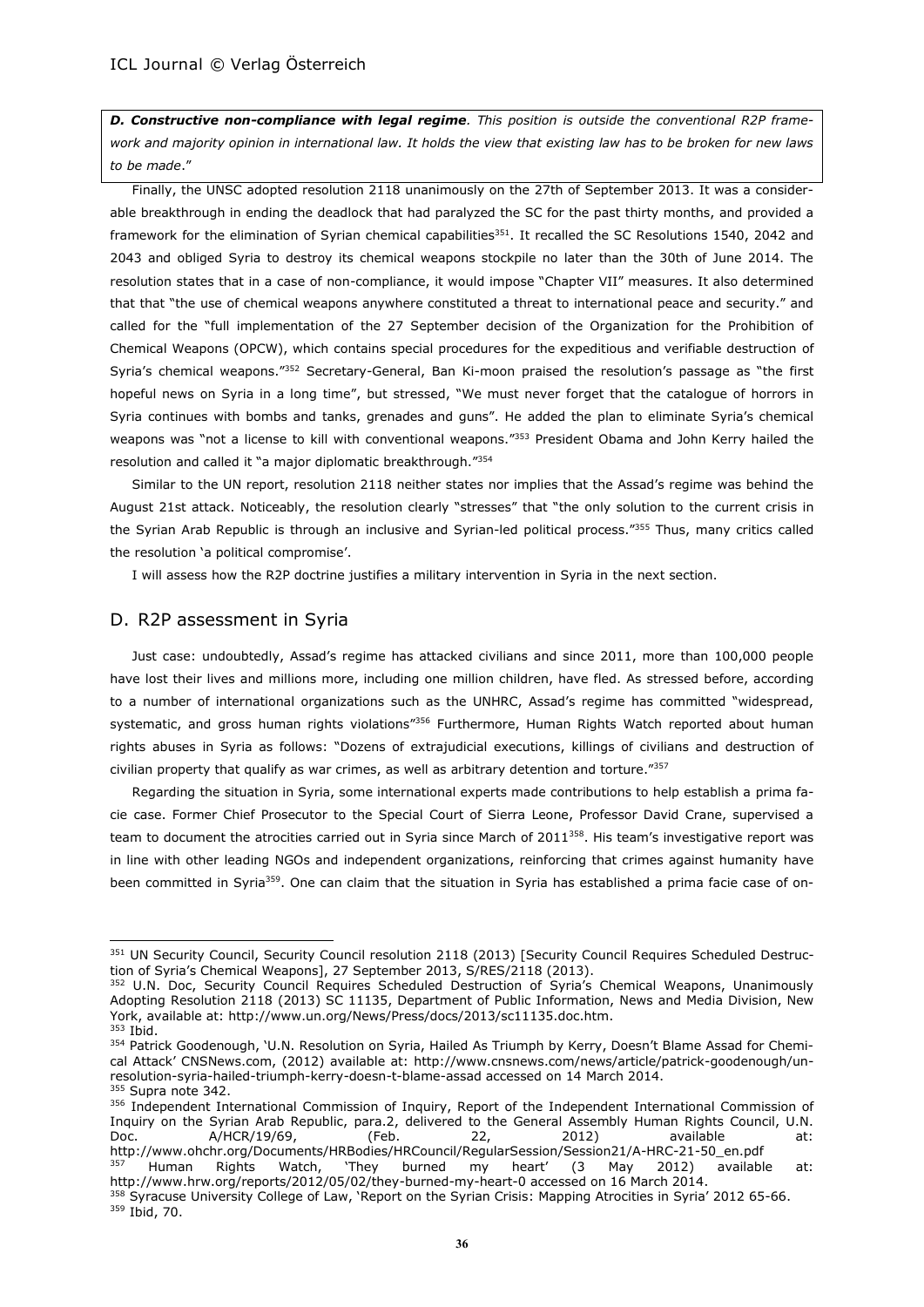going mass atrocity crimes committed by Assad's regime based on various independent sources; therefore, the Just Case element is fulfilled.

Right intention: As I discussed in the case of Libya, there are three distinguishing benchmarks of intervention which can guarantee that the right intention criterion is fulfilled. First, it is essential that intervention be carried out in a collective way. Second, the intervention must be backed by the people of that country. The third element is the support of other states in the region. A UN military action has not yet taken place because of the deep disunity among the P5. Noticeably, the opposition leaders have also remained divided over military intervention in Syria<sup>360</sup>. In response to the crisis, regional organizations such as LAS and the Arab League suspended Syria's membership and later imposed sanctions on Syria, requesting a resolution from the SC. Totally, the Right intention criterion cannot be applied to Syria.

Last resort: military action must be used as a last resort after exhausting peaceful options. In fact, in the case of Syria, the global-community has taken all sorts of diplomatic measures, and all to date have failed to halt the human rights violations and bloodshed. The global community has "tried multiple rounds of regional and UN-brokered peace plans and sanctions"<sup>361</sup> which thus far have been fruitless. Indeed, Assad's regime has deployed heavy military weapons, such as cluster bombs and chemical weapons to punish unarmed civilians<sup>362</sup>. If the SC decides to take any military action in Syria in the future, this component of R2P will be fulfilled.

Proportional means: The fourth benchmark set forth by the R2P doctrine is that the intervention must be proportional. Assad's regime has made direct attacks against unarmed civilians; thus, a no- fly zone could be a proportional military reaction to the situation in Syria as was imposed in Bosnia (Resolution 781) and in Libya (Resolution 1973)363. Moreover, Ostrander argues that "establishing safe heavens near the Turkish and Jordanian borders where civilians can be sheltered" is another option in line with the proportionality standard<sup>364</sup>.

Reasonable prospects: There must be a fair chance of success for military intervention. In fact, military intervention must cause more good than harm. As underscored before, the creation and competition of two axes, namely, the pro-Assad axis which consists of Russia, China, Iran, Venezuela and North Korea, the anti-Assad axis which consists of the U.S., European countries, Turkey and various Arab states, as well as the direct involvement of Al Qaeda-linked militants and various religious and regional groups in Syria, have made it all difficult to intervene.

Right authority: As highlighted before, the SC, as the most rightful and primary body to authorize use of force in Syria, has been utterly paralyzed due to the growing disunity among P5. The criterion of Right authority is missing in the case of Syria, as a consequence of open Russian and Chinese opposition $365$ .

The situations in Bosnia, Rwanda, Darfur and now Syria have revealed that the UNSC cannot always prevent mass atrocity crimes and react quickly and firmly to them366<sup>366</sup>. In my estimation, the Security Council's failure or delay to react in the face of mass atrocity crimes, which is prohibited as recognized as *jus cogens* under Article 53 of the Vienna Convention on the Law of Treaties, has caused an obstruction to the R2P doctrine<sup>367</sup>. In

<sup>&</sup>lt;sup>360</sup>Stephen Star, 'Syria: to intervene or not to intervene?' Global Post (12 March 2012) available at: http://www.globalpost.com/dispatch/news/regions/middle-east/120309/syria-foreign-interventionaccessed on 12 April 2014.

<sup>361</sup> Supra note 340, 20

<sup>362</sup> Ibid, 23.

<sup>363</sup> C. J. Chivers, 'Syria Unleashes Cluster Bombs on Town, Punishing Civilians' New York Times (20 December 2012) available at: http://www.nytimes.com/2012/12/21/world/middleeast/syria-uses-cluster-bombs-toattack-as-many-civilians-as-possible.html?\_r=0 accessed on 12 Octobar 2013.

<sup>364</sup> Sam Ostrander, 'The Responsibility to protect the Syrian people, International Affairs Review' (7 May 2012) available at: http://www.iar-gwu.org/node/%20406accessed on 10 September 2013.

<sup>&</sup>lt;sup>365</sup> Nader Hashemi and Danny Postel, Syria Dilemma (Boston: The MIT Press 2013) 184-186.

<sup>366</sup> Russia and China vetoed three anti-Syria resolutions threatening military action and sanctions in October 2011, and in February and July 2012 respectively. They are also opposing the current push by the US, UK and France to stage a limited war on Syria because of the employment of chemical weapons by the Assad's regime, vowing to veto any resolution that paves the way for the military intervention in Syria. See: J. Lauria, 'Russia, China veto Syria Resolution at UN' The Wall Street Journal, (19 July 2012) available at: http://online.wsj.com/article/SB10000872396390444097904577536793560681930.html accessed on 12 November 2013.

<sup>&</sup>lt;sup>367</sup>Several analysts interpreted this obstruction to the R2P doctrine as 'the most serious limitations of the R2P doctrine' , See: R. Tarnogorski, Libya and Syria: Responsibility to Protect at a Crossroad (Polish Institute of International Affairs 26 November 2012) 4-5 available at: http://www.pism.pl/files/?id\_plik=12260, See also: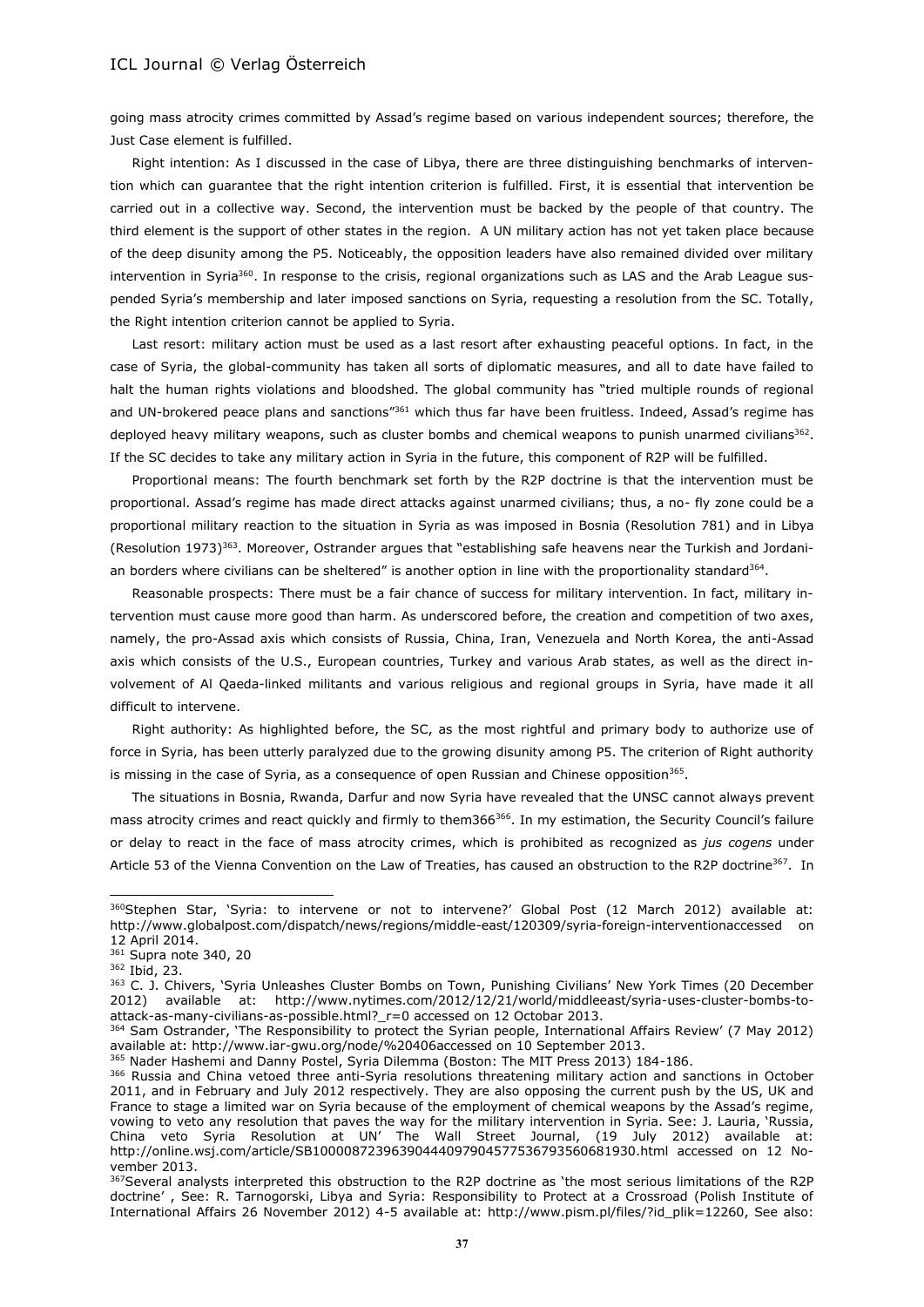fact, the case of Syria has so far demonstrated that the familiar Cold War intransigence of the SC to authorize force has made a comeback, meaning that gaining legal consent for the use of force, even in mass atrocity crimes, has apparently become a herculean task. Taken together, in the case of Syria, the three elements of Right authority, Right intention and Reasonable prospects are missing.

I will analyze in the next section how the global community has distinguished between the cases of Libya and Syria and what happened to the R2P doctrine in the short period between these two cases. Later, I will discuss the future outlook of R2P.

# E. Comparison between Libya and Syria

The SC authorized the use of "all necessary measures" to protect unarmed Libyan civilians within one month of the onset of the protests. Almost three years later, despite a death toll of well over 100.000, the P5 has not been able to unite with each other in the case of Syria<sup>368</sup>. Even the last UNSC Resolution, 2118, doesn't call for any military intervention. Indeed, the SC has been so divided and indecisive on Syria that it cannot even impose sanctions on Assad's regime, let alone take military measures. As highlighted in chapter two, the P5 are generally very selective when considering whether to intervene in another state's territory to protect civilians. The P5's national interests have great impact on this selectivity. As Bellamy (2012) points out: "The Security Council must decide which course to take on a case-by-case basis. There is no 'one-size-fits-all approach' at all."<sup>369</sup> The case of Syria is entirely different from the case of Libya in a number of ways. The difference between the two becomes apparent when comparing the risks an international intervention might face in Syria, with the risks faced in Libya. Unlike Libya, the Syrian army is strong and well-equipped<sup>370</sup>. Conversely, the opposition fighters are less well-armed and extremely heterogeneous. Most importantly, tribal, sectarian and religious divisions are stronger in Syria than Libya. In addition, the involvement of Al Qaeda-linked militants under a handful of banners and other various religious and regional groups in Syria is far stronger than Syria. One should keep in mind the risk of a regional proxy war. The direct and deep involvement of Assad's major allies, namely, Russia, Iran and Hezbollah, must be weighed carefully by those who are on the pro-action side in Syrian case. Conversely, Gaddafi was relatively isolated with no genuine allies in the Arab World $^{371}\cdot$ 

All the above-mentioned factors are combined with a population over three times as large as Libya; the Syrian Arab Republic encounters "a high possibility of severe post-intervention violence." <sup>372</sup>(Look at the Box 2, *Libya V. Syria*)

In addition, the regional and sub-regional actors in the case of Libya played a far more active role and acted as a 'gate opener'. In the case of Syria, the regional players have been less active and embraced a rather passive policy towards Syria because of a "fear of regime change, of being the cause for civil war and regional instability."<sup>373</sup> Most importantly, the opposition of China and Russia has been the most preventive factor. Moscow and Beijing, which had abstained from resolution 1973, argue that the R2P doctrine was abused in the case

368The death toll in Syria is higher than Libya in the days prior to military operation.

 $371$  Supra note 369.

l

M. N. Schmitt, 'The Syrian Intervention: Assessing the Possible International Law Justifications' (2013) 89, International Law Studies of U.S. Naval War College, available at: http://www.usnwc.edu/getattachment/2224c233-cd18-4ddf-848d-6c8a125b8dc9/The-Syrian-Intervention-- Assessing-the-Possible-In.aspx accessed on 11 July 2013.

<sup>369</sup>Alex J. Bellamy, 'Responsibility to Protect on Trial-or Assad?' Ethnics and International Affairs, (6 June 2012) available at: http://www.ethicsandinternationalaffairs.org/2012/responsibility-to-protect-on-trial-or-accessed on 01 March 2014.

<sup>370</sup> Thanassis Cambanis, 'Should America let Syria Fight On?' The Boston Globe, (7 April 2013) available at: http://www.bostonglobe.com/ideas/2013/04/06/should-america-let-syria-

fight/UUtDpctZYyeymgSjgRSBWK/story.html accessed on 15 May 2013.

<sup>&</sup>lt;sup>372</sup> Dalal Nadir Edul, 'The R2P is Dead, Long Live the R2P. Libya, Syria, and the Responsibility to Protect' (2013) 14, Student Scholarship, Paper 208, available at: http://erepository.law.shu.edu/student\_scholarship/208 accessed on 12 July 2014.

<sup>373</sup> Anne Penketh, A, 'Whatever happened to Responsibility to Protect?' The Foreign Desk - International dispatches from Independent correspondents (13 June 2011) available at: http://blogs.independent.co.uk/2011/06/13/whatever-happened-toresponsibility-to-protect/ accessed on 12 July 2014.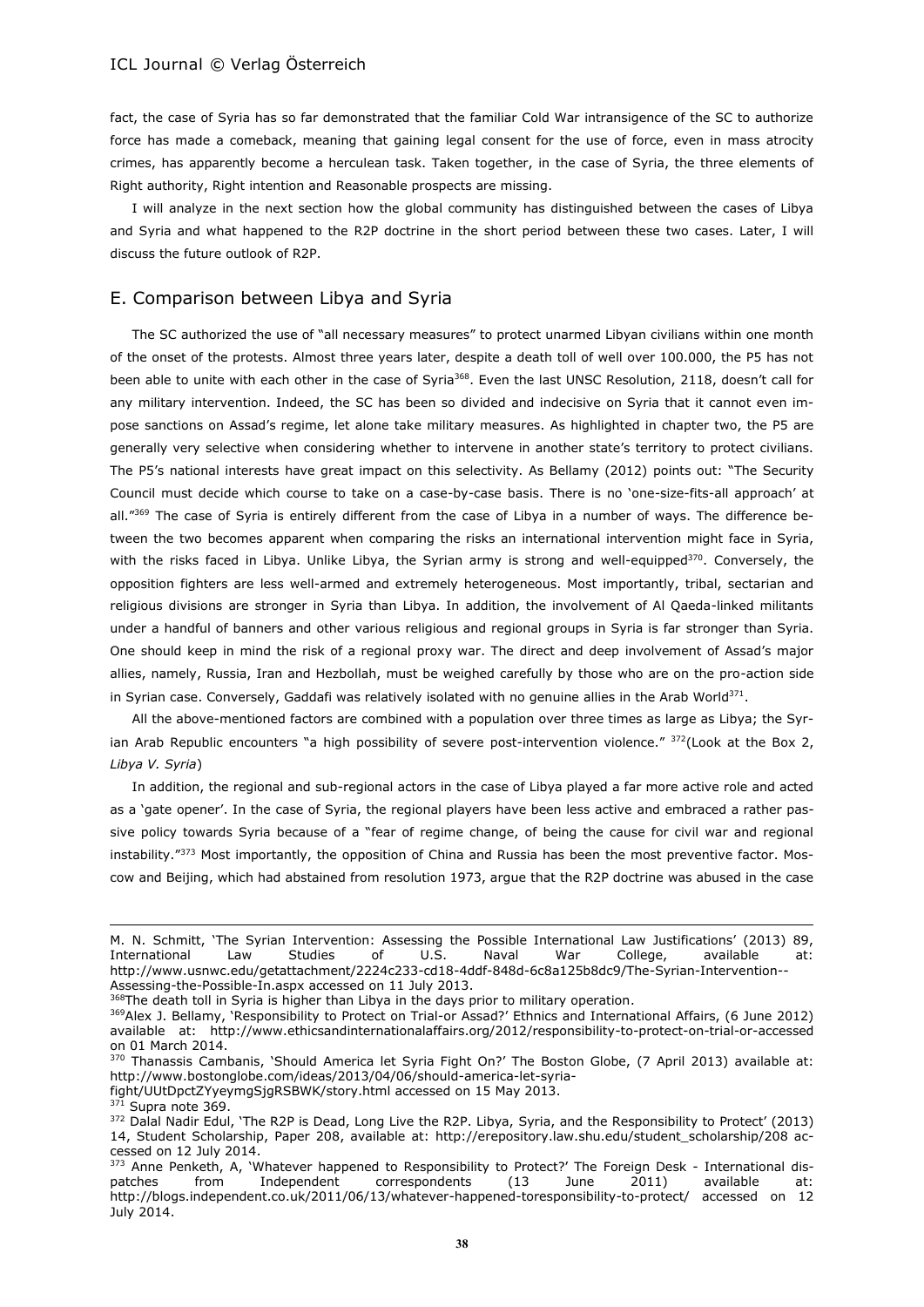of Libya and stated that the NATO-led coalition had stretched the UN mandate into a license for regime change. They believe that "Libya has given R2P a bad name". 374

A Chinese researcher believes that: "the Libya experience probably stung Chinese officials, who also worry about a possible Western or Israel military strike against Iran's nuclear facilities…. If the Libyan model applied to Syria, then it could be applied again and again, so China and Russia are more resolute this time."375 The BRICS nations - Brazil, Russia, India, China and South Africa - argue that Syria's sovereignty and territorial integrity must be respected and any action must be in line with "the United Nations Charter principles of noninterference in internal affairs."<sup>376</sup> (Look at the table below to see the BRICS's votes in the SC and GA on Syria). Sun (2012) explains that "In abstaining on the Libya resolution, China and Russia gained nothing, while losing everything."<sup>377</sup> Undoubtedly, this time, China and Russia want to protect their own interests in the region.

| Table $1^{378}$     | BRICS' Votes in SC and GA on Syria                  |                                                    |                                       |                                         |                                      |  |  |
|---------------------|-----------------------------------------------------|----------------------------------------------------|---------------------------------------|-----------------------------------------|--------------------------------------|--|--|
|                     | 1 <sup>st</sup> vetoed<br>draft SC res<br>4/10/2011 | 2 <sup>nd</sup> vetoed<br>draft SC res<br>4/2/2012 | <b>GA</b> res<br>66/253A<br>16/2/2012 | 3rd vetoed<br>draft SC res<br>19/7/2012 | <b>GA</b> res<br>66/253B<br>3/8/2012 |  |  |
| <b>Russia</b>       | <b>No</b>                                           | N <sub>o</sub>                                     | <b>No</b>                             | N <sub>o</sub>                          | N <sub>o</sub>                       |  |  |
| China               | <b>No</b>                                           | N <sub>o</sub>                                     | No.                                   | N <sub>o</sub>                          | <b>No</b>                            |  |  |
| India               | Abstain                                             | <b>Yes</b>                                         | <b>Yes</b>                            | Yes                                     | Abstain                              |  |  |
| <b>Brazil</b>       | Abstain                                             | N/A                                                | Yes                                   | N/A                                     | Yes                                  |  |  |
| <b>South Africa</b> | Abstain                                             | <b>Yes</b>                                         | Yes                                   | Abstain                                 | <b>Yes</b>                           |  |  |

BRICS' Votes in SC and GA on Syria

\*Brazil was no longer a Security Council member in 2012.

Also, the U.S.'s interests may be best served by preventing military action in Syria for a number of reasons. The U.S. must consider some geopolitical factors, such as the interests of Israel that is a major ally of the U.S. and a neighbor to Syria. Israel is widely considered to be a main risk factor if the U.S. was to lead a military action in Syria. This was not an issue in Libya. Moreover, it is unclear if "a replacement of the Assad regime would be more or less favorable to U.S. interests."<sup>379</sup> Not to mention, restoration of access to the oil of Libya was of crucial importance for the EU states, unlike Syria. The U.K., Italy and France have seriously banked on the Libya's oil reserve<sup>380</sup>.

Pursuant to what was said above, though the criteria for the justification for a military intervention under R2P exists in Syria, the global community has only imposed sanctions<sup>381</sup> and expressed widespread condemnations against Syria. The P5 have shown that they invoke R2P on a case by case basis and their own national interests outweigh the much higher crimes of *erga -omnes* nature.

<sup>374</sup> Ibid.

<sup>375</sup> The Guardians, 'China defends Syria veto in people's daily article' (6 February 2012) available at: http://www.theguardian.com/world/2012/feb/06/china-syria-veto-peoples-daily accessed on 12 March 2014. <sup>376</sup> Supra note 285.

<sup>377</sup>Yun SUN, 'Syria: What China Has Learned From its Libya Experience' Asia Pacific Bulletin, East-WestCenter (27 February 2012) available at: http://www.eastwestcenter.org/sites/default/files/private/apb152\_1.pdf accessed on 10 May 2014.

<sup>378 378.</sup> Andrew Garwood- Gowers, 'The BRICS and R2P: Lessons from Libyan and Syrian crises' In Sancin, Vasilka & Dine, Masa Kovic (Eds.) Responsibility to Protect in Theory and Practice, (2013) GV Zalozba, Ljubljana, Slovena. available at: http://eprints.qut.edu.au/59649/2/59649.pdf accessed on 14 May 2013. <sup>379</sup> Supra note 363, 18.

<sup>380</sup> Yuki Yoshida, 'A Theoretical Assessment of Humanitarian Intervention and R2P' (16 January 2013) available at: http://www.e-ir.info/2013/01/16/from-kosovo-to-libya-theoretical-assessment-of-humanitarianintervention-and-the-responsibility-to-protect/ accessed on 20 May 2013.

<sup>&</sup>lt;sup>381</sup> The EU, U.S. and Arab League have so far imposed sanctions on Syria. See: Factbox: 'Sanctions imposed on Syria' Reuters, (28 November 2013) available at: http://www.reuters.com/article/2011/11/28/us-syria-arabssanctions-idUSTRE7AR1A020111128 accessed on 22 June 2014.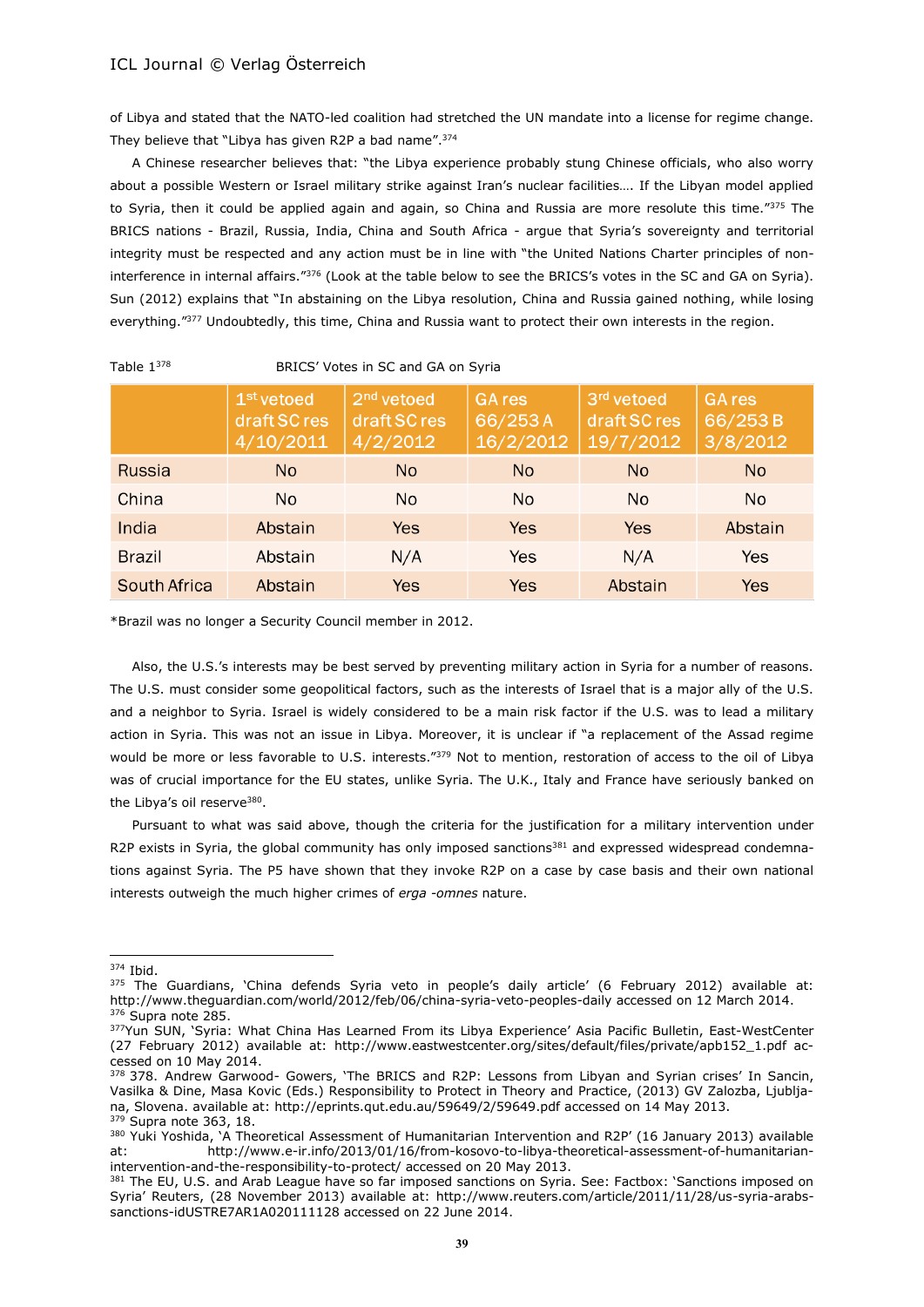| Libya                 | Factors                                | <b>Syria</b>             |
|-----------------------|----------------------------------------|--------------------------|
| Yes                   | <b>UNSC Resolutions</b>                | No                       |
| Very High             | Regional Support for intervention      | Med.                     |
| Low/Med               | Civilian Deaths by Government          | Very High                |
| None                  | <b>Presence of Allied States</b>       | Yes                      |
| 50,000-130,000        | Size of Military                       | 400,000                  |
| Very High             | <b>Organized Rebels</b>                | Low/Med.                 |
| Very High             | Presence of Oil                        | Low                      |
| Low                   | Sectarian/Ethnic Divides               | Very High                |
| Low                   | Potential for Regional Destabilization | Very High                |
| Approximately 1 Month | Time until Intervention                | 3 Years, No Intervention |

|  |  | Box 2: Libya versus Syria <sup>382</sup> |  |  |
|--|--|------------------------------------------|--|--|
|--|--|------------------------------------------|--|--|

#### F. Future outlook for R2P

The Syria crisis conveys the warning message that R2P application has been 'selective' and been developing on 'case-by-case' basis. The NATO-led military intervention into oil rich Libya as the first tangible case, and the validation of the Responsibility to Protect was hailed by advocates of this doctrine. In an emerging multipolar system, the shift from civilian protection to regime change in Libya, and the relative inaction of the UNSC in Syria, cast a deep shadow on the future of the R2P doctrine<sup>383</sup>.

The R2P doctrine lacks an important constituent as Wiliams (2012) argues: "What to do when the SC fails to act in the case of mass atrocity crimes?"<sup>384</sup> Undoubtedly, this question significantly affects the future outlook for R2P. Wiliams (2012) suggests that under these circumstances, "a regional organization or coalition should be able to authorize and undertake the limited use of force to protect populations from mass atrocities."385 Clearly, this alternative is not in line with the ICISS principles and unilateral action is legally arguable under R2P absent UNSC resolutions.

On the other hand, it indicates that the future use of the R2P doctrine will likely rely on the role of regional organization. As highlighted above, regional attitudes towards aggressive international reactions in the cases of Libya and Syria have been highly effective. As Bellamy and Williams (2012) pointed out about the consensus of the LAS, GCC and OIC on Libyan crisis: "the position taken by the relevant regional organizations proves to be the game changer."386 The case of Syria has so far proved that "R2P is limited by regional attitudes."387

Another matter is the traditional tension between military intervention and sovereignty. This imposes a limit on the implication of R2P. While the EU countries and P3<sup>388</sup> are totally in favor of all three pillars of R2P, Russia and China's (P2) opposition to the third pillar of the doctrine will throw a shadow on future cases of R2P. The BRICS have expressed their mistrust and concerns over Western-led military intervention in many ways. They, as well as other critics, view the R2P doctrine as a 'cloak for regime change' or as 'Western neo-imperialism'<sup>389</sup>. They also have labeled R2P 'the new Trojan Horse of the Western world'. In an attempt to respond to some of the above-mentioned concerns, Brazil released a 'concept paper' called 'Responsibility While Protecting' (RwP) in November of 2011. The RwP repeats the Just War principles which are deeply embedded in R2P. It also maintains that "the use of force must produce as little violence and instability as possible and under no circum-

 $\overline{a}$ 

388 The U.S., UK and France.

<sup>382</sup> Supra note 363, 24.

<sup>383</sup> Several scholars such as Hoffmann (2012), Garwood-Gowers (2012), Bellamy and Williams (2012) and Findlay (2011) have contributed to debate about the future of R2P.

<sup>384</sup> Paul Wiliams ed, 'Preventive mass atrocity crimes: the responsibility to protect and the Syria crisis' (2012) Case Western Reserve Journal of International law, Forthcoming American University, WCL Research Paper No.2012-45, 12-14.

<sup>385</sup> Ibid

<sup>386</sup> Supra note 254, 829.

<sup>&</sup>lt;sup>387</sup> Aqsa Mahmud, 'Emerging Voices: Limits to R2P-Lessons from the Arab Spring conflicts' (2013) available at: http://opiniojuris.org/2013/08/07/emerging-voices-limits-to-r2p-lessons-from-the-arab-spring-conflicts/ accessed on 12 August 2013.

<sup>389</sup> D. Wagner and D. Jackman, 'BRICS from unstable foundation for multilateral action' (2 April 2011) Foreign Policy Journal, 57.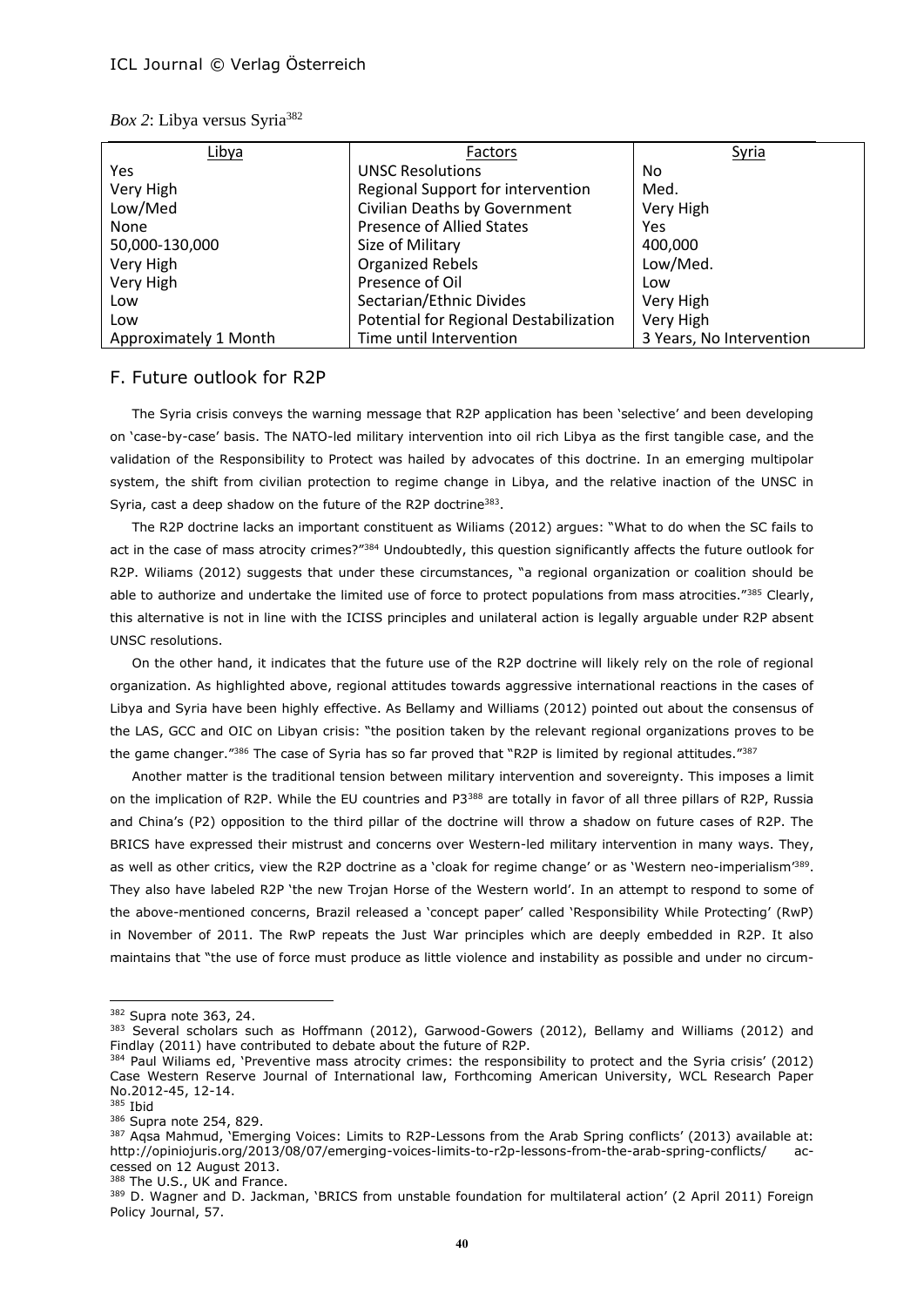stances can it generate more harm than it was authorized to prevent." <sup>390</sup> Although the West, Russia and China did not embrace the RwP enthusiastically, the UN Secretary General in his September 2012 report<sup>391</sup> on R2P paid considerable attention to the concept; it might help shape the development of the R2P debate in the future<sup>392</sup>.

In the future, the BRICS nations may remain suspicious of regime change and continue expressing their opposition to the implementation of the third pillar of the R2P doctrine<sup>393</sup>. More importantly, one fears that the P5s' self-interests and their selective national concerns might end up being the end of the R2P doctrine in the future due to the lack of consistency. Indeed, another failure to act by the UNSC, as a consequence of 'selective application' and self-interests, could further undermine the credibility of the R2P doctrine in years to come.

As a remarkably young doctrine, if R2P is to survive, it has to be efficient. As I discussed before, R2P is not just a military reaction. The R2P doctrine is about preventing, responding and rebuilding. Scholars advise that R2P cannot survive if it is unable to be used to its full potential, including serious consideration of the unpleasant necessity for "preventive deployment as an effective tool for mass atrocity prevention"<sup>394</sup>.

# VII. Concluding remarks

 $\overline{a}$ 

I have tried to shed some light on the invocation of the R2P doctrine by the international community, the authorization of "all necessary measures" to protect civilians in Libya, as well as the international community's failure to act in Syria despite the same or even worse human rights violations. I also discussed three major cases in the past (Srebrenica, Rwanda and Darfur) where the R2P doctrine has played a principle part. I have illustrated that all three of these cases suffered from a lack of political will and described how the vain attempt of the world community and the UN system to prevent the atrocities and protect innocent civilians has damaged the reputation of R2P. I have shown that both Libya and Syria cases have highlighted the ongoing tension between humanitarian intervention and traditional sovereignty which is a formidable obstacle in the path of R2P.

To answer the main research question of my thesis, in the case of Libya, I assessed the applicability of the R2P doctrine for the intervention in Libya and clarified that the six R2P criteria are fulfilled, but the NATO action in Libya was not precisely in line with the mandate set in Resolution 1973. In both cases, Syria and Libya, the international community and the regional players vehemently condemned the attacks and declared crimes against humanity were being committed. The international community enforced a no-fly zone over Libya and NATO launched air strikes against Gaddafi's force. Despite even worse human rights atrocities in Syria, the international community has failed to effectively act thus far. In the case of Syria, the assessment of the R2P principle reveals that there is a lack of a right intention because the Security Council cannot reach an agreement to impose sanctions on Assad's regime and the opposition is deeply divided. More importantly, various groups from moderate Islamists to Salafi-jihadists have been involved. Furthermore, the criterion of reasonable prospects is not fulfilled because military intervention would not meet all the challenges in this country. Additionally, the element of the right authority has not been met as a consequence of the vetoed resolutions by Russia and China.

<sup>&</sup>lt;sup>390</sup> Permanent Mission to the UN (Brazil), Letter Dated 9 November 2011 from the Permanent Representative of Brazil to the United Nations Addressed to the Secretary-General-Responsibility while Protecting: Elements for the Development and Promotion of a Concept, UN Doc A/66/551-s/2011/701.

<sup>391</sup> UNGA 'Report of the Secretary-General: Responsibility to Protect-timely and decisive response' (25 July 2012) UN Doc A/66/874-S/2012/578.

<sup>392</sup> Thorsten Benner, Brazil as a norm entrepreneur: The Responsibility While Protecting initiative, GPPi working paper, Berlin: Global Public Policy Institute (March 2013). <sup>393</sup> Supra note 363.

<sup>394 394.</sup> The future of the Responsibility to Protect: finding a way forward, UNA-UK roundtable on the R2P: Summary of proceedings and recommendations, 3 (16 April 2013) available at: http://www.una.org.uk/sites/default/files/UNA-UK%20R2P%20roundtable%202013%20-

<sup>%20</sup>Summary%20and%20recommendations.pdf accessed on 05 June 2014. See also: Matthew M. Plain, Invoking the Responsibility to Protect (R2P): A Realist Critique (LAP LAMBERT Academic Publishing, 2013) 128-134. See also: H. Nikoghosyan, 'The Upheavals in Libya and Syria, and their Impact on Responsibility to Protect Doctrine' (2014) 12, Turkish Policy Quarterly, Number 1,116-118. available at: http://www.turkishpolicy.com/dosyalar/files/vol\_12-no\_1-nikoghosyan.pdf accessed on 10 May 2014.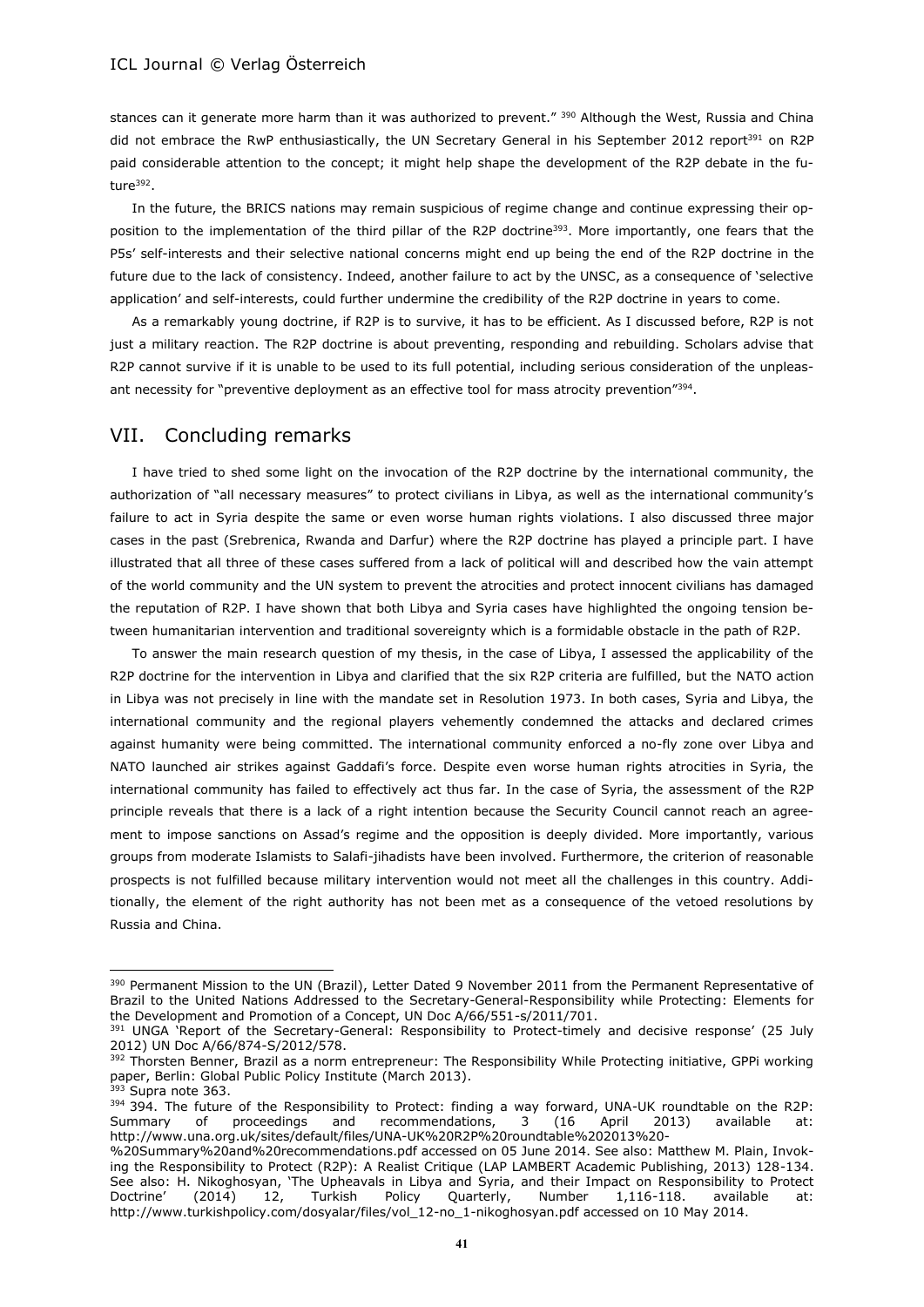$\overline{a}$ 

There are considerable similarities between the Libya and Syria cases. The brutal dictators were suppressing their own citizens and tens of thousands of Libyans and Syrians were forced to flee their own countries. On the other hand, there are prominent differences as well; such as the global notoriety of Gaddafi and the threat of refugee flow into the EU. One can cite several factors, including geopolitical circumstances and regional interests for the failure of the international community to act in the case of Syria. Above all, some members of the UNSC are afraid that any mention of the use of force in a new UNSC Resolution on Syria will be similarly misused for regime change in the country. One has to bear in mind that the R2P doctrine is not about regime change and the redistribution of power, but it is actually about the protection of civilians and prevention of massive human rights violations. The prevention of genocide, war crimes, ethnic cleansing and crimes against humanity fall within the purposes of the UN. Pursuant to Article 1 (3) and 55 of the UN Charter, the organization shall promote and encourage respect for human rights. In contrast, the practice of the SC in the case of Syria has affirmed that national interests of the SC members are far more important than anything else and political actors give high priority to human security predominated by the surrounding political context.

The controversial intervention in Libya and the present impasse in Syria have seriously concerned the future of the R2P principle in an increasingly multipolar system, and many scholars and international lawyers believe that the failure to act in Syria undermines the credibility of the UNSC and it will "transform the R2P doctrine from an admirable goal into a hypocritical, exploited political instrument."<sup>395</sup> The most obvious lesson to be drawn is that the implementation of R2P doctrine is absolutely selective and a 'pick and choose' policy is an issue that must be addressed. Many scholars believe that the implementation of the R2P doctrine is becoming more and more fastidious and case-by-case based.

Another lesson to be learned is that the Syrian crisis has presented the difficulty of applying the R2P principle when a crisis develops into a full-scale civil war in which both sides are committing gross human rights violations. Moreover, the ongoing refusal to engage in a unilateral intervention in Syria testifies that states currently consider the collective security system and international law more than ever before. The cases have also demonstrated that the small attempts made by the international community in terms of prevention have revealed that the doctrine still has a long way to go.

In my estimation, it would be premature to name Syria as the death knell of the R2P doctrine as many do; however, it is crystal clear that selective application and the shift from civilian protection to regime change has landed a devastating blow to the R2P principle, as Hoffmann points out in her book: "the R2P was from the start doomed to become a responsibility to select."<sup>396</sup> It is worth noting that the Rwanda, Darfur, Srebrenica, Libya and Syria cases are totally different cases and one should not assume that the SC will react similarly to future cases.

Over all, R2P is missing an essential component. What shall the world community do when the UNSC is deadlocked by a veto?

There should be another way to ensure the protection of suffering civilians. For instance, one possibility would be to use the General Assembly and the Uniting for Peace Resolution, or have regional organizations resort to a limited use of force, such as no-fly zones and humanitarian safe havens.

Even some, like Weiss (2009), recommend veto modification regarding to the R2P doctrine in cases where the UNSC faces a deadlock. Some, like Dastoor (2009), call for the establishment of a Security Council Committee on the Responsibility to Protect (R2P-SCC) that "would be tasked with monitoring and analysing situations worldwide where the application of R2P might be appropriate."397 If the R2P doctrine is going to survive as a part of normative behaviour, the international community should provide a firm foundation for the missing component. Thus, a reform on the institutionalization and implementation of R2P is deeply needed.

<sup>395</sup> Thomass G. Weiss, 'The Illusion of UN Security Council Reform' (2003) Washington Quarterly 26, no. 4, 147-151.

<sup>396</sup> Julia Hoffmann and André Nollkaemper , Responsibility to Protect: From Principle to Practice (Pallas Publications 2013).

<sup>&</sup>lt;sup>397</sup> Neville F. Dastoor, 'The Responsibility to Refine: The Need for a Security Council Committee on the The Responsibility to Protect' (2009) 22, Harvard Human Rights Journal, 25-62.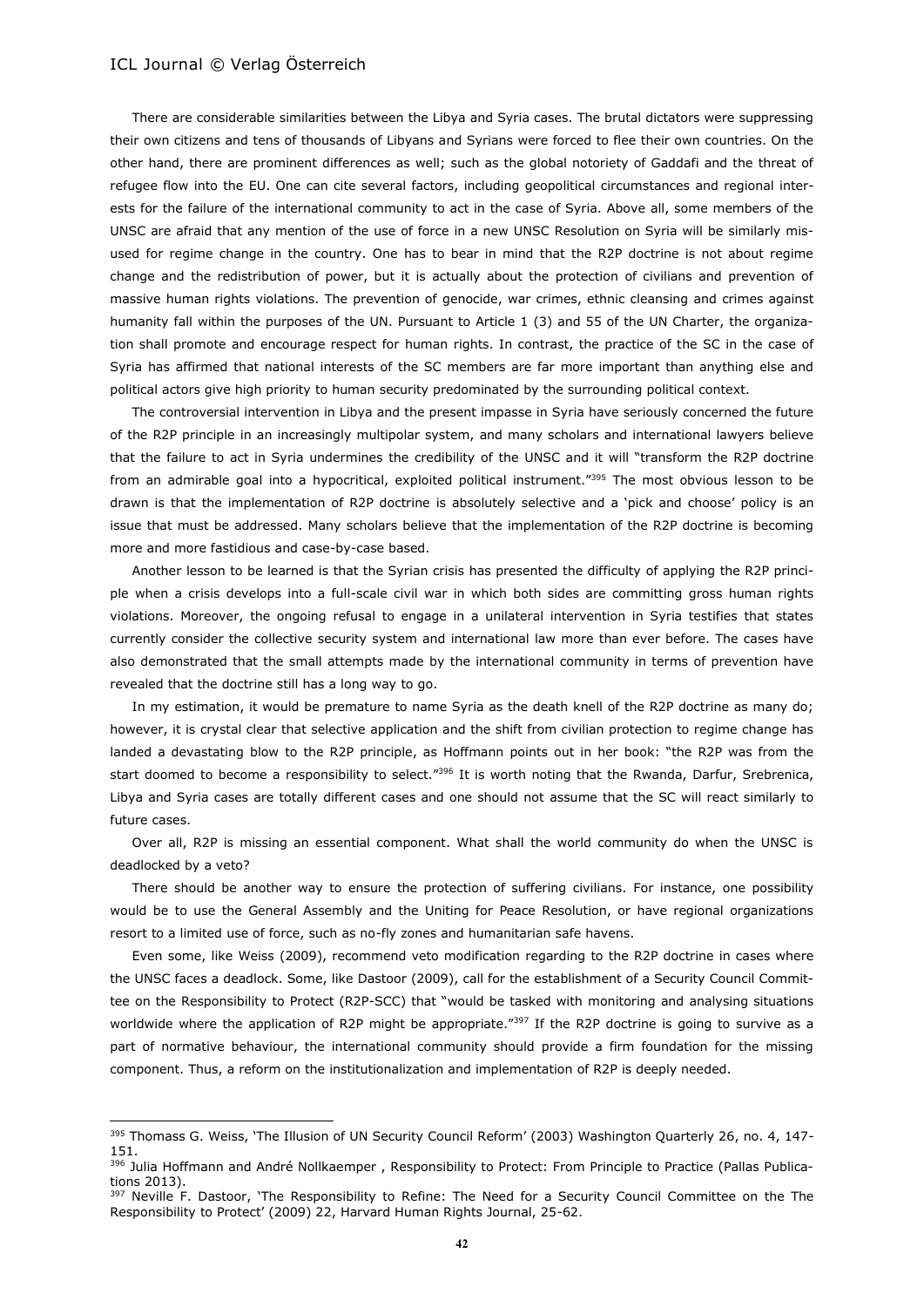It has now been more than a decade since the ICISS gave birth to the R2P doctrine and presented it to the world community. The R2P principle was born out of the ever-present concept of 'never again'. The R2P cases stand as a chilling testament: the world community has not learned from the past lessons.

As Evans states: "I don't think there is any policymaker in the world who fails to understand that if the Security Council does not find a way of genuinely cooperating to resolve these cases, working within the nuanced and multidimensional framework of the R2P principle, the alternative is a return to the bad old days of Rwanda, Srebrenica and Kosovo."<sup>398</sup>

The R2P doctrine may never evolve into a wholly legal, binding responsibility, and a concise, wellestablished legal accountability of the SC for failure to protect may never come to light, due to all of the reasons mentioned and strong opposition to the implementation of the third pillar by some members of the SC. Optimistically, the first and second pillars of the doctrine will continue to remind UN member states to abide by their individual legal obligations as set forth in the UN Charter - to observe the relevant human rights conventions and international humanitarian laws already in place to prevent future atrocities and keep its people safe.

**Author:** Dr. Erfaun Norooz, International Consultant

# VIII. Bibliography

# Books and academic articles

Abbott C, Rights and Responsibilities: Resolving the Dilemma of Humanitarian Interventions (Oxford Research Group 2005) 3. Abiew F, The Evolution of the Doctrine and Practice of Humanitarian Intervention (The Hague, Kluwer, 1999) 26.

Anthea R, 'Legality VS Legitimacy: Can Use of Force be illegal but Justified?' In A.P. E. Macdonald (eds.), Human Rights, Intervention and the Use of Force (2008) Oxford University Press 177-178.

Anglin D. G., 'Rwanda: the preventable genocide, The Report of the International Panel of Eminent Personalities to Investigate the 1994 Genocide in Rwanda and the Surrounding Events' (2001) 56 International Journal 149.

Bassiouni M. C., 'International Crimes: Jus Cogens and Obligatio Erga Omnes, Law and Contemporary Problems', (1996) 59, No. 4, (1996) available at: <http://scholarship.law.duke.edu/cgiviewcontent> accessed on: 15 March, 2014.

Bellamy A. and Wheeler N., 'Humanitarian Intervention in World Politics', in Globalization of World Politics: an Introduction to International Relations, eds (2008) Oxford: Oxford University Press 524.

Bellmay A, Responsibility to protect: the global effort to end mass atrocities (Polity Press 2009)130.

Bellamy A and Williams P, 'The new politics of protection-Cote d'Ivoire, Libya and the Responsibility to Protect' (2011) International Affairs 87 (4), 829-831

Bellamy A. J 'Whither the Responsibility to Protect, Humanitarian Intervention and the 2005 World Summit' (2006) 20 Ethics & International Affairs (2) 144.

Bellamy A. J, Responsibility to protect (Cambridge Polity Press 2009) 8-10

Bellamy J, 'The Responsibility to Protect towards a living Reality', (April 2013) A report written for the United Nations Association-UK, 11

Beyerlin U, cited in S. Duke, The State and Human Rights: Sovereignty versus Humanitarian Intervention (International Relations 1994) 34.

[Boreham](http://www.onlineopinion.com.au/author.asp?id=6393) K, 'Libya and the Responsibility to Protect doctrine' (28 August2011) Online Opinion, Australia's e-journal of social and political debate, available at:<http://www.onlineopinion.com.au/view.asp?article=12522&page=0> accessed on 25 May 2014.

Brosche J, 'DARFUR – Dimensions and Dilemmas of a Complex Situation' (2008) Uppsala University, Department of Peace and Conflict Research, available at:<http://www.ucdp.uu.se/gpdatabase/info/Sud%202.pdf> accessed on 11 January 2014

Brownlie I, International law and the use of force by states (Oxford, Clarendon Press 1963) 267-269.

Brown A, Reiventing Humanitarian Intervention: Two Cheers for the Responsibility to Protect? House of the Commons Library Research Paper 2008) 11

Burkhalter H, 'A preventable horror?' (1994) Africa Report, 39.6, 17

Burke-White William W, 'Adoption of the Responsibility to Protect' (30 July 2011) University of Pennsylvania Law School, Public Law Research Paper No.11-40

<sup>398</sup> Supra note 1.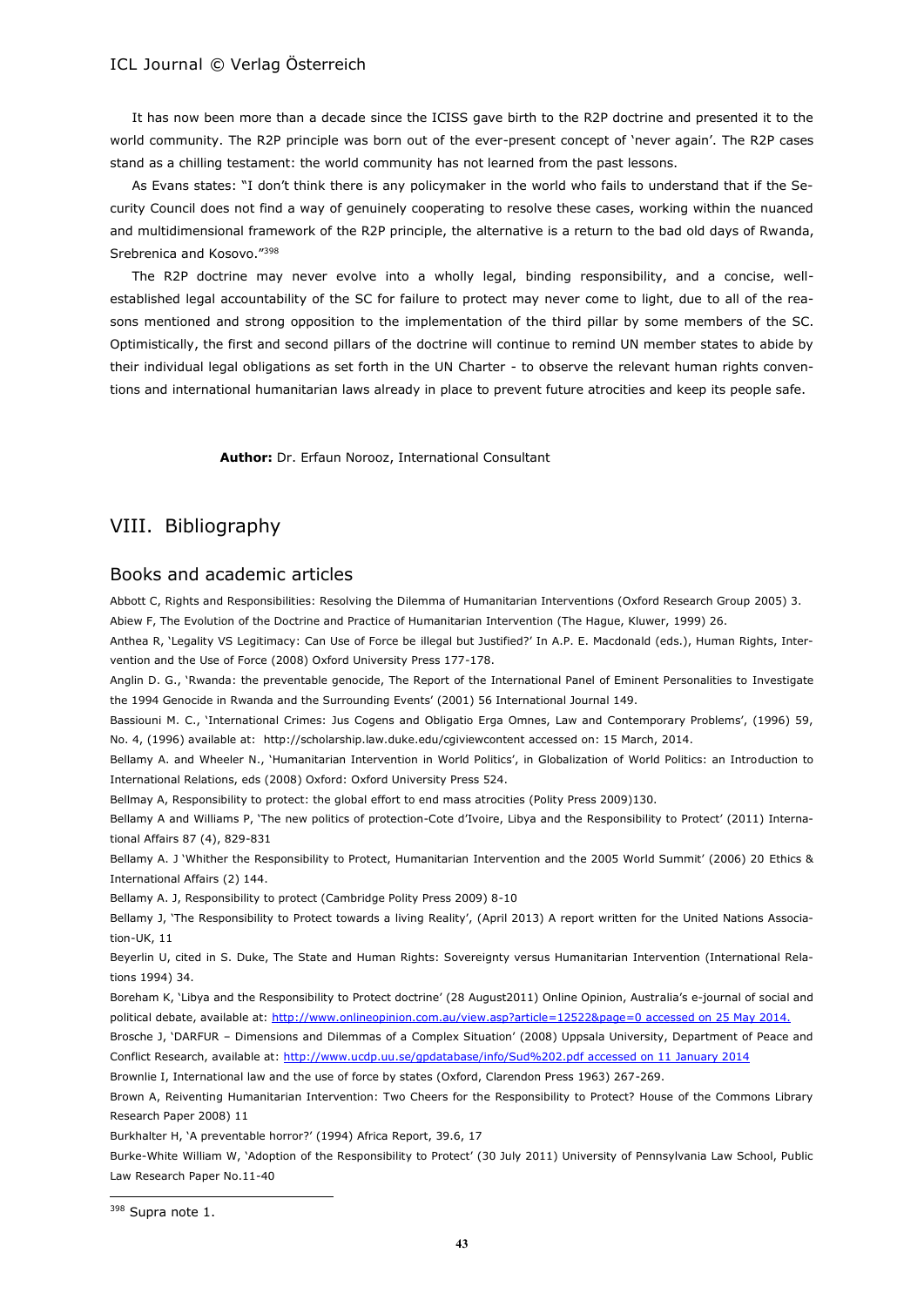Cassese A, International Law, 2<sup>nd</sup> ed, (Oxford, New York: Oxford University Press 2005) 156.

Cooper R. H and Kohler J.V, Protect: The Global Moral Compact for the 21<sup>st</sup> Century' (New York: Palgrave MacMillan 2009) 184-188.

Chandler D, R2P or Not R2P? More State building, Less Responsibility, (Global Responsibility to Protect 2010)161-166

Chandler P, Unraveling the Paradox of the Responsibility to Protect (Irish Studies in International Affairs, Department of Politics and International Relations, University of Westminster, London 2011)

Clapham A, 'Responsibility to Protect-Some Sort of Commitment', in V. Chetail (ed.), Conflicts, Security and Cooperation (2007) Brussels, 191

Dastoor Neville F, 'The Responsibility To Refine: The Need for a Security Council Committee on the Responsibility To Protect' (2009) 22 HARV. HUM. RTS. J. 25, 26-27.

Dembinski M. and Reinold T, 'Libya and the Future of the Responsibility to Protect –African and European Perspectives' (2012) Peace Research Institute Frankfurt (PRIF), Germany, 12-14 available at: [http://www.hsfk.de/Newsdetail.25.0.html?tx\\_ttnews%5Btt\\_news%5D=985&tx\\_ttnews%5BbackPid%5D=5&cHash=777fb174b0](http://www.hsfk.de/Newsdetail.25.0.html?tx_ttnews%5Btt_news%5D=985&tx_ttnews%5BbackPid%5D=5&cHash=777fb174b0&L=1)  $&$  =1 accessed on 12 May 2014.

Deng F. and et. al, Sovereignty as Responsibility: Conflict Management I Africa, (The Brookings Institution, Washington D.C. 1996).

Dorn W and Matloff J, 'Preventive the Bloodbath: Could the UN have predicted and prevented the Rwanda genocide?' (2000) 1 Journal of Conflict Studies 20.

Discenza D, 'The development of new paradigm of Humanitarian Intervention: Assessing the Responsibility to Protection, Honors Projects, Macalester College' 50, (2013) available at: http://digitalcommons.macalester.edu/cgi/viewcontent.cgi?article=1042&context=poli\_honors accessed on: 15 June, 2014. Evans G, "From humanitarian intervention to the responsibility to protect", (2006) 24 Wisconsin International Law Journal, No.3, 704-705

Evans G, Responsibility to protect: ending mass atrocity crimes once for all (Washington DC, Brookings Institution 2008) 56.

Evans G, 'UN targets Libya with pinpoint accuracy',The Sydney Morning Herald (24 March 2011) available at: [http://www.smh.com.au/federalpolitics/political-opinion/un-targets-libya-withpinpointaccuracy 20110323-1c6pc.html](http://www.smh.com.au/federalpolitics/political-opinion/un-targets-libya-withpinpointaccuracy%2020110323-1c6pc.html) accessed on 13 January 2014.

Evans G, Remarks from Former Australian Minister for Foreign Affairs, Gareth Evans, 'Responding to Mass Atrocity Crimes: The Responsibility to Protect After Libya', Chatham House (2011)

Evans G, 'The Responsibility to Protect after Libya and Syria' (2012) available at: http://www.gevans.org/speeches/speech476.html, accessed on: 12 August, 2012

E-international Relations, 'Why Intervention in Libya was Justified' (25-01.2012) available at: http://www.eir.info/2012/01/25/why-intervention-in-libya-was-justified/ accessed on 21 November 2013.

Fermor C, 'NATO's decision to intervene in Libya: Realist principles or humanitarian norms?' (Winter 2012/13) 8 Journal of Politics and International Studies, ISSN 2047-7651, 328.

Flint J, 'Rhetoric and Reality: The Failure to Resolve the Darfur Conflict' (2010) Norwegian Ministry of Foreign Affairs, Small Arms Survey, Graduate Institute of International and Development Studies, Geneva.

Genser J. & Cotler I, The Responsibility to Protect, The Promises of Stopping Mass Atrocities in our Time (Oxford University Press 2012) 36

Gray C. D, International Law and the Use of Force (Oxford, New York: Oxford University Press 2000) 25-28.

Grant T. D, 'Defining Statehood: The Montevideo Convention and Its Discontents', (1999) 37 Colum. J. Transnat'l L. 403, 435, 437, 449.

Gow J, Triumph of the lack of will: international diplomacy and the Yugoslav War (Hurst & Company, London The Muslim inhabitants of Bosnia-Herzegovina 1997) 44.

Gantz P, 'Srebrenica ten years later: Time to Stop Ignoring the Lessons' (2005) 229 available at [www.genocidewatch.org/images/FormYugo13Jul05SrebrenicaTenYearsLaterTimeToStopIgnoringtheLessons.pdf](http://www.genocidewatch.org/images/FormYugo13Jul05SrebrenicaTenYearsLaterTimeToStopIgnoringtheLessons.pdf) accessed on: 15 July, 2014.

Golovina M and Worship P, 'UN Okays military action on Libya' Reuters, (17 March 2011)

Gierycz D, 'The Responsibility to Protect. A Legal and Rights-based Perspective' in Global Responsibility to Protect' Special Issue: R2P and International Law (2010) 2 No. 3, 250-253.

Griffiths M and `Callaghan T. O, International Relations: The Key Concepts (New York: Routledge, 2002) 145-146.

Hilpold P, The duty to protect and the reform of the United Nations-A new step in the Development of international law? (Max Planck UNYB 2006) 50.

Hillstrom D, 'The Libyan No Fly Zone: Responsibility to Protect and International Law' (2011) Foreign Policy Journal.

Hobe S, 'The Responsibility to Protect and Security Council Action in Libya' (October-December, 2011) 51 Indian Journal of International Law, No.4, 505-508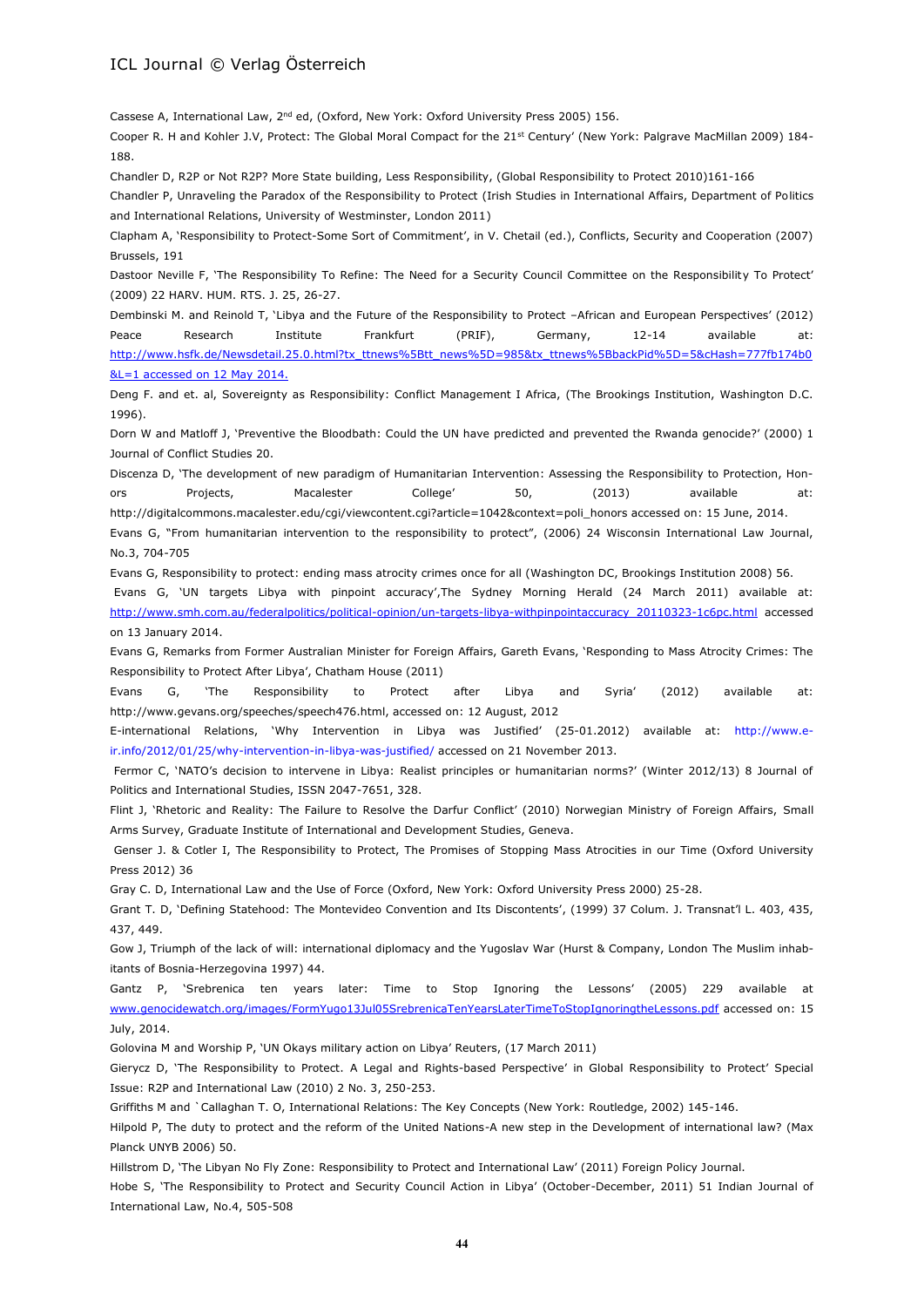Ismail O and LaRocco A, 'Failing Darfur, Enough Project; To end Genocide and Crimes against Humanity' (August 2012) 7-8 available at: [http://www.enoughproject.org/files/DDPDimplementation.pdf accessed on16](http://www.enoughproject.org/files/DDPDimplementation.pdf%20accessed%20on16) March 2014.

Karl M and Bill V, 'Darfur mission may need China to avert humiliation', in Bloomberg (22 November 2007) available at: [http://sudantribune.com/spip.php?article24847 accessed](http://sudantribune.com/spip.php?article24847%20%20accessed) on 01 April, 2014.

Kardas S, 'Humanitarian Intervention: The evolution of the idea and practice' (June-July 2001) VI Journal of International Affairs, 2.

Kapila M, Against the Tide of Evil: How One Man Became the Whistle blower to the First Mass Murder of the Twenty-First Century by Kapila (Mainstream Publishing 2013) 48.

Kuperman A, 'Rethinking the Responsibility to Protect' (2009) The Whitehead Journal of Diplomacy and International Relations, 20.

Kuwali D, 'The Conundrum of Conditions FOR Intervention under Article 4 of the African Union Act' (2008) African Security Review, 92.

Lepard B. D, Rethinking Humanitarian Intervention: A Fresh Legal Approach Based on Fundamental Ethical Principles in International Law and World Religions (Pennsylvania State University Press 2002) 177.

Luck E, Special Adviser to the Secretary- General, Remarks to the General Assembly on the Responsibility to Protect", (New York 23 July 2009), 3

Leitenberg M, Rwanda, 1994: International incompetence produces genocide (Peacekeeping and international Relations 23 1994) 6.

Loomis A. J and [Rice](http://www.brookings.edu/experts/rices) Susan E, 'The Evolution of Humanitarian Intervention and the Responsibility to Protect, Brookings Institution Press' (2007) 62-63 available at [http://www.brookings.edu/research/articles/2007/07/human-rights-rice,](http://www.brookings.edu/research/articles/2007/07/human-rights-rice) accessed on: 15 July, 2014.

Masahiro M, "Sovereignty and International Law"**,** Emeritus of International Law Aichi University, Japan, (2013) available at: [https://www.dur.ac.uk/resources/ibru/conferences/sos/masahiro\\_miyoshi\\_paper.pdf](https://www.dur.ac.uk/resources/ibru/conferences/sos/masahiro_miyoshi_paper.pdf) accessed on: 01 July, 2014.

Macalister-Smith P. ed. Encyclopedia of Public International Law (Netherlands: Elsevier Science B.V. 1995) 926

Mamdani M, Saviors and Survivors: Darfur, Politics, and the War on Terror (New York: Pantheon Books 2009) 184-186.

Melvern L, A people Betrayed: The role of the West in Rwanda's Genocide (London, Zed Books 2009)

Meyer J. D 'From Paralysis in Rwanda to Boldness in Libya: Has the International Community Taken 'Responsibility to Protect' from Abstract Principle to Concrete Norm Under International Law?' Social Science Research Network (2011) available at: <http://dx.doi.org/10.2139/ssrn.2035083> accessed on 14 June 2014.

Murphy S. D, 'Protean Jus Bellum' (2009) Berkeley Journal of International Law, 38-39.

NATO Statement on Libya, following the working lunch of NATO Ministers of Foreign Affairs with non- NATO contributors to Operation Unified Protector, (14 April 2011) available at: http://www.nato.int/cps/en/natolive/official texts 72544.htm accessed on 20 June 2014.

Newman M, 'Revisiting the Responsibility to Protect' (2009) 80The Political Quarterly, Issue 1, 98

Nathan L, 'No Ownership, No Peace: the Darfur Peace Agreement' (2006) Crisis States Research Centre, Working Paper no. 5, available at: [www.crisisstates.com/download/wp/wpSeries2/WP5.2.pd](http://www.crisisstates.com/download/wp/wpSeries2/WP5.2.pd) accessed on 15 April 2014.

Oppenheim L, INTERNATIONAL lAW 22-23, H. Lauterpacht ed., 6th ed, 280 (1974)

Payandeh M, 'With Great Powers Comes Great Responsibility? The Concept of the Responsibility to Protect Within the Process of International Law making' (2010) 35: 469 The Yale Journal of International Law 482.

Peters A, 'International Organizations Law Review' (2011) 8 DOI: 10.1163/157237411X584075, available at [http://ius.unibas.ch/uploads/publics/7561/20111011154344\\_4e94481005a88.pdf](http://ius.unibas.ch/uploads/publics/7561/20111011154344_4e94481005a88.pdf) accessed on: 15 July, 2014.

Prunier G, Darfur: A 21st Century Genocide (Ithaca, NY: Cornell University Press 2008) 14-16.

Power S, A Problem From Hell, America and the Age of Genocide 343 (2013)????

Policy Analysis Brief, 'Sudan and the implications for Responsibility to Protect' (October 2009) The Stanley Foundation, 7

Reeves E, 'Darfur: Genocide before our eyes' In J. Apsel, *Darfur: Genocide before our eyes* (2004) Institute for the Study of Genocide, 16-18 accessed on 25 July 2014.

Reisman M, 'A humanitarian Intervention to Protect the Ibos' in R.B. Lillich (ed) Humanitarian Intervention and the United Nations (Charlottesville, University Press of Virginia 1973) 177.

Robinson L, 'The Tragedy of Rwanda' (December 2003) 55 Monthly Review Foundation, Issue 07, 52-54.

Robertson D, A Dictionary of Human Rights, 2<sup>nd</sup> edition (London, Europe Publications 2004)119

Ryan C.M, 'Sovereignty, intervention and the law: A tenuous relationship of Competing Principles' (1997) Millennium: Journal of International Studies, 76-78.

Rojo G, 2009, AMICC, The American Non-Governmental Organizations Coalition for the International Crime Court, available at: [http://www.amicc.org/docs/Bashir\\_Warrant.pdf](http://www.amicc.org/docs/Bashir_Warrant.pdf) accessed on 28 arch 2014.

Röling B.V.A, International Law in an Expanded World (University of Michigan 1960) 7.

Semelin J, Purify and Destroy: The Political Uses of Massacre and Genocide (Columbia University Press 2013) 156.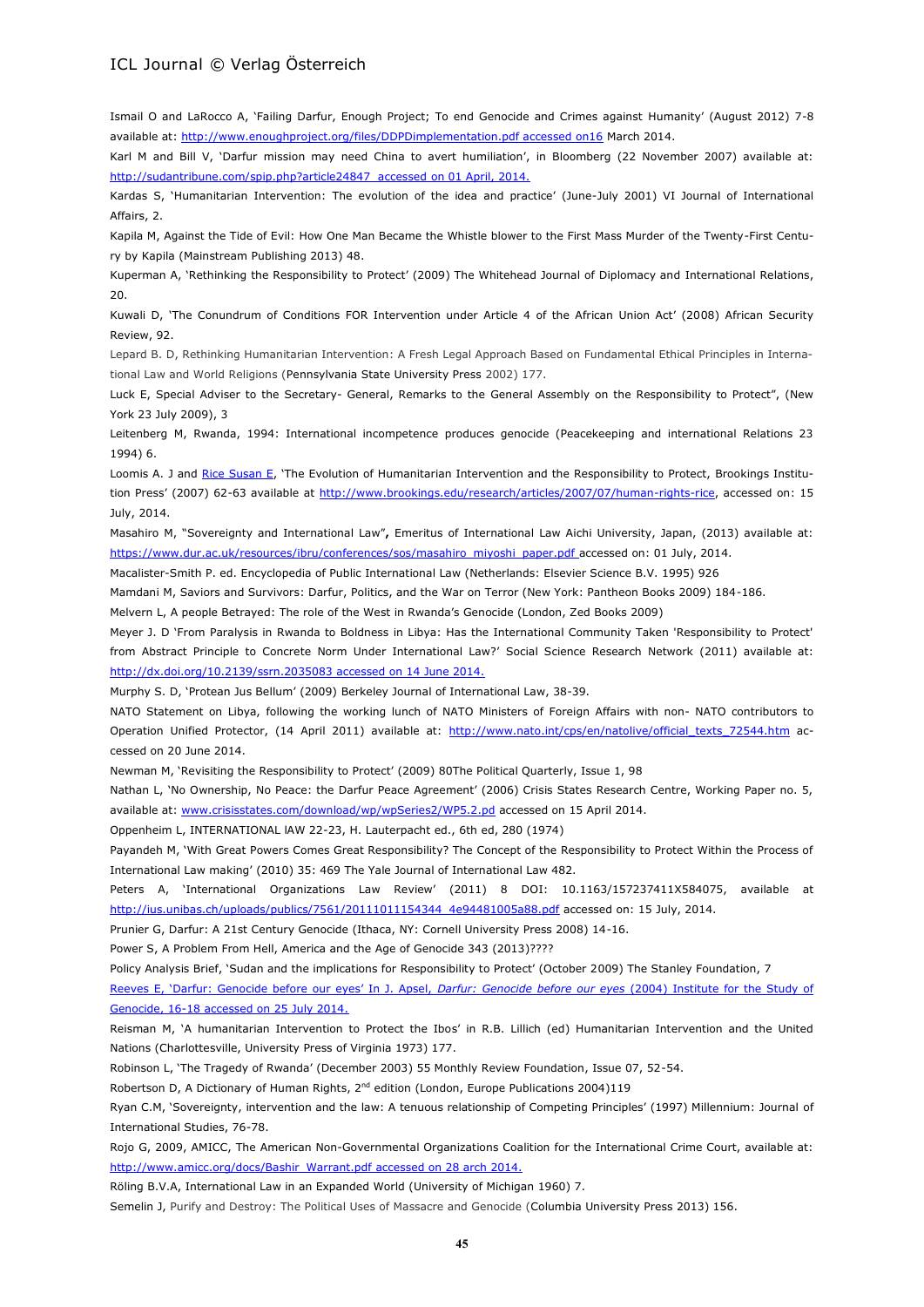Seybolt T, Humanitarian Military Intervention: The Conditions for Success and Failure (Oxford University Press 2008) 9. Stahn C, 'Responsibility to Protect: Political Rhetoric or Emerging Legal Norm?' (1 Jan 2007) 101The American Journal of International Law, No. 1, 104-106.

Stone J, "Aggression and World Order", 2nd ed, 63-64 (2007)???

Stanulova M, Has humanitarian intervention become an exception to the prohibition on the use of force in Article 2 (4) of the UN Charter? (The University of Edinburgh, 2010) 10

Stahn C, 'Responsibility to Protect: Political Rhetoric or Emerging Legal Norm?' (1 Jan 2007) 101The American Journal of International Law, No. 1, 104-106.

Stewart M.E. and P.R. 'Humanitarian Intervention: The New Missing Link in the Fight to Prevent Crimes Against Humanity and Genocide Case' (2007-2008) Western Reserve Journal of International Law, 103-104.

Sarwar N, 'Darfur crisis: why has the UN failed?' Institute of Strategic Studies, available at: [http://www.issi.org.pk/publication](http://www.issi.org.pk/publication-files/1299645500_83412313.pdf)[files/1299645500\\_83412313.pdf](http://www.issi.org.pk/publication-files/1299645500_83412313.pdf) accessed on 21 May 2014.

Sheehy C, 'A lion without Teeth: The failure of the Responsibility to Protect' (2010) Salem State College 12. available at: [http://www.anselm.edu/Documents/NHIOP/Global%20Topics/2010/Sheehyfinal.pdf,](http://www.anselm.edu/Documents/NHIOP/Global%20Topics/2010/Sheehyfinal.pdf) accessed on 12 June 2014

Simmon, 'Comment on Libya and the Responsibility to Protect' (2011) available at: <http://blog.simmonli.com/2011/03/comment-on-libya-and-the-responsibility-to-protect/> accessed on 10 February 2014 Straus S, 'Darfur and the Genocide Debate' (2005) 84, Foreign Affairs, No. 1, 130

Strauss E, 'A bird in the hand is worth two in the bush-On the assumed Legal nature of Responsibility to Protect' (2009) 1,

Issue 3, 293-300.

Taha H, 'The failure to protect, again: a comparative study of international and regional reactions towards humanitarian disaster in Rwanda and Darfur' (22. April 2011) 9. ????

Thakur R, "The responsibility to protect", in Thakur, R., ed, The United Nations Peace and Security, from Collective Security to the Responsibility to Protect (2006) Cambridge, Cambridge University Press 246.

Thakur R and Weiss T, 'R2P from idea to norm-and action? Global Responsibility to Protect' (2009) Vol.1, No.1, 23

Thakur R, 'The Responsibility to Protect: Norms, Laws and the Use of Force in International Politics' (2011) Routledge, 173.

Thakur R, Libya and the responsibility to protect. Between opportunistic humanitarianism and value-free pragmatism (Institute for Security Studies 6 March 2012) 3

Teson F. R, 'The Liberal Case for Humanitarian Intervention' in J. L. Holzgrefe and R. O. Keohane ed., Humanitarian Intervention: Ethical, Legal, and Political Dilemmas (2003) Cambridge University Press, New York 110.

Teson F. R, 'Humanitarian Intervention: an Inquiry into Law and Morality' (1998) 2<sup>nd</sup> ed. Irvington-On-Hudson, N.Y.: Transnational, 128.

Verwimp P, 'Death and survival during the 1994 Genocide Rwanda' (2004) 2 population Studies 58, 233

Waal D, 'Darfur and the failure of the responsibility to protect' (2007) in International Affairs 83: 6, 1045

Wallis A, Silent Accomplice: The Untold Story of France's Role in the Rwanda Genocide (London: I.B. Tauris 2006) 128.

Wheeler N, 'Legitimate Humanitarian Intervention: Principles and Procedures' (2001) 21 MelbJIIntLaw, Melbourne Journal of International Law, 550.

Weiss T.G, 'Humanitarian Intervention' (April 9, 2012) 2<sup>nd</sup> ed,115.??

Weiss T.G, 'R2P AFTER 9/11 AND THE WORLD SUMMIT', (2011) 24, Wisconsin International Law Journal, No. 3, 750 ????

Welsh J, Turning Words into Deeds? The Implementation of the Responsibility to Protect, (Global Responsibility to Protect 2010)162-164

Welsh J.M and Banda M, International Law and the Responsibility to Protect: Clarifying or Expanding State' Responsibilities? (2010) 230????

Wood M, 'The Principle of NON-INTERVENTION in Contemporary International Law: NON-INTERFERENCE in a State's Internal Affairs used to be a Rule of International Law: Is it still?' Chatham House, 3 (2007) available at: <http://www.chathamhouse.org/sites/default/files/public/Research/International%20Law/il280207.pdf> accessed on: 15 March, 2014.

Wiliams P and Stewart M, 'Humanitarian Interventions: An idea whose times has come and gone', in W. Van Genugten, M.Scharf and S. Radhin, (ed) Criminal jurisdiction 100 years after the 1907 (2009) Hague Peace Conference, The Hague T.M.C. Asser Press, 227.

Whalee S, 'The Responsibility to Protect in Humanitarian Emergencies: from Libya to North Korea?' (2012) EAI Asia Security Initiative, Working Paper 22, 14.

White P.F, 'Normative Considerations bearing on the Responsibility to protect- Prospects and Implications in a Fracturing International System' (2008) Canadian Military Journal, 16

Zemanek K, 'The Metamorphosis of Jus Cogens: From an Institution of Treaty Law to the Bedrock of the International Legal Order?' in: Cannizzaro (ed.) (2011) Oxford, Oxford University Press, 288.

Zifcak S, 'The Responsibility to Protect after Libya and Syria' (2012) 13 Melbourne Journal of International Law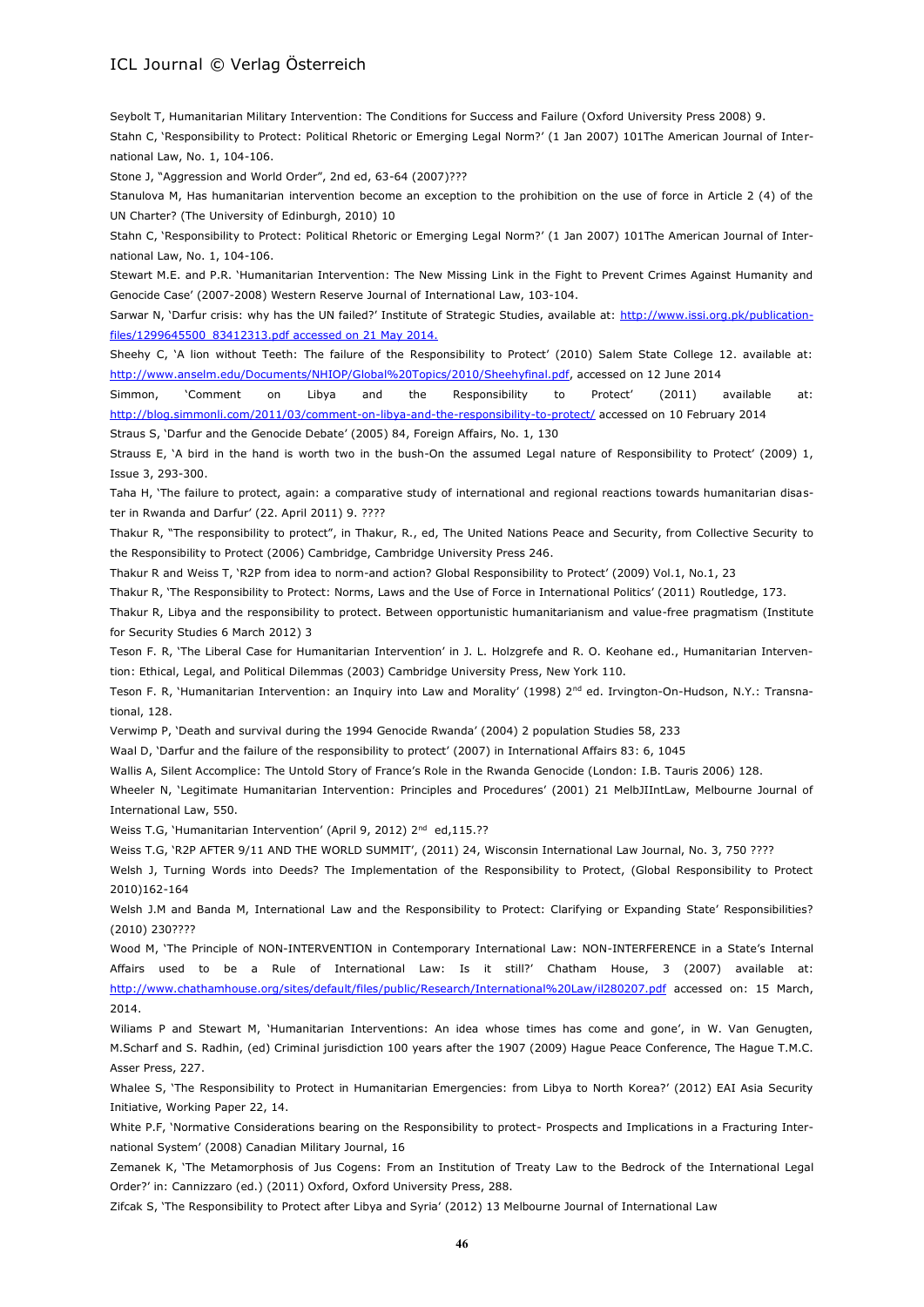# Reports and official materials

Annan K, 'We, the peoples': The Role of the United Nations in the 21st Century", New York: United Nations, 48 (2000) available at[: http://www.unmillenniumproject.org/documents/wethepeople.pdf](http://www.unmillenniumproject.org/documents/wethepeople.pdf) accessed on 02 March 2014

A speech organized by the Human Rights Watch, (8 December 2006), The full text available at: [http://hrw.org/un/pdfs/annan\\_address120806.pdf](http://hrw.org/un/pdfs/annan_address120806.pdf) accessed on 22 March 2014

Advisory Council on International Affairs, "The Netherlands and the Responsibility to Protect: The responsibility to Protect people from mass atrocities", No. 70, (2010) 65

Amnesty International, "Sudan: Crisis in Darfur – Urgent Need for International Commission of Inquiry and Monitoring," (28 April 2003) available at: [www.amnesty.org/en/library/asset/AFR54/026/2003/](http://www.amnesty.org/en/library/asset/AFR54/026/2003/) en/094fac27-d6f9-11dd-b0cc-1f0860013475/afr540262003en.html accessed on 02 May 2014

Australian Red Cross, "International Humanitarian Law and the Responsibility to Protect: a handbook", (2011) 15

AU Communique of the 261th Meeting of the Peace and Security Council, PSC/PR/COMM (CCLXI) (23 February 2011)

Declaration by the High Representative, Cathrine Ashton, on behalf of the European Union on events in Libya, Council of the European Union, EU Doc 6795/1/11-PRESSE 33 (20 Feb 2011)

Europe's World: "The Responsibility to Protect (R2P) and Libya", (02 July 2011) available at[:http://www.europesworld.org/NewEnglish/Home\\_old/PartnerPosts/tabid/671/PostID/2621/language/en-US/Default.aspx](http://www.europesworld.org/NewEnglish/Home_old/PartnerPosts/tabid/671/PostID/2621/language/en-US/Default.aspx%20seen%2017.12.12)  [seen 17.12.12](http://www.europesworld.org/NewEnglish/Home_old/PartnerPosts/tabid/671/PostID/2621/language/en-US/Default.aspx%20seen%2017.12.12) accessed on 02 March 2014

Former Secy. Gen., Kofi Annan, "Millennium Report 2000", (2000) 48 available at: <http://www.un.org/millennium/sg/report/> accessed on 02 July 2014

High Level Panel on Threats, Challenges and Change, "A More Secure World: Our Share Responsibility", 2 December 2004, UN Doc A759/565 (2004)

House of Commons International Development Committee, "Darfur, Sudan: The Responsibility to Protect", Fifth Report of Session 2004-05, vol. 1, London: House of Commons, (17 March 2005) available at: www. publications.parliament.uk/pa/cm200405/cmselect/cmintdev/67/67i.pdf accessed on 02 March 2014

Human Rights Watch, "Human Rights Watch World Report 1994 - Bosnia-Herzegovina", (1 January 1994), available at: <http://www.refworld.org/docid/467fca8ab.html> accessed on 22 March 2014

Human Rights Watch "Sudan, Oil and Human Rights", (24 November 2003) [http://www.hrw.org/en/reports/2003/11/24/sudan](http://www.hrw.org/en/reports/2003/11/24/sudan-oiland-human-rights)[oiland-human-rights,](http://www.hrw.org/en/reports/2003/11/24/sudan-oiland-human-rights) accessed on 14 May 2014

Human Rights Watch, "Sudan: ICC Warrant for Al.Bashir on Genocide", (13 July 2010) available at: [www.hrw.org/news/07/13/sudan-icc-warrant-al.bashir-genocide](http://www.hrw.org/news/07/13/sudan-icc-warrant-al.bashir-genocide) accessed on 11 March 2014

Human Rights Watch, "Darfur in Flames: Atrocities in Western Sudan", vol. 16, no. 5 (A), (April 2004) 9

Human Rights Watch, "Darfur 2007: Chaos by Design; Peacekeeping Challenges for AMIS and UNAMID", Volume 19, No. 15(A) (September 2007)

International Donor Conference for Reconstruction and Development in Darfur, available at: <http://www.darfurconference.com/dinformation> accessed on 02 June 2014

International Law Commission, Yearbook of the International Law Commission, vol.1 (1947)

Minority Rights Group International, "State of the World's Minorities 2007 - Sudan: Darfur*"*, (4 March 2007), available at: <http://www.refworld.org/docid/48a9712a91.html> accessed on 14 March 2014

NATO Statement on Libya, following the working lunch of NATO Ministers of Foreign Affairs with non- NATO contributors to Operation Unified Protector, (14 April 2011) available at: [http://www.nato.int/cps/en/natolive/official\\_texts\\_72544.htm](http://www.nato.int/cps/en/natolive/official_texts_72544.htm) accessed on 02 July 2014

Organization of African Union, "Rwanda: The Preventable Genocide, African Union", (2010) available at: [www.refworld.org/docid/4d1da8752](http://www.refworld.org/docid/4d1da8752) accessed on 01 March 2014

OIC General Secretariat condemns strongly the excessive use of force against civilian in the Libyan Jamahiriya, OIC (22 February 2011)

Policy Analysis Brief, "Sudan and the implications for Responsibility to Protect", The Stanley Foundation, 7 (October 2009)

Report of the International Commission of Inquiry on Darfur to the United Nations Secretary-General (Geneva: UN January 2005), available at: [www.un.org/News/dh/sudan/com\\_inq\\_darfur.pdf](http://www.un.org/News/dh/sudan/com_inq_darfur.pdf) accessed on 17 March 2014

Report of the International Commission of Inquiry on Libya, UN Human Rights Council, A/HRC/19/68, (2 March 2012)

Report of the Secretary-General, Millennium Report of the Secretary-General of the United Nations, "We the peoples: the role of the United Nations in the twenty-First century", U.N Doc A/54/20 (2000)

Report of the International Commission on Intervention and State Sovereignty, International Development Research Centre Ottawa, 10 (2001)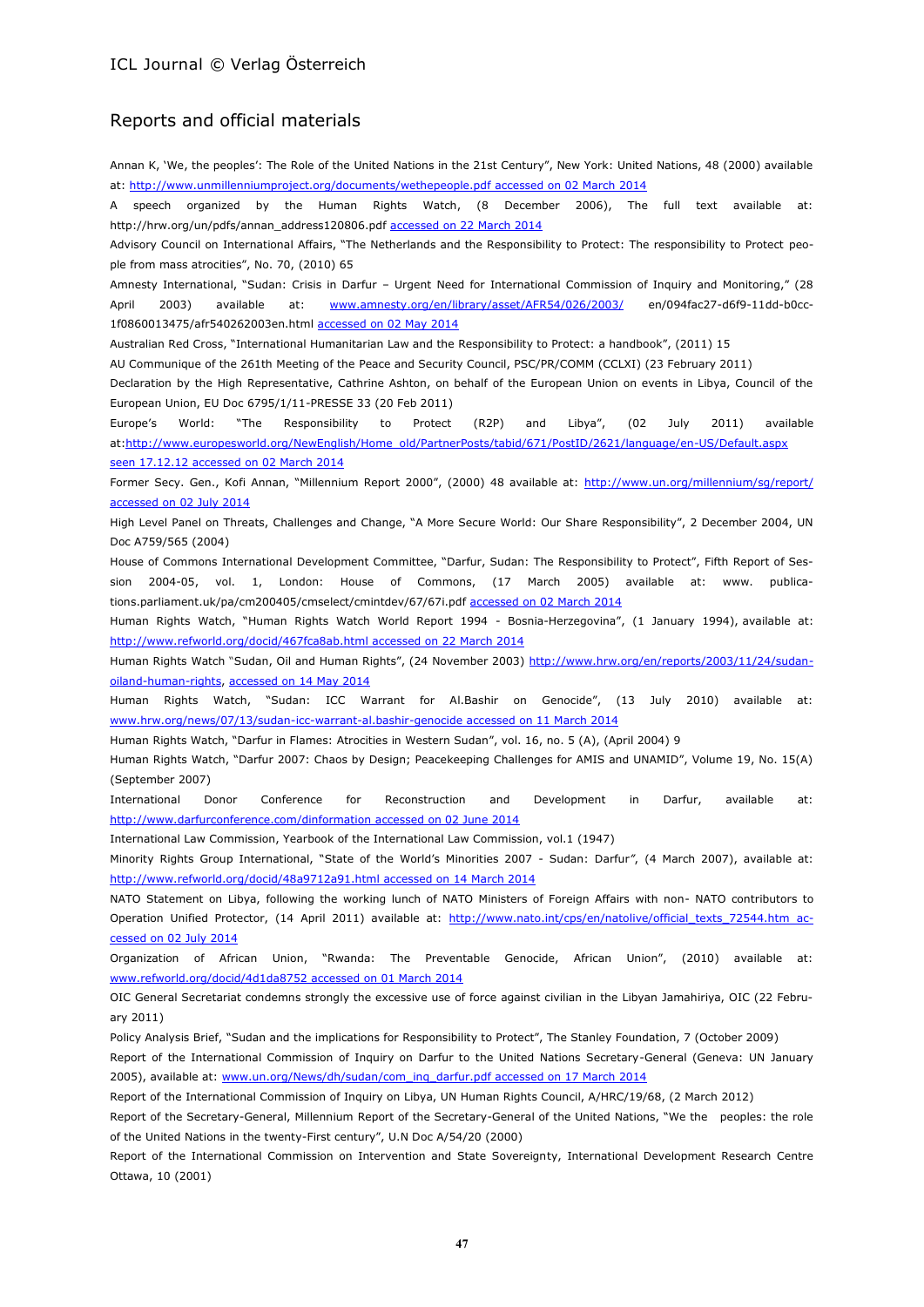"Responsibility to protect: Political Rhetoric or Emerging Legal Norm?" The American Journal Of International Law, Vol.101, No 1, 101(2007)

"Report of the Secretary-General, In Larger Freedom: Towards Development, Security and Human Rights For All", General Assembly 59th Session, A/59/2005, (21 March 2005)

Situation of Human Rights in the Libyan Arab Jamahiriya, GA Res S-15/1, UN GAOR; 15<sup>th</sup> spec sesss, 2<sup>nd</sup> mtg, UN Doc A/HRC/RES/S-15/1(3 March 2011, adopted 25 February 2011) (Resolution S-15/1), adopted by the UN Security Council in Resolution 1970, UN Doc S/RES/1970

Secretary-General, "UNSG Report: Implementing the Responsibility to Protect" (2009)

Secretary-General, "2010 Report: Early Warning, Assessment and the Responsibility to Protect"

Secretary-General's Press Conference, New York (13 September 2006) available at: <http://www.un.org/sg/statements/index.asp?nid=2200> accessed on 11 October 2014

Statement by the Secretary-General on Libya, Department of Public Information, News and Media Division (New York, 17 March 2011), available at: http://www.un.org/sg/statements/?nid=5145 accessed on 02 March 2014

Sudan's Geography", available at: <http://www.globaldreamers.org/holocaust/darfur/geography.html> accessed on 01 September 2013

UN Security Council, Statement by the President of the Security Council: Letter dated 25 May 2004 from the Permanent Representative of the Sudan to the United Nations addressed to the President of the Security Council (S/2004/425), 26 May 2004, S/PRST/2004/18

United Nations, UNAMID, Facts and Figures, available at:

<http://www.un.org/en/peacekeeping/missions/unamid/facts.shtml> accessed on 14 March 2014

UN, Un Summit Document, UN doc. A/Res./60, UN Summit Outcome Document, 138-140 (24 October 2005)

UN, UN Summit Document, UN doc. A/Res./60, UN Summit Outcome Document, (24 October 2005)

UN Press Release, "Statement by the UN Secretary General Special Adviser on the Prevention of Genocide" (New York, 22 February 2011)

United Nations, Reports of International Arbitral Awards, Vol. II, 827-871 (1948)

UNHCR, "Syria regional Refugee Response" (10/1/2014), available at: <http://data.unhcr.org/syrianrefugees/regional.php> accessed on 02 June 2014

U.S. secretary of state Colin Powell's testimony to the Senate Foreign Relations Committee on (September 9, 2004) Text available at US Department of State, Powell Reports Sudan Responsible for Genocide in Darfur, (9 September 2004) available at: [www.america.gov/st/washfileenglish/2004/September/20040909115958JTgnilwoD0.5094873.html](http://www.america.gov/st/washfileenglish/2004/September/20040909115958JTgnilwoD0.5094873.html) accessed on 02 March 2014

# UN Resolutions

UN Security Council, On the situation in Croatia Resolution 1079 (1996) Adopted by the Security Council at its 3712th meeting, on 15 November 1996, 15 November 1996, S/RES/1079 (1996)

UN Security Council, Security Council resolution 1858 (2008) [on extension of the mandate of the UN Integrated Office in Burundi (BINUB)], (22 December 2008)

General Assembly resolution 2131 (XX) entitled Declaration on the Inadmissibility of Intervention in the Domestic Affairs of States and the Protection of their Independence and Sovereignty was adopted on 21 December 1965, by a vote of 109 votes to none, with one abstention

UN General Assembly, Declaration on Principles of International Law concerning Friendly Relations and Cooperation among States in accordance with the Charter of the United Nations, 24 October 1970

UN General Assembly, Uniting for peace, 3 November 1950, A/RES/377

UN Security Council, Resolution 573 (1985) Adopted by the Security Council at its 2615th meeting, on 4 October 1985, 4 October 1985, S/RES/573 (1985)

Resolution 748 (1992) Adopted by the Security Council at its 3063rd meeting, on 31 March 1992, 31 March 1992, S/RES/748 (1992)

General Assembly resolution 2131 (XX) entitled Declaration on the Inadmissibility of Intervention in the Domestic Affairs of States and the Protection of their Independence and Sovereignty was adopted on 21 December 1965, by a vote of 109 votes to none, with one abstention.

UN Security Council, Resolution 743 (1992) Adopted by the Security Council at its 3055th meeting, on 21 February 1992, 21 February 1992, S/RES/743

Refugees International, UN Security Council Resolution 1769 for Darfur: An Important but Insufficient First Step Towards Protecting Civilians, 2 August 2007, para 15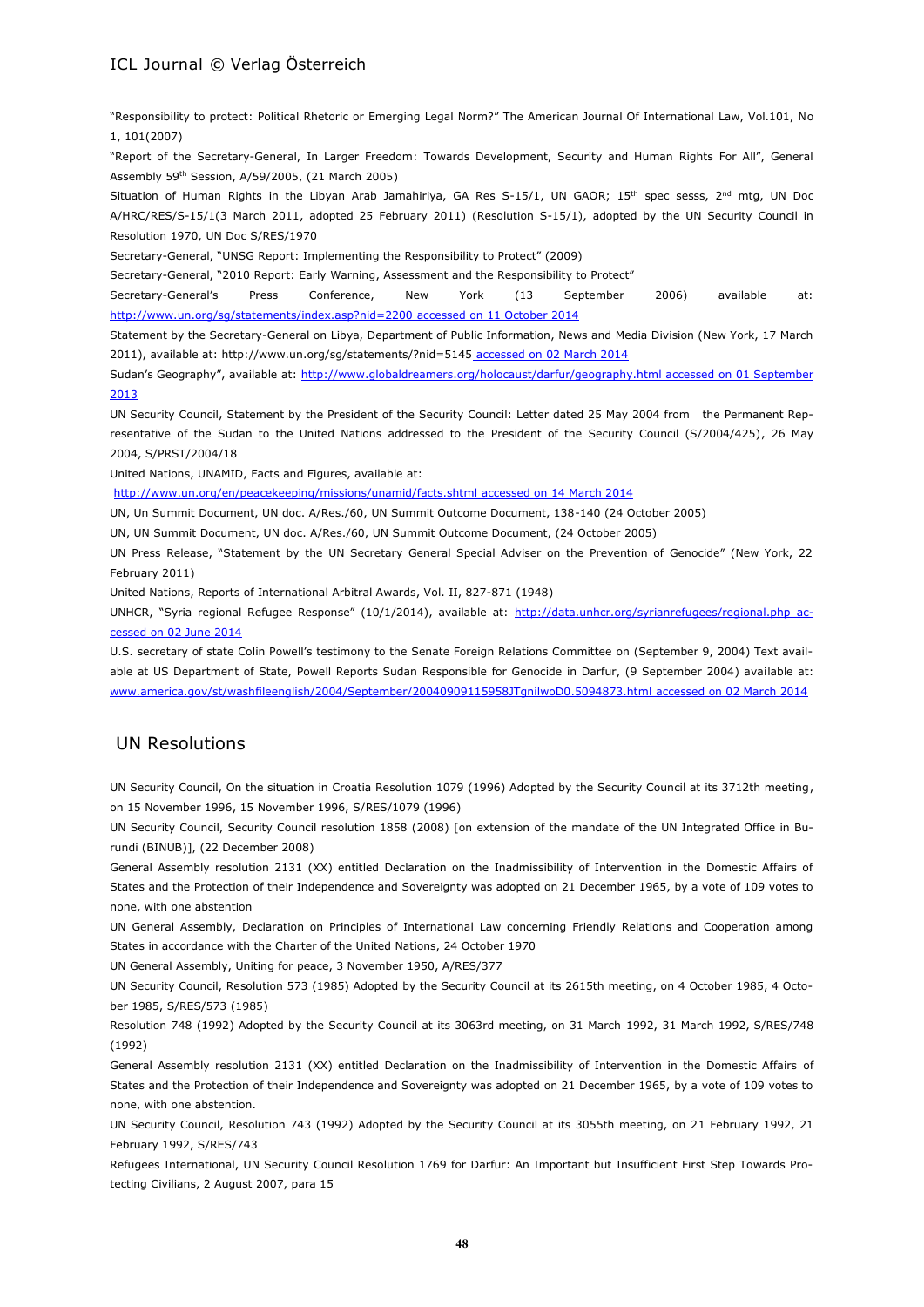UN Security Council, Security Council resolution 2063 (2012) [on extension of the mandate of the AU/UN Hybrid Operation in Darfur (UNAMID) until 31 July 2013], 31 July 2012, S/RES/2063(2012)

Situation of Human Rights in the Libyan Arab Jamahiriya, GA Res S-15/1, UN GAOR; 15<sup>th</sup> spec sesss, 2<sup>nd</sup> mtg, UN Doc A/HRC/RES/S-15/1(3 March 2011, adopted 25 February 2011) (Resolution S-15/1), adopted by the UN Security Council in Resolution 1970, UN Doc S/RES/1970

UN Security Council, Security Council resolution 1970 (2011), 26 February 2011, S/RES/1970 (2011)

UN Security Council, Security Council resolution 1973 (2011) [on the situation in the Libyan Arab Jamahiriya], 17 March 2011, S/RES/1973(2011)

## Legal Cases

*Island of Palmas Case* (or Miangas), *United States* v *Netherlands*, Award, (1928) II RIAA 829, ICGJ 392 (PCA 1928), 4th April 1928, Permanent Court of Arbitration

*S.S. "Lotus*" *Case*, *France* v *Turkey*, Judgment, (1927) PCIJ Series A no 10, ICGJ 248 (PCIJ 1927), 7th September 1927, Permanent Court of International Justice (historical) [PCIJ]

*Corfu Channel Case (United Kingdom* v. *Albania*); Assessment of Compensation, 15 XII 49, International Court of Justice (ICJ), 15 December 1949. Para 43

*Barcelona Traction, Light and Power Company, Limited (Belgium v. Spain);* Second Phase, International Court of Justice (ICJ), 5 February 1970, para 33

*Case Concerning Application of the Convention on the Prevention and Punishment of the Crime of Genocide (Bosnia-Herzegovina v. Yugoslavia),* International Court of Justice (ICJ), 11 July 1996

*North Sea Continental Shelf Cases* (*Federal Republic of Germany v. Denmark; Federal Republic of Germany v. Netherlands*), I.C.J. Reports 1969, p.3, International Court of Justice (ICJ), 20 February 1969

*Case Concerning Military and Paramilitary Activities In and Against Nicaragua (Nicaragua* v*. United States of America*); Jurisdiction of the Court and Admissibility of the Application, International Court of Justice (ICJ), 26 November 1984

*Case Concerning Armed Activities on the Territory of the Congo (Democratic Republic of the Congo* v. *Uganda)*; Request for the Indication of Provisional Measures, International Court of Justice (ICJ), 1 July 2000

ICC-02/05-01/09, 4 March 2009,Situation in Darfur/Sudan in the case of *the prosecutor* V. *Omar Hassan Ahmad Al Bashir*, The Warrant of Arrest for President Omar Al-Bashir, available at: [http://www.icc-cpi.int/iccdocs/doc/doc639078.pdf,](http://www.icc-cpi.int/iccdocs/doc/doc639078.pdf) accessed on 02 March 2014

# Newspaper articles and media reports

*BBC NEWS*, "Libya: Obama, Cameron and Sarkozy vow Gaddafi must go" (15 April 2011) available at: <http://www.bbc.co.uk/news/world-africa-13089758> accessed on 01 May 2014

Chivers C.J and Kirkpatrick D. D, "Libyan Rebels Complain of Deadly Dealys under NATO's Command", *The New York Times*, 10 (5 April 2011)

Dealey S, "Omar al-Bashir: Sudan's Wanted Man", *Time Magazine* (13 August 2009)

Gala O, "Arab League bars Libya from meetings, citing forces Crimes", *Bloomberg news,* (22 February 2011)

Penketh A*, Independent,* London, Sudan blocks UN troops in fear Darfur could become a graveyard, (11 March 2006)

*Reuters,* "Libya attacks may be crimes against humanity: UN", (22 February 2011)

Radio Free Europe/Radio Liberty, "ICC issues arrest warrant for Qaddafi on war crimes charges", Tripoli rejects accusations, (27 June 2011) available at: http://www.refworld.org/docid/4e0b2e4321.html accessed on 20 May 2014.

# Treaties and agreements

United Nations, Charter of the United Nations, 1 UNTS XVI, (24 October 1945)

United Nations, Vienna Convention on the Law of Treaties, 23 May 1969, United Nations, Treaty Series, vol. 1155, p. 331

Montevideo Convention on Rights and Duties of States, League of Nations Treaty Series, Vol. 19, 165(1934)

The Constitutive Act of the African Union, Art.4, July 11, 2002, OAU Doc. CAB/LEG/23.15 (2002)

UN General Assembly, Rome Statute of the International Criminal Court (last amended 2010), 17 July 1998, ISBN No. 92-9227- 227-6